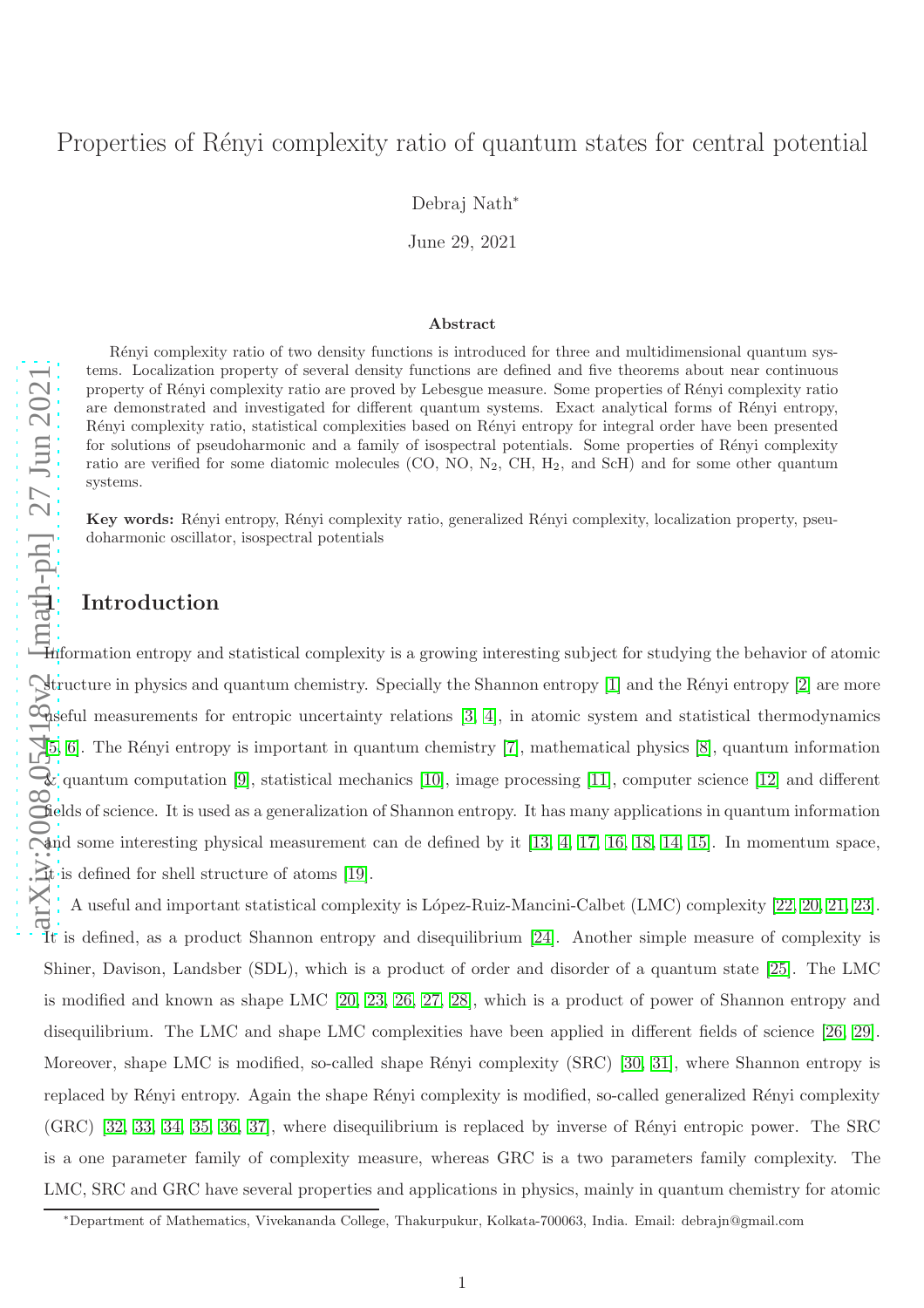structure. But there is an example to prove the near continuous property of LMC, SRC, GRC and there is no analytical prove for arbitrary density functions [\[23,](#page-26-4) [32,](#page-27-2) [38\]](#page-27-8).

Different types of complexities such as Fisher-Shannon [\[39\]](#page-27-9) for ionization processes ans Fisher-Rényi for atomic density function [\[40\]](#page-27-10) are investigated in some literatures. All such complexities are defined for a single density function. In addition, some conditional or relative information, such as (i) relative Shannon [\[41\]](#page-27-11), (ii) relative Fisher [\[42\]](#page-27-12), (iii) relative R´enyi [\[43\]](#page-27-13) and (iv) relative Tsallis [\[44\]](#page-27-14) have been defined between two density functions. The relative Shannon [\[41\]](#page-27-11), relative Rényi [\[43\]](#page-27-13) are used in atomic system. The relative Fisher has been used for central potential. A relative LMC-type complexity is defined for atoms [\[45,](#page-27-15) [46\]](#page-27-16) and a generalized relative complexity [\[46\]](#page-27-16) is defined for Dicke model [\[43,](#page-27-13) [38\]](#page-27-8) by the definitions of relative Shannon and relative Rényi entropies. Recently complexity ratio has been introduced in position and momentum spaces for radial pseudoharmonic oscillator potential [\[47\]](#page-27-17). With respect to generalized quantum similarity index [\[48\]](#page-27-18), we already shown that, wave functions of some diatomic molecules are same for pseudoharmonic oscillator which match with a family isospectral potentials in 3D [\[49\]](#page-27-19).

In this paper, the Rénti complexity ratio (RCR) of two density functions will be introduced. The aim of this paper is to find the relation between RCR and GRC. To this aim, some definitions of localization property of several density functions will be defined and some theorems of near continuous property of RCR in different dimensions will be proved by Lebesgue measure. But the main focus of this paper is to explore the Rényi complexity ratio in three dimensional quantum systems for central potential.

The RCR is an extension of GRC, which is an interesting field of quantum chemistry. The definition of RCR can be applied directly to GRC, SRC and LMC for two identical density functions, as a particular case of RCR. All properties of RCR will be verified to the solutions of pseudoharmonic oscillator [\[50,](#page-27-20) [51,](#page-27-21) [52,](#page-27-22) [53,](#page-27-23) [54,](#page-27-24) [55,](#page-28-0) [56,](#page-28-1) [57,](#page-28-2) [58,](#page-28-3) [59,](#page-28-4) [60,](#page-28-5) [47,](#page-27-17) [61,](#page-28-6) 62 and a family of isospectral potentials [\[63\]](#page-28-8). Moreover, the effect of isospectral parameter  $\lambda$ on Rényi entropy, RCR, GRC and SRC will be examined. An interesting limiting case  $(|\lambda| \to \infty)$ , which will be considered for the measures of RCR, GRC and SRC. Moreove we will examine the effect of  $D_e$  (dissociation energy of diatomic molecules),  $r_e$  (equilibrium intermolecular separation),  $m_\mu$  (reduced mass of diatomic molecules) and  $\lambda$  (isospectral parameter) on Rényi entropy, RCR, GRC and SRC.

This paper is divided into four sections. They are organized as follows. In Sec. [2,](#page-2-0) localization property of several density functions will be introduced. Then some known results of Rényi entropy will rewritten. In Sec. [3,](#page-5-0) main idea for Rényi complexity ratio which is an extension of generalized Rényi complexity will be explained. Next some theorems and properties of RCR will be demonstrated and investigated. In Sec. [4,](#page-13-0) the exact forms of R´enyi entropy, RCR, GRC and SRC of the solutions of pseudoharmonic oscillator and a family of isospectral potentials will be presented. In Sec. [5](#page-21-0) Rényi entropy, RCR, GRC and SRC will be calculated numerically for rational orders for 19 diatomic molecules and some other quantum systems. Beside this example, this method will be worked for solutions of any other potentials. Finally, some conclusion will be given in Sec. [6.](#page-23-0)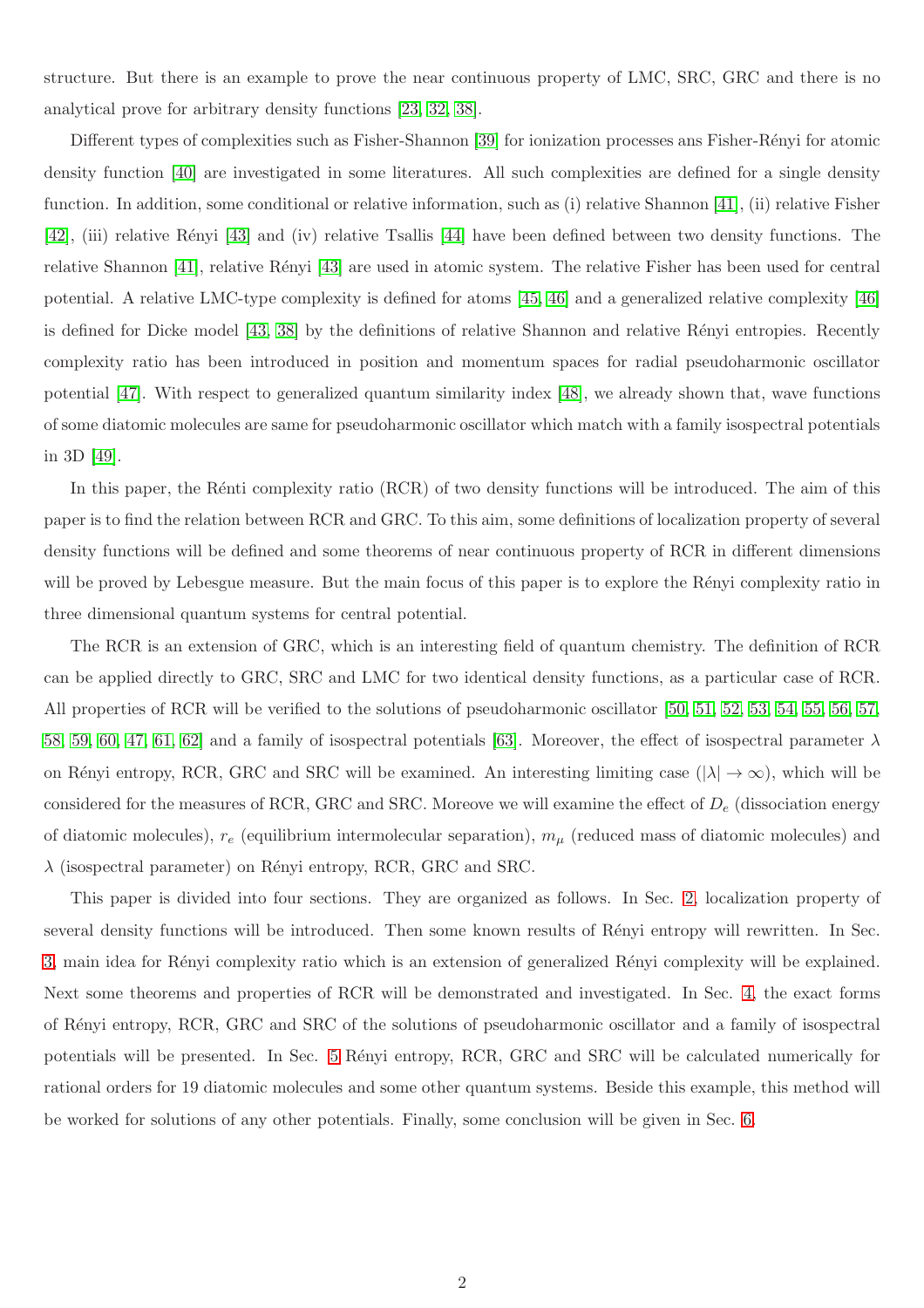## <span id="page-2-0"></span>2 Preliminaries about density functions and Rényi entropy

### 2.1 Localization property of density functions

All density functions are bounded in a region  $\mathbb{R}^g = [0, \infty) \times [0, \pi] \times [0, 2\pi]$  for a three dimensional spherical coordinates and the joint density function  $\rho : \mathbb{R}^g \to [0,1]$  can be expressed as a product of three independent density functions  $f(r)$ ,  $g(\theta)$  and  $h(\phi)$ . For a central potential one of them,  $h(\phi) = \frac{1}{2\pi}$ ,  $\phi \in [0, 2\pi]$  is a uniform density function and there exists a  $d > 0$  such that

<span id="page-2-1"></span>
$$
\int_0^\infty f(r)r^2 dr = 1 = \int_0^d f(r)r^2 dr, \quad \int_d^\infty f(r)r^2 dr = 0.
$$
 (1)

Integrations in Eq.[\(1\)](#page-2-1) are considered as a measure of Lebesgue integration. One can define a partition of the interval [0, d] by disjoint sets, such that [\[13,](#page-25-1) [37\]](#page-27-7)  $[0, d] = \bigcup_{i=1}^{N} \Omega_i$  and

$$
\sum_{i=1}^{N} p_i = 1, \ 0 \le p_i \le 1, \text{ where } p_i = \int_{\Omega_i} f(r)r^2 dr. \tag{2}
$$

Under the region  $\Omega = \bigcup_i \Omega_i$ , where  $p_i \neq 0$ , one can obtain

.

$$
\int_0^\infty f(r)r^2 dr = 1 = \int_\Omega f(r)r^2 dr.
$$
\n(3)

Then  $\Omega$  is the actual effective domain of the density function  $f(r)$ . In this paper, the Lebesgue measure of  $\Omega$  is written by  $\mathcal{L}(\Omega)$ . Several effective domains with respect to radial distance r, polar angle  $\theta$ , azimuthal angle  $\phi$  and r of their corresponding density functions can be defined by Lebesgue measure

<span id="page-2-2"></span>**Definition 2.1** (Effective domain with respect to r [\[37\]](#page-27-7)). A region  $\Omega_r \subset [0,\infty)$  is called the effective domain of the density function  $f(r)$ , if  $\Omega_r$  $f(r)r^2dr = 1$  and there exists no  $\Omega_1 \subset [0,\infty)$  such that  $\mathcal{L}(\Omega_1) < \mathcal{L}(\Omega_r)$ ,  $where$  $\Omega_1$  $f(r)r^2dr = 1$ . On the other hand  $\Omega_r$  is called the effective domain of  $f(r)$ , if  $\Box$  $\Omega_r$  $f(r)r^2dr = 1$  and  $\mathcal{L}(\Omega_r) \leq \mathcal{L}(\Omega_1)$  for any  $\Omega_1 \in$  $\biggl\{ \Omega \subset [0,\infty) : \int_{\Omega}$  $f(r)r^2dr=1$ .

**Definition 2.2** (Localization with respect to r [\[37\]](#page-27-7)). Let  $f_1(r)$  and  $f_2(r)$  be two radial density functions,  $\Omega_r^1$  and  $\Omega_r^2$  be the effective domains of  $f_1$  and  $f_2$  respectively with respect to r. Then  $f_1$  is called localized than  $f_2$  with respect to r if  $\mathcal{L}(\Omega_r^1) < \mathcal{L}(\Omega_r^2)$ .

<span id="page-2-3"></span>**Definition 2.3** (Effective domain with respect to  $\theta$  [\[37\]](#page-27-7)). A region  $\Omega_{\theta} \subset [0, \pi]$  is called the effective domain of the density function  $f(\theta)$ , if  $\int_{\Omega_{\theta}} f(\theta) \sin \theta \, d\theta = 1$  and there exists no  $\Omega_1 \subset [0, \pi]$  such that  $\mathcal{L}(\Omega_1) < \mathcal{L}(\Omega_{\theta}),$  $where$  $\Omega_1$  $f(\theta)$  sin  $\theta d\theta = 1$ . Alternatively  $\Omega_{\theta}$  is called the effective domain of  $f(\theta)$ , if  $\Omega_\theta$  $f(\theta) \sin \theta d\theta = 1$  and  $\mathcal{L}(\Omega_{\theta}) \leq \mathcal{L}(\Omega_1)$  for any  $\Omega_1 \in$  $\biggl\{ \Omega \subset [0, \pi] : \int_{\Omega}$  $f(\theta) \sin \theta \, d\theta = 1$ .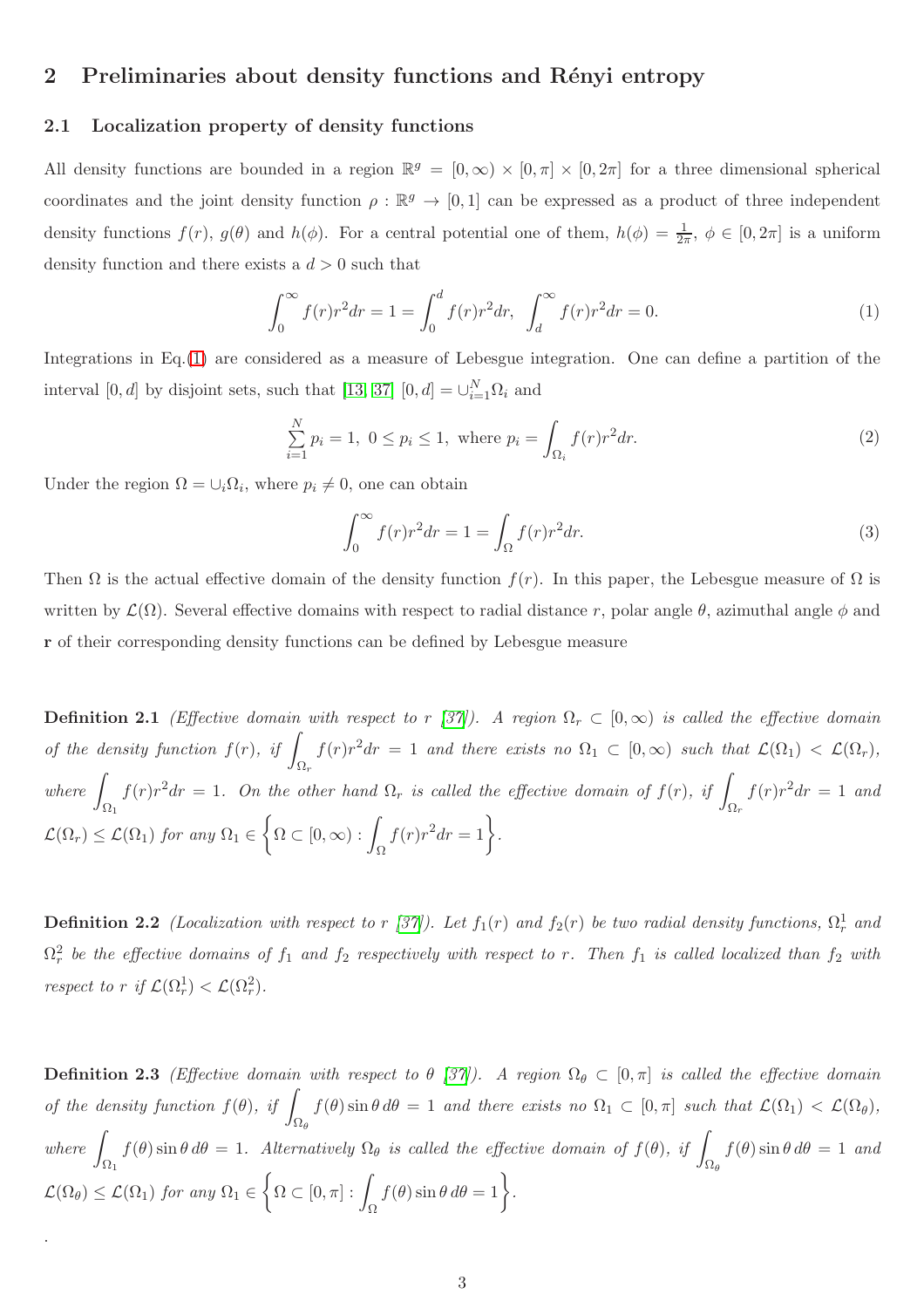**Definition 2.4** (Localization with respect to  $\theta$  [\[37\]](#page-27-7)). Let  $f_1(\theta)$  and  $f_2(\theta)$  be two rotational density functions of the polar angle  $\theta$ ,  $\Omega_{\theta}^1$  and  $\Omega_{\theta}^2$  be the effective domains of  $f_1$  and  $f_2$  respectively with respect to  $\theta$ . Then  $f_1$  is called localized than  $f_2$  with respect to  $\theta$  if  $\mathcal{L}(\Omega_\theta^1) < \mathcal{L}(\Omega_\theta^2)$ .

<span id="page-3-1"></span>**Definition 2.5** (Effective domain with respect to  $\phi$ ). A region  $\Omega_{\phi} \subset [0, 2\pi]$  is called the effective domain of the density function  $f(\phi)$ , if  $\int_{\Omega_{\phi}} f(\phi) d\phi = 1$  and there exists no  $\Omega_1 \subset [0, 2\pi]$  such that  $\mathcal{L}(\Omega_1) < \mathcal{L}(\Omega_{\phi})$ , where Z  $\Omega_1$  $f(\phi)d\phi = 1$ . Alternatively effective domain  $\Omega$  of  $f(\phi)$  can be defined as,  $\int_{\Omega_{\phi}} f(\phi) d\phi = 1$  and  $\mathcal{L}(\Omega_{\phi}) \leq \mathcal{L}(\Omega_1)$ for any  $\Omega_1 \in$  $\biggl\{ \Omega \subset [0,2\pi] : \int_{\Omega}$  $f(\phi)d\phi=1$ .

**Definition 2.6** (Localization with respect to  $\phi$ ). Let  $f_1(\phi)$  and  $f_2(\phi)$  be two density functions of the azimuthal angle  $\phi$ ,  $\Omega_{\phi}^1$  and  $\Omega_{\phi}^2$  be the effective domain of  $f_1$  and  $f_2$  respectively with respect to  $\phi$ . Then  $f_1$  is called localized than  $f_2$  with respect to  $\phi$  if  $\mathcal{L}(\Omega_\phi^1) < \mathcal{L}(\Omega_\phi^2)$ .

<span id="page-3-2"></span>**Definition 2.7** (Effective domain with respect to r). Let a joint density function  $\rho(\mathbf{r}) = \rho_r(r)\rho_\theta(\theta)\rho_\phi(\phi)$  be defined in  $\mathbb{R}^g$ . If there exist  $\Omega_r \subset [0,\infty)$ ,  $\Omega_\theta \subset [0,\pi]$ ,  $\Omega_\phi \subset [0,2\pi]$  such that  $\Omega_r \times \Omega_\theta \times \Omega_\phi$  $\rho(\mathbf{r})d\mathbf{r}=1,$ Z  $\Omega_r$  $\rho_r(r)r^2 dr =$ Z  $\Omega_\theta$  $\rho_{\theta}(\theta)$  sin  $\theta$  d $\theta$  =  $\mathcal{L}(\Omega_{\phi}) \cap \rho_{\phi}(\phi) d\phi = 1$ , and  $\mathcal{L}(\Omega_r) \leq \mathcal{L}(\Omega_1)$ ,  $\mathcal{L}(\Omega_{\theta}) \leq \mathcal{L}(\Omega_2)$ ,  $\mathcal{L}(\Omega_{\phi}) \leq \mathcal{L}(\Omega_3)$  for all  $\Omega_1 \in \Omega_{\phi}$  $\{\Omega \subset [0,\infty) : \int_{\Omega}$  $\rho_r(r)r^2 dr$ ,  $\Omega_2 \in$  $\biggl\{ \Omega \subset [0, \pi] : \int_{\Omega}$  $\rho_{\theta}(\theta)$  sin  $\theta d\theta = 1$  ; and  $\Omega_3 \in$  $\biggl\{ \Omega \subset [0,2\pi] : \int_{\Omega}$  $\rho_{\phi}(\phi)d\phi=1\bigg\},\,$ then the region  $\Omega_r \times \Omega_\theta \times \Omega_\phi$  is called the effective domain of  $\rho(\mathbf{r})$ .

It is to be noted that, the effective domain is an area or a volume of a two or three dimensional quantum system. One can define the effective domain of a  $D$  dimensional quantum system. It is difficult to find the effective domain of a multi-dimensional non-separable quantum state. But one can define the localization property, for a multi-dimensional non-separable quantum system with known density functions. In this paper, three dimensional quantum system for central potential is considered.

### 2.2 Rényi entropy, Rényi length and Rényi volume

.

Let a density function  $\rho: M^D \to [0,1]$  is defined on a D-dimensional space  $M^D \subset \mathbb{R}^D$ . The one-parameter (order  $\alpha$ ) Rényi entropy of  $\rho$  is defined by [\[2\]](#page-24-1)

<span id="page-3-0"></span>
$$
\mathcal{R}_{\rho}^{(\alpha)} = \frac{1}{1-\alpha} \ln \left[ I^{(\alpha)} \right], \ \alpha > 0, \ \neq 1,\tag{4}
$$

where  $I^{(\alpha)}$  is the entropic moments of the density function  $\rho$  and is defined by

$$
I^{(\alpha)} = \int_{\Omega^D} \rho^{\alpha}(\mathbf{r}) d\mathbf{r},\tag{5}
$$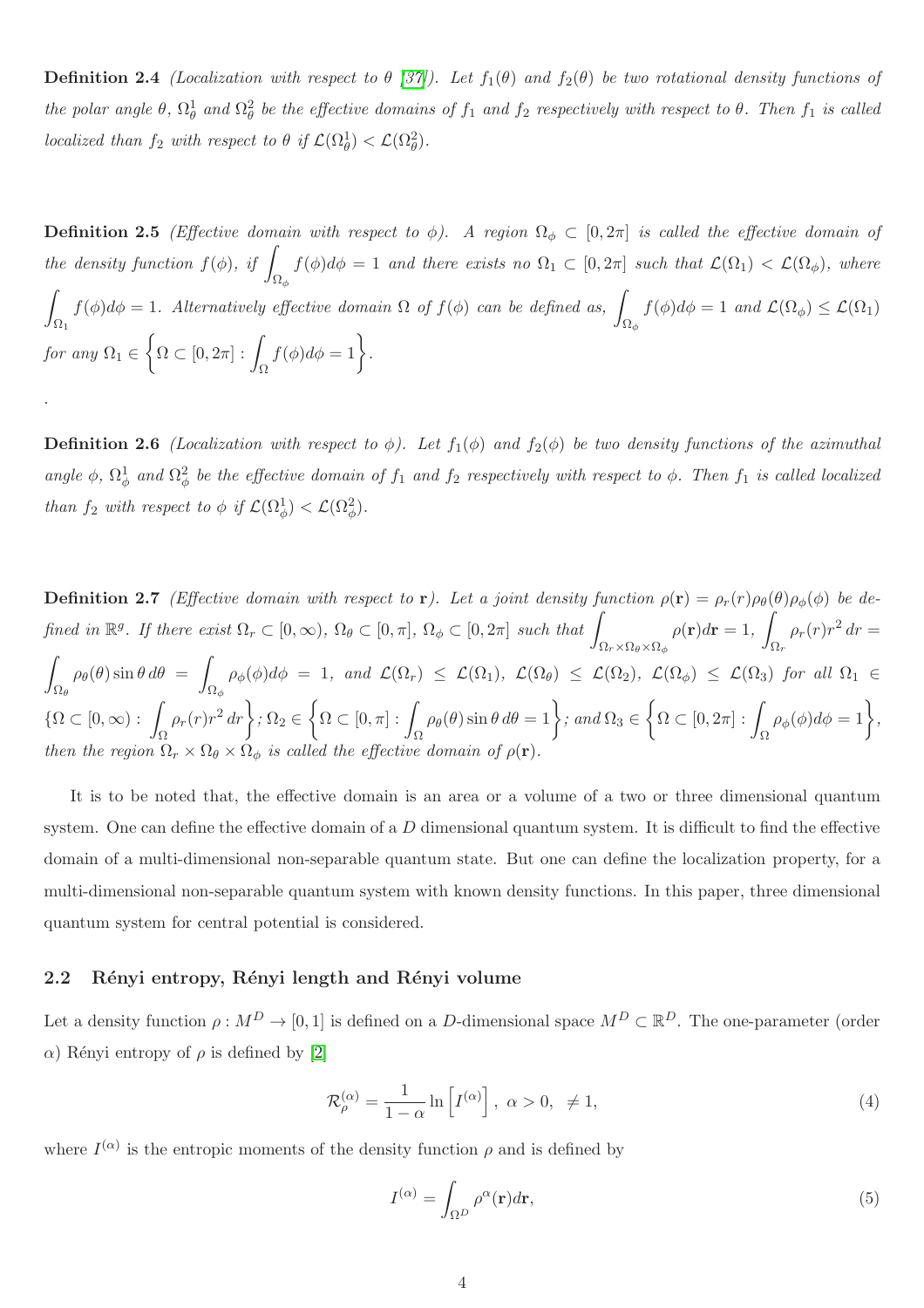and  $\Omega^D \subset M^D$  is the effective domain of  $\rho$ . If the effective domain of  $\rho$  exists, then Rényi entropy [\(4\)](#page-3-0) can be written as

<span id="page-4-0"></span>
$$
\mathcal{R}_{\rho}^{(\alpha)} = \frac{1}{1-\alpha} \ln \sum_{i} p_i^{\alpha} \mathcal{L}(\Omega_i), \ \alpha > 0, \ \neq 1,\tag{6}
$$

where

$$
\sum_{i} p_{i} \mathcal{L}(\Omega_{i}) = 1, \ 0 \le p_{i} \le 1, \ \mathcal{L}(\Omega_{i}) \ge 0,
$$
  
\n
$$
\rho(\mathbf{r}) = \sum_{i} p_{i} \chi_{\Omega_{i}}(\mathbf{r}),
$$
  
\n
$$
\chi_{\Omega_{i}}(\mathbf{r}) = 1, \mathbf{r} \in \Omega_{i},
$$
  
\n
$$
= 0, \mathbf{r} \notin \Omega_{i},
$$
\n(7)

and  $\Omega_{\rho}^D = \cup_i \Omega_i$ . The sum [\(6\)](#page-4-0) is a good approximation of [\(4\)](#page-3-0), if  $\mathcal{L}(\Omega_i) \to 0$ . For a discrete distribution Rényi entropy is written by  $\mathcal{R}_{\rho}^{(\alpha)} = \frac{1}{1-\alpha} \ln \sum_{i}$ i  $p_i^{\alpha}$ . Also it can be obtained form [\(6\)](#page-4-0), if  $\mathcal{L}(\Omega_i) = 1$  and  $\sum$ i  $\mathcal{L}(\Omega_i) = \mathcal{O}(\Omega_\rho^D) =$ order of the set  $\Omega_{\rho}^{D}$  or size of the distributions. The Rényi entropy defined in [\(6\)](#page-4-0) of a finite discrete distribution is always positive, but [\(4\)](#page-3-0) may be negative [\[17\]](#page-25-2) for sufficiently large variations. It is a non-increasing function of order  $\alpha$ . The Tsallis entropy is an another important family of generalized entropy and it is defined by [\[64\]](#page-28-9)

$$
\mathcal{T}_{\rho}^{(\alpha)} = \frac{1}{\alpha - 1} \left( 1 - I^{(\alpha)} \right), \ \alpha > 0, \ \neq 1. \tag{8}
$$

A relation between Rényi and Tsallis entropies is

$$
\mathcal{T}_{\rho}^{(\alpha)} = \frac{1}{1 - \alpha} \left( e^{(1 - \alpha)\mathcal{R}_{\rho}^{(\alpha)}} - 1 \right),\tag{9}
$$

or

$$
\mathcal{R}_{\rho}^{(\alpha)} = \frac{1}{1-\alpha} \ln \left[ 1 + (1-\alpha) \mathcal{T}_{\rho}^{(\alpha)} \right]. \tag{10}
$$

If  $\rho$  is a delta function, then both are equal to zero. In the limiting case  $(\alpha \to 1)$ , they reduce to the Shannon entropy  $\mathcal{S}_{\rho}$  and it is defined by [\[1\]](#page-24-0)

$$
S_{\rho} = -\int \rho(\mathbf{r}) \ln \rho(\mathbf{r}) d\mathbf{r}.
$$
 (11)

Rényi volume and length are denoted by  $\mathcal{V}_{\rho}^{(\alpha)}$  and  $(\mathcal{L}_{(\rho)}^{(\alpha)}$  $\binom{\alpha}{\rho}$  respectively and for  $D=3$  a relation between them is defined by [\[47,](#page-27-17) [65\]](#page-28-10)

$$
\mathcal{L}_{\rho}^{(\alpha)} = \left(\frac{3}{4\pi}\mathcal{V}_{\rho}^{(\alpha)}\right)^{\frac{1}{3}} = \left(\frac{3}{4\pi}\right)^{\frac{1}{3}} e^{\frac{1}{3}\mathcal{R}_{\rho}^{(\alpha)}}, \ \alpha > 0, \neq 1.
$$
\n(12)

For a special case  $\alpha = 0$  and for continuous distribution the Rényi entropy  $\mathcal{R}_{\rho}^{(0)}$  is defined by  $\ln \mathcal{L}(\Omega_{\rho}^D)$ . For discrete random variable  $\mathcal{R}_{\rho}^{(0)}$  is equal to [\[5,](#page-24-4) [6\]](#page-24-5) ln  $\mathcal{O}(\Omega_{\rho}^D)$ .

Moreover, for  $\alpha = \frac{4}{3}$  $\frac{4}{3}, \frac{5}{3}$  $\frac{5}{3}$ , 2, Rényi entropy is related with some physical quantities, such as Thomas-Fermi kinetic energy, the Dirac exchange energy and electron density. It has many applications in density functional theory for atoms and molecules [\[14,](#page-25-5) [15,](#page-25-6) [17\]](#page-25-2). The average density is called the disequilibrium and it has dimension of inverse volume. It is inversely proportional to the Rényi volume of order 2 and it is defined by [\[66,](#page-28-11) [48,](#page-27-18) [20,](#page-26-2) [24\]](#page-26-5),  $\mathcal{D}_{\rho} = e^{-\mathcal{R}_{\rho}^{(2)}}$ . On the other hand  $\mathcal{R}_{\rho}^{(1)} - \mathcal{R}_{\rho}^{(1)}$  is defined the structural entropy [\[13\]](#page-25-1) of  $\rho$ . An another special case is [\[67\]](#page-28-12)

$$
\mathcal{R}_{\rho}^{(\alpha)} \to -\ln \|\rho\|_{\infty}, \text{ if } \alpha \to \infty,
$$
\n(13)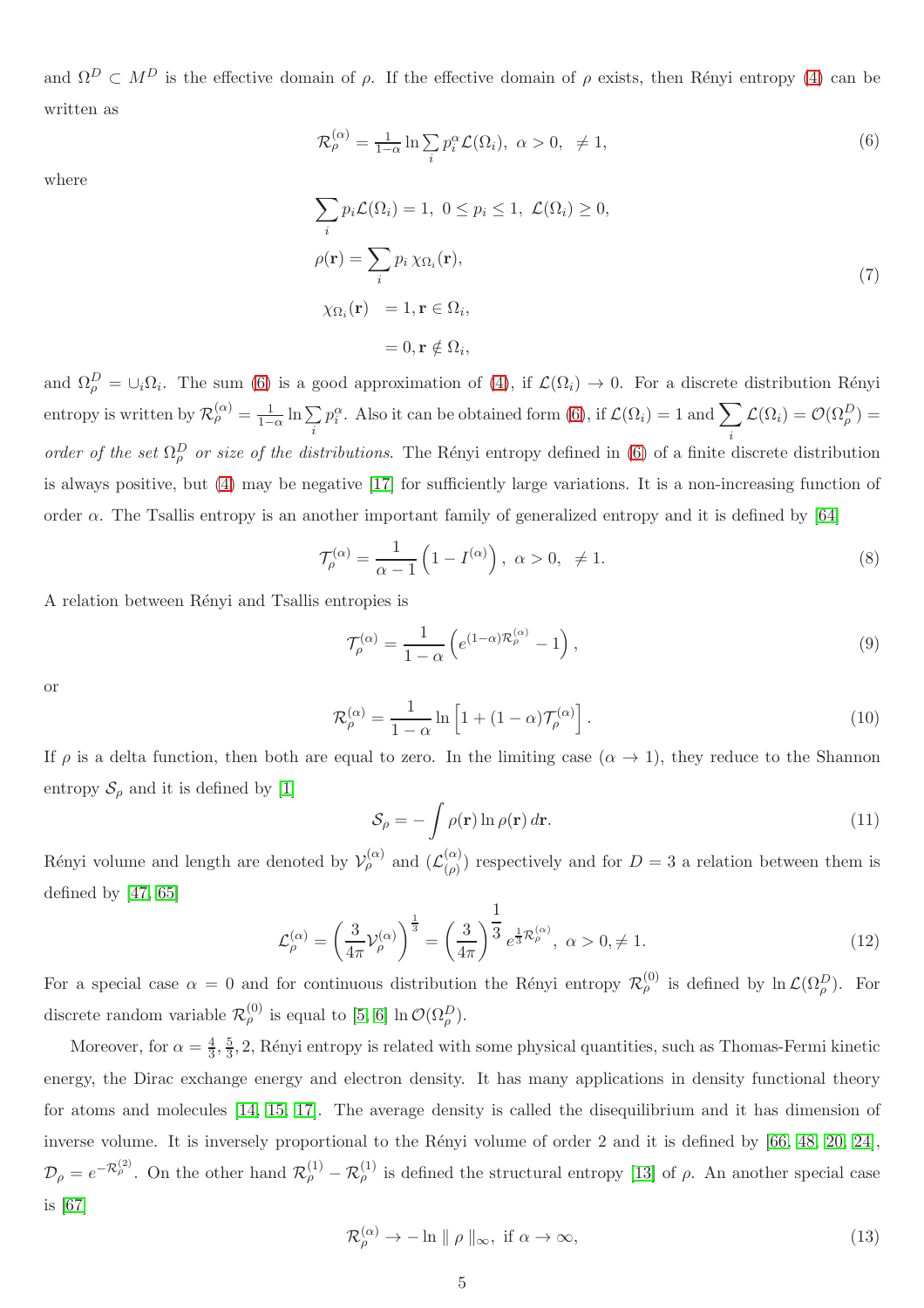where  $\| \rho \|_{\infty} = \sup_{\mathbf{r}} \rho(\mathbf{r}).$  The Rényi entropy satisfies several properties [\[13,](#page-25-1) [4,](#page-24-3) [16,](#page-25-3) [17,](#page-25-2) [18\]](#page-25-4) and some important inequalities which are relevant to this work [\[5\]](#page-24-4) are written as follows

<span id="page-5-1"></span>
$$
\frac{\partial}{\partial \alpha} \mathcal{R}_{\rho}^{(\alpha)} \leq 0, \n\frac{\partial}{\partial \alpha} \left( \frac{\alpha - 1}{\alpha} \mathcal{R}_{\rho}^{(\alpha)} \right) \geq 0, \n\mathcal{R}_{\rho}^{(1)} \geq 2\mathcal{R}_{\rho}^{(2)} - \mathcal{R}_{\rho}^{(3)}.
$$
\n(14)

## <span id="page-5-0"></span>3 Rényi complexity ratio

Rényi complexity ratio of two density functions f and g of order  $(\alpha, \beta)$  is defined by

<span id="page-5-2"></span>
$$
C_{(f,g)}^{(\alpha,\beta)} = e^{\mathcal{R}_f^{(\alpha)} - \mathcal{R}_g^{(\beta)}}.
$$
\n(15)

#### 3.1 Simple general properties of RCR

The Rényi complexity ratio of two density functions  $f$  and  $g$  satisfies several properties. They are as follows:

• (i)  $C_{(f,f)}^{(\alpha,\beta)}$  $(G<sub>(f,f)</sub>)$  reduces to GRC [\[31,](#page-27-1) [32,](#page-27-2) [33,](#page-27-3) [34,](#page-27-4) [35,](#page-27-5) [36\]](#page-27-6) of f with order  $(\alpha, \beta)$ .

• (ii) 
$$
C_{(f,g)}^{(\alpha,\beta)}C_{(g,f)}^{(\alpha,\beta)} = C_{(f,f)}^{(\alpha,\beta)}C_{(g,g)}^{(\alpha,\beta)}
$$
.

- 
- (iii)  $C_{(f,g)}^{(\alpha,\beta)}$  $C^{(\alpha,\beta)}_{(f,g)}C^{(\beta,\alpha)}_{(g,f)}=1, \ \ C^{(\alpha,\beta)}_{(f,f)}$  $C^{(\alpha,\beta)}_{(f,f)}C^{(\beta,\alpha)}_{(f,f)}=1.$
- (iv)  $C_{(f,f)}^{(\alpha,\alpha)} = 1.$

 $\bullet$  (v)  $C_{(f,g)}^{(\alpha,\beta)}$  $(f,g)$  is a non-increasing function of  $\alpha$  for fixed  $\beta$  and g. It is an increasing function of  $\beta$  for fixed  $\alpha$  and f.

#### 3.2 Majorization effect on RCR

**Definition 3.1** (Majorization for FDD [\[68\]](#page-28-13)) Let  $\rho_j = (p_1^j)$  $j_{1}^{j}, p_{2}^{j}$  $(p_1^j, \ldots, p_n^j), j = 1, 2$  be two finite discrete distributions. Then  $\rho_1$  majorizes  $\rho_2$   $(\rho_1 \succ \rho_2)$ , if  $\sum_{n=1}^k$  $i=1$  $p_i^{\downarrow 1} \geq \sum_{i=1}^k$  $i=1$  $p_i^{\downarrow 2}$ ,  $1 \leq k < n$ , and  $\sum_{i=1}^n$  $p_i^{\downarrow 1} = \sum_{i=1}^n$  $i=1$  $p_i^{\downarrow 2} = 1$ , where  $p_1^{\downarrow j} =$  $\max\left\{p_i^j\right\}$  $\{p_i^j : i = 1, 2, \dots, n\},\ \ p_n^{\downarrow j} = \min\left\{p_i^j\right\}$  $p_1^{j}: i = 1, 2, ..., n$ ,  $p_1^{\downarrow j} \ge p_2^{\downarrow j} \ge ... \ge p_n^{\downarrow j}$ .

**Definition 3.2** (Majorization for CD [\[69\]](#page-28-14)) Let  $\rho_1 : M^D \to [0,1]$  and  $\rho_2 : M^D \to [0,1]$  be two density functions. Then  $\rho_1$  majorizes  $\rho_2$   $(\rho_1 \succ \rho_2)$ , if  $\int [\rho_1(\mathbf{r}) - r_0]^+ d\mathbf{r} \geq$ Z  $[\rho_2(\mathbf{r}) - r_0]^+ d\mathbf{r}$ , holds, for all  $r_0 \geq 0$ , where  $[y]^+ =$  $\max \{y, 0\}.$ 

The entropic moment  $I^{(\alpha)}$  is a concave functional if  $0 < \alpha < 1$  or convex functional if  $\alpha > 1$  of density functions [\[68,](#page-28-13) [69,](#page-28-14) [70,](#page-28-15) [71,](#page-28-16) [72\]](#page-28-17). Therefore,

$$
\rho_1 \succ \rho_2 \implies \begin{cases} I_{\rho_1}^{(\alpha)} \le I_{\rho_2}^{(\alpha)} & \text{if } 0 < \alpha < 1 \\ I_{\rho_1}^{(\alpha)} \ge I_{\rho_2}^{(\alpha)} & \text{if } \alpha > 1 \end{cases} \tag{16}
$$

and Rényi entropy,  $\mathcal{R}_{\rho}^{(\alpha)}$  is a concave functional of  $\rho$ , for any  $\alpha > 0$  and hence one can write

$$
\rho_1 \succ \rho_2 \implies \mathcal{R}^{(\alpha)}_{\rho_1} \le \mathcal{R}^{(\alpha)}_{\rho_2}, \ \alpha > 0. \tag{17}
$$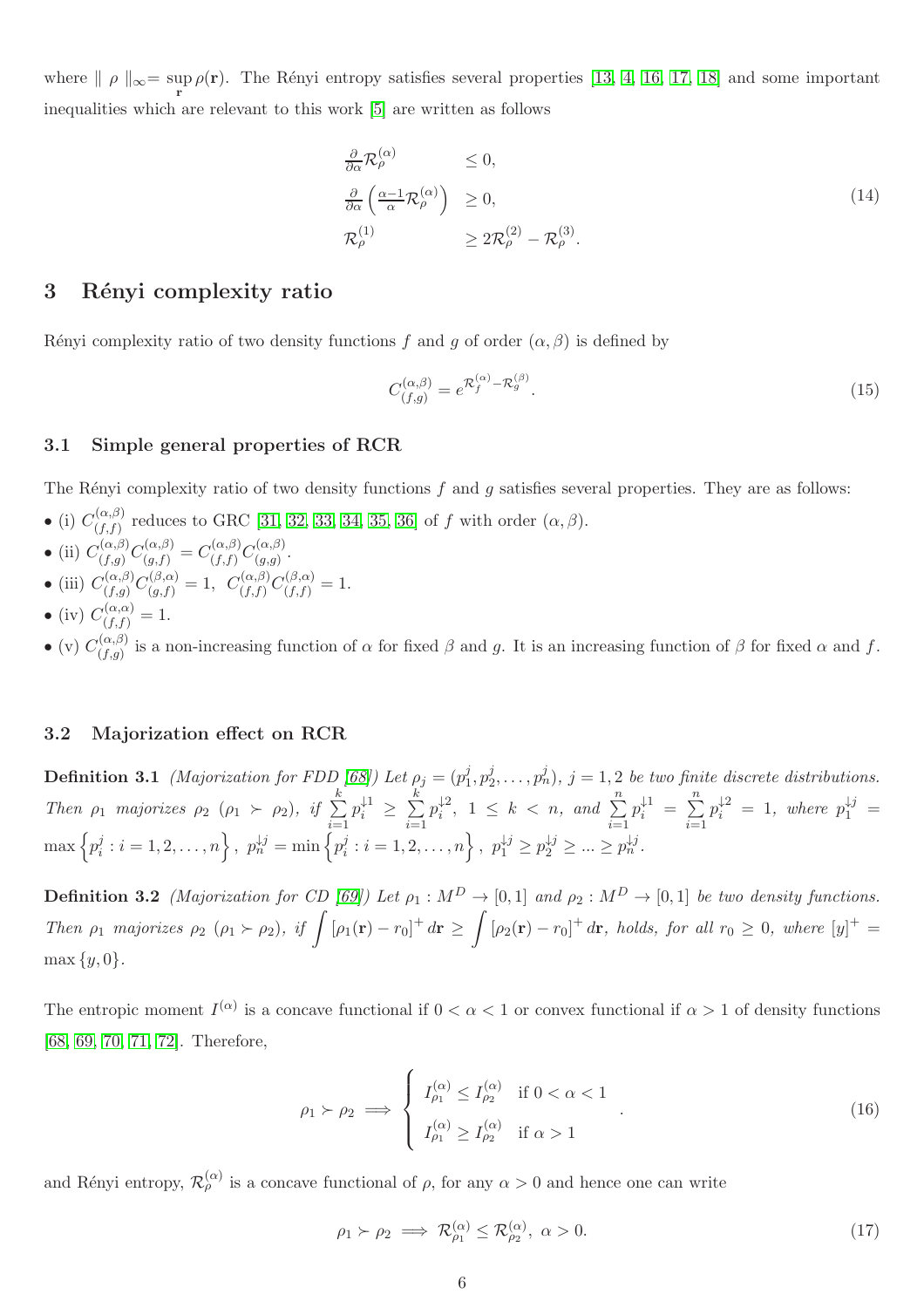$\bullet$  (vi) It is well known that, Rényi entropy  $\mathcal{R}_f^{(\alpha)}$  $f^{(\alpha)}_f$  is a non-increasing function of  $\alpha$  and one can write [\[37\]](#page-27-7)  $\mathcal{R}_f^{(\alpha)} > \mathcal{R}_g^{(\alpha)}$ if f is widely spread and g is narrowly confined on a domain and for two discrete distributions [\[68\]](#page-28-13)  $\mathcal{R}_f^{(\alpha)} > \mathcal{R}_g^{(\alpha)}$ if  $f < g$ . Hence, one can write nature of  $C_{(f,g)}^{(\alpha,\beta)}$  $(f,g)$  which satisfies some inequalities as follows

<span id="page-6-0"></span>
$$
C_{(f,g)}^{(\alpha,\beta)} \begin{cases} \leq 1, & \alpha \geq \beta, \ f \succ g \\ \cdots, & \alpha > \beta, \ f \prec g \\ \geq 1, & \alpha \leq \beta, \ f \prec g \\ \cdots, & \alpha < \beta, \ f \succ g \end{cases}
$$
 (18)

Now one can find lower and upper bound of  $C_{(f,q)}^{(\alpha,\beta)}$  $\binom{\alpha,\beta}{f,g}$  using majorization effect [\(18\)](#page-6-0).

- (vii) Upper bound of  $C_{(f,g)}^{(\alpha,\beta)} = 1$ , exists, if  $f \succ g$  and  $\alpha > \beta$ .
- (viii) Lower bound of  $C_{(f,g)}^{(\alpha,\beta)} = 1$  exists, if  $f \prec g$  and  $\alpha < \beta$ .

• (ix) The RCR is a postive define functional of density functions, therefore, in general lower bound of  $C_{(f,g)}^{(\alpha,\beta)}$  $\int_{(f,g)}^{(\alpha,\rho)}$  is zero and the upper bound may be defined by Rényi entropic bound. It is already known that,  $\mathcal{R}_g^{(\beta)} \geq \mathcal{R}_g^{(\infty)}$ , for  $\beta > 0$ . Now, if two density functions  $f(\mathbf{r})$  and  $g(\mathbf{r})$  are defined in a D-dimensional central potential, then one can write [\[73\]](#page-28-18)

<span id="page-6-1"></span>
$$
C_{(f,g)}^{(\alpha,\beta)} \leq ||g||_{\infty} e^{\mathcal{B}_D(\alpha)} \left(\frac{\langle r^2 \rangle_f}{D}\right)^{\frac{D}{2}}, \qquad (19)
$$

where

$$
\| g \|_{\infty} = \sup_{\mathbf{r}} g(\mathbf{r}), \langle r^2 \rangle_f = \int_{M^D} f(\mathbf{r}) r^2 d\mathbf{r}, \tag{20}
$$

and

$$
\mathcal{B}_D(\alpha) = \frac{D}{2} \log \left[ \frac{\pi((2+D)\alpha - D)}{1-\alpha} \right] - \frac{\alpha}{1-\alpha} \log \left[ \frac{(2+D)\alpha - D}{2\alpha} \right] - \log \left[ \frac{\Gamma(\frac{\alpha}{1-\alpha})}{\Gamma(\frac{(2+D)\alpha - D}{2(1-\alpha)})} \right], \quad \frac{D}{D+2} < \alpha < 1
$$

$$
= \frac{D}{2} \log(2\pi e), \qquad \alpha = 1 \qquad (21)
$$

$$
= \frac{D}{2} \log \left[ \frac{\pi((2+D)\alpha - D)}{\alpha - 1} \right] + \frac{\alpha}{\alpha - 1} \log \left[ \frac{(2+D)\alpha - D}{2\alpha} \right] + \log \left[ \frac{\Gamma(\frac{\alpha}{\alpha - 1})}{\Gamma(\frac{(2+D)\alpha - D}{2(\alpha - 1)})} \right], \quad \alpha > 1
$$

So the upper bound depends on f, g and  $(\alpha, \beta)$ . Now using the inequalities [\(14\)](#page-5-1), one can improve the inequality [\(19\)](#page-6-1) as

$$
C_{(f,g)}^{(\alpha,\beta)} \le \min\left\{ \mathcal{G}_g(\beta), \| g \|_{\infty} \right\} \left( \frac{\langle r^2 \rangle_f}{D} \right)^{\frac{D}{2}} e^{\mathcal{B}_D(\alpha)}, \tag{22}
$$

where

$$
\mathcal{G}_{g}(\beta) = (\parallel g \parallel_{\infty})^{\frac{-\beta}{1-\beta}}, \quad \beta < 1
$$

$$
= \frac{(\mathcal{D}_{g})^{2}}{\sqrt{\mathcal{R}_{g}^{(3)}}}, \qquad \beta = 1 .
$$

$$
= \parallel g \parallel_{\infty}, \qquad \beta > 1
$$
\n(23)

 $\bullet$  (x)

$$
C_{(f,g)}^{(\alpha,\beta)} \to \begin{cases} e^{\mathcal{R}_f^{(\alpha)}} \parallel g \parallel_{\infty}, & \beta \to \infty, \alpha \text{ finite} \\ \left( \parallel f \parallel_{\infty} e^{\mathcal{R}_g^{(\beta)}} \right)^{-1}, & \alpha \to \infty, \beta \text{ finite.} \end{cases}
$$
 (24)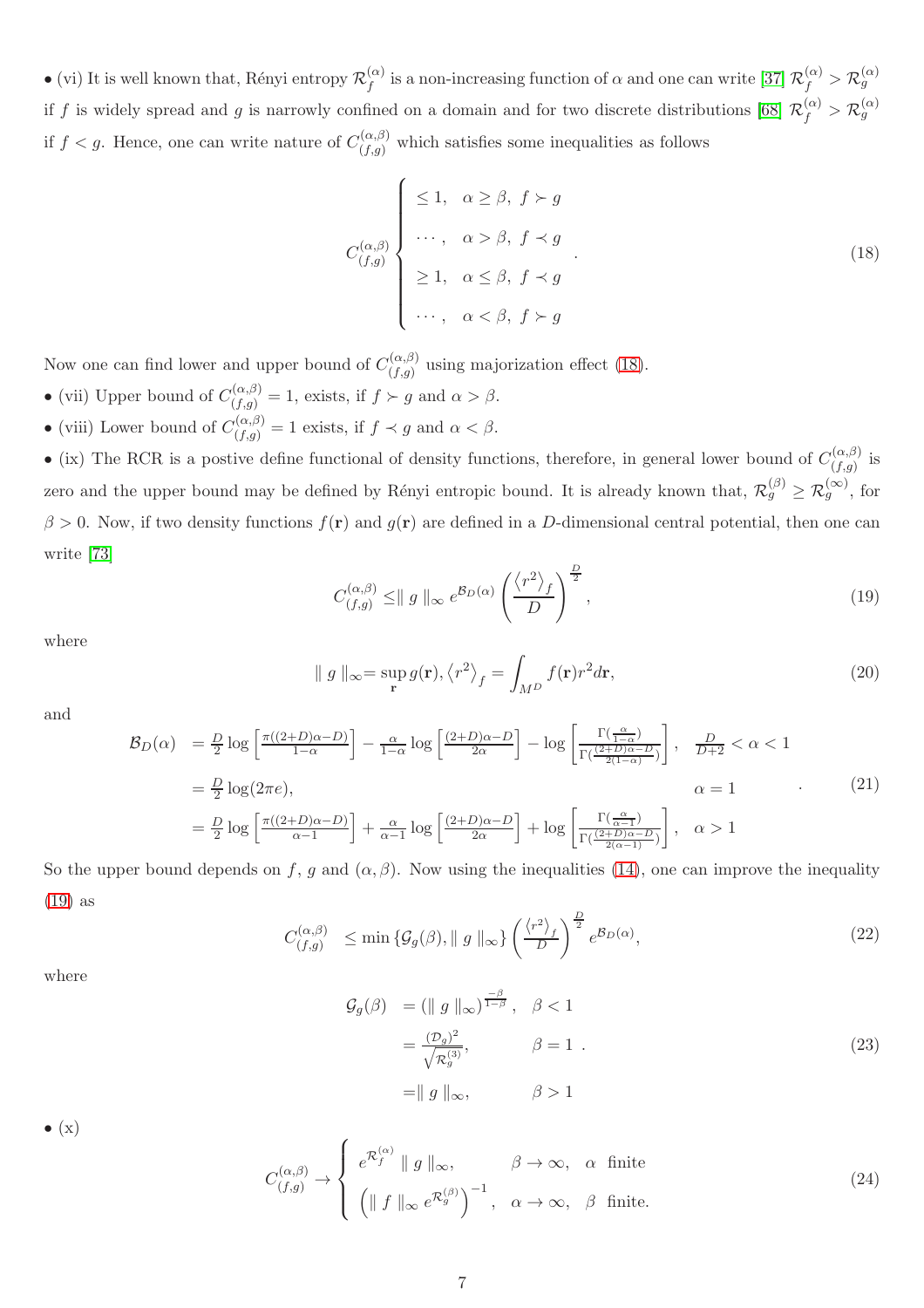For infinite discrete or continuous distribution functions  $f$  and  $g$ , one can write

<span id="page-7-0"></span>
$$
C_{(f,g)}^{(\alpha,\beta)} \to \begin{cases} 0, & \beta \to 0, \alpha \text{ finite} \\ \infty, & \alpha \to 0, \beta \text{ finite.} \end{cases}
$$
 (25)

If lim  $\lim_{\alpha \to 0} \mathcal{R}_f^{(\alpha)} = \ln \mathcal{O}(\Omega_f^D)$ , or  $\ln \mathcal{L}(\Omega_f^D)$ , and  $\lim_{\beta \to 0}$  $\lim_{\beta \to 0} \mathcal{R}_g^{(\beta)} = \ln \mathcal{O}(\Omega_g^D)$ , or  $\ln \mathcal{L}(\Omega_g^D)$  exist, then one can improve the relation [\(25\)](#page-7-0) as

$$
C_{(f,g)}^{(\alpha,\beta)} \rightarrow \begin{cases} \frac{e^{\mathcal{R}_f^{(\alpha)}}}{\mathcal{O}(\Omega_g^D)}, & \beta \to 0, \alpha \text{ finite} \\ & \\ \frac{\mathcal{O}(\Omega_f^D)}{e^{\mathcal{R}_g^{(\beta)}}}, & \alpha \to 0, \beta \text{ finite.} \end{cases}
$$
(26)

for discrete distributions, or

$$
C_{(f,g)}^{(\alpha,\beta)} \rightarrow \begin{cases} \frac{e^{\mathcal{R}_f^{(\alpha)}}}{\mathcal{L}(\Omega_g^D)}, & \beta \to 0, \alpha \text{ finite} \\ \frac{\mathcal{L}(\Omega_f^D)}{e^{\mathcal{R}_g^{(\beta)}}}, & \alpha \to 0, \beta \text{ finite.} \end{cases}
$$
 (27)

for continuous distributions.

• (xi)  $C_{(\bar{f},\bar{g})}^{(\alpha,\beta)}$  $\frac{d(\alpha,\beta)}{d(\bar f,\bar g)}=\Big(\frac{c}{a}$  $\frac{c}{a}$ <sup>D</sup>  $C_{(f,g)}^{(\alpha,\beta)}$  $(\alpha, \beta),$  for  $\bar{f}(\mathbf{r}) = a^D f(a(\mathbf{r} - \mathbf{b})), \bar{g}(\mathbf{r}) = c^D g(c(\mathbf{r} - \mathbf{d})),$  where D is the dimension of the system.

• (xii) 
$$
C_{(\bar{f},\bar{g})}^{(\alpha,\beta)} = \left(\frac{m}{n}\right)^{\frac{D}{2}-1} C_{(f,g)}^{(\alpha,\beta)}
$$
, for  $\bar{f}(\mathbf{r}) = \sum_{i=0}^{n} f_i(\mathbf{r}), \bar{g}(\mathbf{r}) = \sum_{i=0}^{m} g_i(\mathbf{r}),$  where  $f_i(\mathbf{r}) = n^{\frac{D}{2}-1} f(\sqrt{n}(\mathbf{r}-\mathbf{a_i})), g_i(\mathbf{r}) =$   
\n $m^{\frac{D}{2}-1} f(\sqrt{m}(\mathbf{r}-\mathbf{b_i})), \int f_i(\mathbf{r}) d\mathbf{r} = \frac{1}{n}, \int g_i(\mathbf{r}) d\mathbf{r} = \frac{1}{m}, \int \bar{f}(\mathbf{r}) d\mathbf{r} = \int \bar{g}(\mathbf{r}) d\mathbf{r} = \int g(\mathbf{r}) d\mathbf{r} = 1, D$  is the dimension of the system.

the dimension of the system.

#### <span id="page-7-1"></span>3.3 Main theorems for near continuous property of RCR

**Definition 3.3** (δ-neighboring [\[32,](#page-27-2) [34,](#page-27-4) [38\]](#page-27-8)). Let  $f_1 : M^D \to [0,1]$  and  $f_2 : M^D \to [0,1]$  be two density functions defined on a set  $M^D$  in D-dimensional space and  $\delta$  be a positive real number. Then the functions  $f_1$  and  $f_2$  are called the δ-neighboring functions on  $M^D$ , if  $\mathcal{L}(\{r : |f_1(r) - f_2(r)| \ge \delta\}) = 0$ .

<span id="page-7-2"></span>**Definition 3.4** (Near continuous [\[32,](#page-27-2) [34,](#page-27-4) [38\]](#page-27-8)). A functional T, of density functions is said to be near continuous, if for every positive  $\epsilon$  there exists a  $\delta(\epsilon) > 0$ , such that  $\mathcal{L}(\{\mathbf{r} : |f_1(\mathbf{r}) - f_2(\mathbf{r})| \ge \delta\}) = 0$  implies  $|T(f_1) - T(f_2)| < \epsilon$ .

<span id="page-7-3"></span>Using definitions [2.1,](#page-2-2) [3.3](#page-7-1) and [3.4](#page-7-2) we can define a theorem for near continuous property of Rényi complexity ratio for radial density functions.

**Theorem 3.1** Let  $(f_1, g_1)$  and  $(f_2, g_2)$  be two pairs of radial density functions. If for a positive  $\epsilon$ , there exists a positive  $\delta(\epsilon)$ , such that  $\mathcal L$  $\sqrt{ }$  $S =$  $\overline{1}$  $r:\sqrt{(f_1(r)-f_2(r))^2+(g_1(r)-g_2(r))^2}\geq \delta\}$   $=0$ , then  $|C_{(f_1,g_1)}^{(\alpha,\beta)}-C_{(f_2,g_2)}^{(\alpha,\beta)}|$  $\left| \frac{\left( \alpha ,\beta \right) }{\left( f_{2},g_{2}\right) }\right| \rightarrow 0$ as  $\delta \to 0$ , for positive integers  $\alpha, \beta$ .

Proof. Let  $F^{i\alpha}$  be the effective domain of the function  $(f_i(r))^{\alpha}$  with respect to r, for  $i = 1, 2$ . Since  $f_1$  and  $f_2$  are density functions then  $0 < \mathcal{L}(F^{i\alpha}) < \infty$ , for  $i = 1, 2, \alpha \in \mathbb{N}$ .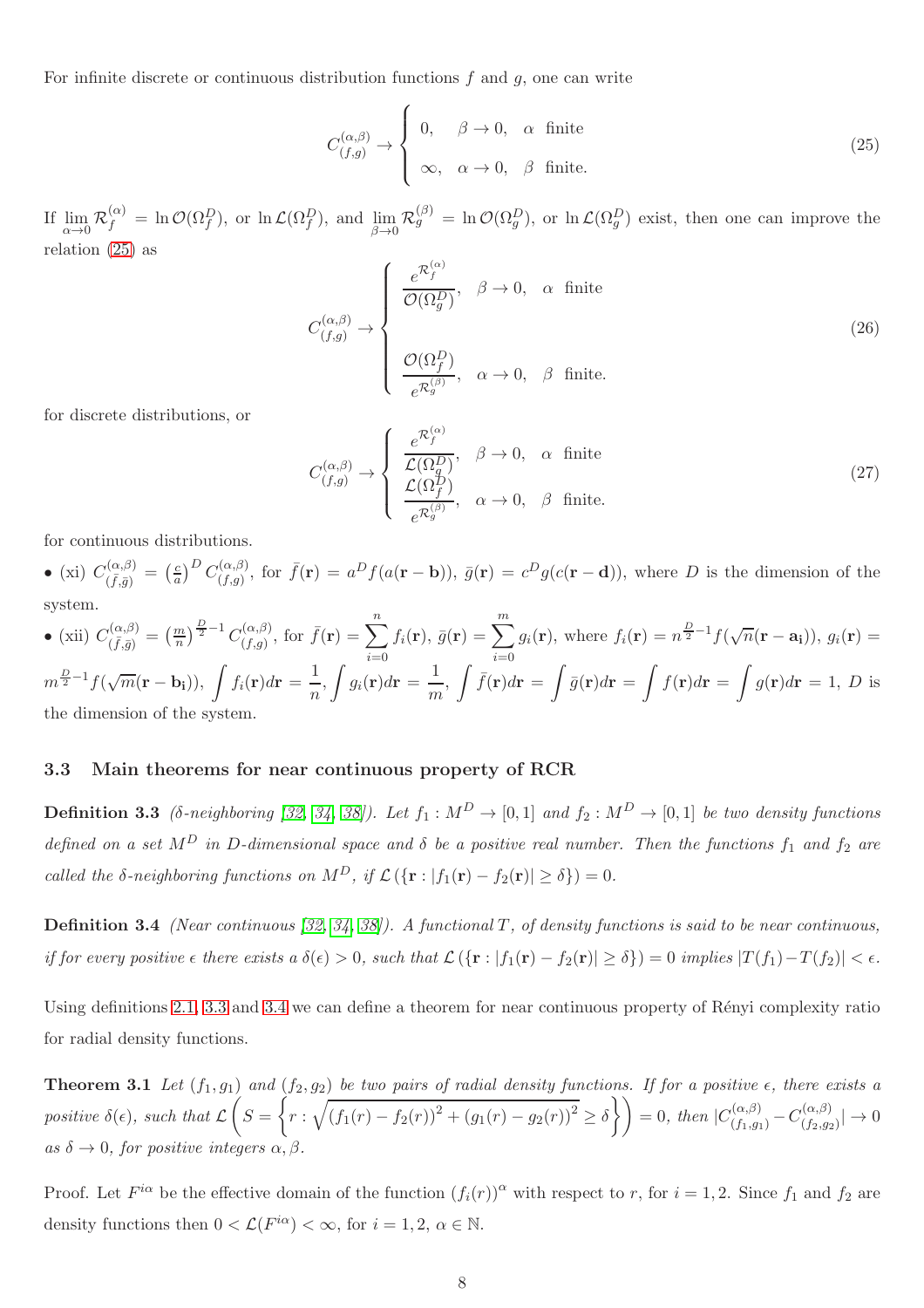Now  $\int |f_1(r) - f_2(r)| r^2 dr =$ Z  $\int_{S_1} |f_1(r) - f_2(r)| r^2 dr +$  $\int_{S'_1} |f_1(r) - f_2(r)|r^2 dr$ , where  $S_1 = (F^1 \cup F^2) \cap S$ ,  $S'_1 = S'_2$  $(F^1 \cup F^2) - S$  and  $F^i = F^{i1}$ ,  $i = 1, 2$ . Then  $\int |f_1(r) - f_2(r)|r^2 dr \leq \delta \left[ \sup S'_1 \right]^2 \mathcal{L}(S'_1)$  and  $\int |f_1^{\alpha}(r) - f_2^{\alpha}(r)|r^2 dr \leq \delta \sum_{i=1}^{\alpha-1} I_1^{(i)}$  $i=0$  $I_1^{(i)} I_2^{(\alpha-1-i)}$ , where  $0 \leq I_j^{(i)} =$ Z  $F^{j\alpha}-S$  $f_j^i(r) r^2 dr < \infty$ , for  $i = 0, 1, ..., \alpha, j = 1, 2$ . Therefore,  $\int (f_2^{\alpha}(r) - f_1^{\alpha}(r)) r^2 dr \to 0$ , as  $\delta \to 0$ , and  $\mathcal{R}_{f_2}^{(\alpha)}$  $f_2^{(\alpha)} - \mathcal{R}_{f_1}^{(\alpha)} \leq \frac{1}{1-\alpha} \ln \left( \frac{\delta}{\tau^{(\alpha)}} \right)$  $I_1^{(\alpha)}$ 1  $i=0$  $\sum_{i=1}^{\alpha-1} I_1^{(i)}$  $I_1^{(i)} I_2^{(\alpha-1-i)} + 1$   $\to 0$ , as  $\delta \to 0$ . Hence  $C_{(f_2,f_1)}^{(\alpha,\alpha)} = C^{\mathcal{R}_{f_2}^{(\alpha)}-\mathcal{R}_{f_1}^{(\alpha)}} \to 1$ , as  $\delta \to 0$ . Similarly we can proof that  $C_{(g_2,g_1)}^{(\beta,\beta)} = C^{\mathcal{R}_{g_1}^{(\beta)}-\mathcal{R}_{g_2}^{(\beta)}} \to 1$ , as  $\delta \to 0$ . Therefore,  $\left| C_{(f_1,g_1)}^{(\alpha,\beta)} - C_{(f_2,g_2)}^{(\alpha,\beta)} \right|$  $(f_2,g_2)$  $\Big| = C_{(f_1, g_1)}^{(\alpha, \beta)}$  $(f_1,g_1)$  $\left|1-\frac{C_{\left(\beta,\beta\right)}^{\left(\alpha,\alpha\right)}}{C_{\left(g_2,g_1\right)}^{\left(\beta,\beta\right)}}\right|$  $C_{\left( g_{2},g_{1}\right) }^{\left( \beta ,\beta \right) }$  $\Big\vert \to 0$ , as  $\delta \to 0$ . Using definitions [2.3,](#page-2-3) [3.3](#page-7-1) and [3.4](#page-7-2) we can define another theorem.

<span id="page-8-0"></span>**Theorem 3.2** Let  $(f_1, g_1)$  and  $(f_2, g_2)$  be two pairs of density functions of polar angle  $\theta$ . If for a positive  $\epsilon$ , there exists a positive  $\delta(\epsilon)$ , such that  $\mathcal L$  $\sqrt{ }$  $S =$  $\sqrt{ }$  $\theta : \sqrt{(f_1(\theta) - f_2(\theta))^2 + (g_1(\theta) - g_2(\theta))^2} \ge \delta \}$  = 0, then  $|C_{(f_1, g_1)}^{(\alpha, \beta)}$  - $C^{(\alpha,\beta)}_{(f_0, \alpha)}$  $\left|\frac{\partial f(x,\beta)}{\partial f(x,g_2)}\right| \to 0$  as  $\delta \to 0$ , for positive integers  $\alpha, \beta$ .

Proof. Let  $F^{i\alpha}$  be the effective domain of the function  $(f_i(\theta))^{\alpha}$  with respect to  $\theta$ , for  $i = 1, 2$ . Since  $f_1$  and  $f_2$  are density functions, then  $0 < \mathcal{L}(F^{i\alpha}) < \infty$ , for  $i = 1, 2, \alpha \in \mathbb{N}$ .

Now 
$$
\int |f_1(\theta) - f_2(\theta)| \sin \theta d\theta = \int_{S_1} |f_1(\theta) - f_2(\theta)| \sin \theta d\theta + \int_{S'_1} |f_1(\theta) - f_2(\theta)| \sin \theta d\theta
$$
, where  $S_1 = (F^1 \cup F^2) \cap S$ ,  
\n $S'_1 = (F^1 \cup F^2) - S$  and  $F^i = F^{i1}$ ,  $i = 1, 2$ .  
\nThen  $\int |f_1(\theta) - f_2(\theta)| \sin \theta d\theta \le 2\delta$ , and  $\int |f_1^{\alpha}(\theta) - f_2^{\alpha}(\theta)| \sin \theta d\theta \le \delta \sum_{i=0}^{\alpha-1} I_1^{(i)} I_2^{(\alpha-1-i)}$ ,  
\nwhere  $0 \le I_j^{(i)} = \int_{F^{j\alpha} - S} f_j^{i}(\theta) \sin \theta d\theta < \infty$ , for  $i = 0, 1, ..., \alpha$ ,  $j = 1, 2$ .  
\nTherefore,  $\delta \to 0$  implies  $\int (f_2^{\alpha}(\theta) - f_1^{\alpha}(\theta)) \sin \theta d\theta \to 0$ ,  
\nand  $\mathcal{R}_{f_2}^{(\alpha)} - \mathcal{R}_{f_1}^{(\alpha)} \le \frac{1}{1-\alpha} \ln \left( \frac{\delta}{I_1^{(\alpha)}} \sum_{i=0}^{\alpha-1} I_1^{(i)} I_2^{(\alpha-1-i)} + 1 \right) \to 0$ , as  $\delta \to 0$ .  
\nHence  $C_{(f_2, f_1)}^{(\alpha, \alpha)} = C^{\mathcal{R}_{f_2}^{(\alpha)} - \mathcal{R}_{f_1}^{(\alpha)}} \to 1$ , as  $\delta \to 0$ . Similarly we can proof that  $C_{(g_2, g_1)}^{(\beta, \beta)} = C^{\mathcal{R}_{g_2}^{(\beta)} - \mathcal{R}_{g_1}^{(\beta)}} \to 1$ , as  $\delta \to 0$ .  
\nTherefore,  $\left| C_{(f_1, g_1)}^{(\alpha, \beta)} - C_{(f_2, g_2)}^{(\alpha, \beta)} \right| = C_{(f_1, g_1)}^{(\alpha, \beta)} \left| 1 - \frac{C_{(f_$ 

<span id="page-8-1"></span>**Theorem 3.3** Let  $(f_1, g_1)$  and  $(f_2, g_2)$  be two pairs of density functions azimuthal angle  $\phi$  defined on  $(0, 2\pi)$ . If for a positive  $\epsilon$ , there exists a positive  $\delta(\epsilon)$ , such that  $\mathcal L$  $\sqrt{ }$  $S =$  $\sqrt{ }$  $\phi : \sqrt{(f_1(\phi) - f_2(\phi))^2 + (g_1(\phi) - g_2(\phi))^2} \ge \delta \left\{ \right\} = 0,$ then  $|C_{(f_1,g_1)}^{(\alpha,\beta)} - C_{(f_2,g_2)}^{(\alpha,\beta)}|$  $\left|\frac{\partial f(x,y)}{\partial f(x,y)}\right| \to 0$  as  $\delta \to 0$ , for positive integers  $\alpha, \beta$ .

Proof. Let  $F^{i\alpha}$  be the effective domain of the function  $(f_i(\phi))^{\alpha}$  with respect to  $\phi$ , for  $i = 1, 2$ . Since  $f_1$  and  $f_2$  are density functions then  $0 < \mathcal{L}(F^{i\alpha}) < \infty$ , for  $i = 1, 2, \alpha \in \mathbb{N}$ .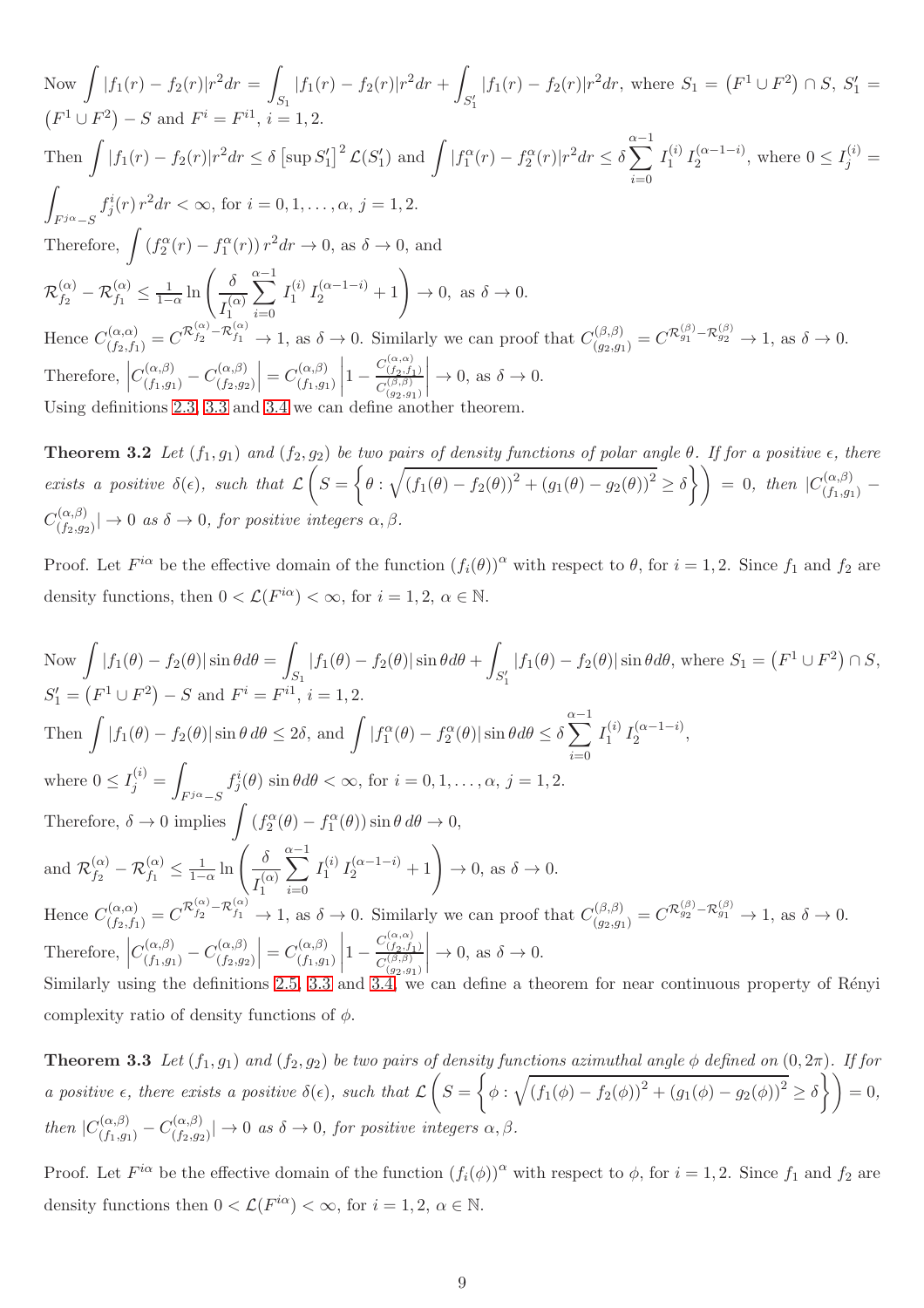Now 
$$
\int |f_1(\phi) - f_2(\phi)| d\phi = \int_{S_1} |f_1(\phi) - f_2(\phi)| d\phi + \int_{S'_1} |f_1(\phi) - f_2(\phi)| d\phi
$$
, where  $S_1 = (F^1 \cup F^2) \cap S$ ,  $S'_1 = (F^1 \cup F^2) - S$  and  $F^i = F^{i1}$ ,  $i = 1, 2$ .  
\nThen 
$$
\int |f_1(\phi) - f_2(\phi)| d\phi \leq 2\pi \delta
$$
 and 
$$
\int |f_1^{\alpha}(\phi) - f_2^{\alpha}(\phi)| d\phi \leq \delta \sum_{i=0}^{\alpha-1} I_1^{(i)} I_2^{(\alpha-1-i)}
$$
, where  $0 \leq I_j^{(i)} = \int_{F^{j\alpha}-S} f_j^{i}(\phi) d\phi < \infty$ , for  $i = 0, 1, ..., \alpha$ ,  $j = 1, 2$ .  
\nTherefore  $\delta \to 0$  implies 
$$
\int (f_2^{\alpha}(\phi) - f_1^{\alpha}(\phi)) d\phi \to 0
$$
.  
\nNow  $\mathcal{R}_{f_2}^{(\alpha)} - \mathcal{R}_{f_1}^{(\alpha)} \leq \frac{1}{1-\alpha} \ln \left( \frac{\delta}{I_1^{(\alpha)}} \sum_{i=0}^{\alpha-1} I_1^{(i)} I_2^{(\alpha-1-i)} + 1 \right) \to 0$ , as  $\delta \to 0$ .  
\nHence  $C_{(f_2, f_1)}^{(\alpha,\alpha)} = C^{\mathcal{R}_{f_2}^{(\alpha)} - \mathcal{R}_{f_1}^{(\alpha)}} \to 1$ , as  $\delta \to 0$ . Similarly one can proof that  $C_{(g_2, g_1)}^{(\beta,\beta)} = C^{\mathcal{R}_{g_2}^{(\beta)} - \mathcal{R}_{g_1}^{(\beta)}} \to 1$  as  $\delta \to 0$ .  
\nTherefore, 
$$
|C_{(f_1, g_1)}^{(\alpha,\beta)} - C_{(f_2, g_2)}^{(\alpha,\beta)}| = C_{(f_1, g_1)}^{(\alpha,\beta)} |1 - \frac{C_{(f_2, f_1)}^{(\alpha,\beta)}}{C_{(g_2, g_1)}^{(\beta,\
$$

<span id="page-9-0"></span>complexity ratio of density functions in spherical coordinates system.

**Theorem 3.4** Let  $(f_1, g_1)$  and  $(f_2, g_2)$  be two pairs of joint density functions of r, defined on  $\mathbb{R}^g = (0, \infty) \times$  $(0, \pi) \times (0, 2\pi)$ . If for a positive  $\epsilon$ , there exists a positive  $\delta(\epsilon)$ , such that L  $\sqrt{ }$  $S =$  $\sqrt{ }$  ${\bf r} : \sqrt{(f_1({\bf r})-f_2({\bf r}))^2+(g_1({\bf r})-g_2({\bf r}))^2} \geq \delta\bigg\} \bigg) = 0, \text{ then } |C_{(f_1,g_1)}^{(\alpha,\beta)}-C_{(f_2,g_2)}^{(\alpha,\beta)}|$  $\binom{(a,\beta)}{(f_2,g_2)} \rightarrow 0$  as  $\delta \rightarrow 0$ , for positive integers  $\alpha, \beta$ .

Proof. Let  $f_i(\mathbf{r}) = f_{ir}(r) f_{i\theta}(\theta) f_{i\phi}(\phi)$ , be defined in  $\mathbb{R}^g$ . Moreover  $F_i^{i\alpha}$ ,  $F_\theta^{i\alpha}$  and  $F_\phi^{i\alpha}$  be the effective domains of  $f_{ir}$ ,  $f_{i\theta}$  and  $f_{i\phi}$  with respect to r,  $\theta$  and  $\phi$  respectively, for  $i = 1, 2$ . Since  $f_1$  and  $f_2$  are density functions then  $0 < \mathcal{L}(F_r^{i\alpha}), \mathcal{L}(F_\theta^{i\alpha}), \mathcal{L}(F_\phi^{i\alpha}) < \infty$ , for  $i = 1, 2, \alpha \in \mathbb{N}$ . Then  $\mathcal{F}_j = F_r^j \times F_\theta^j \times F_\phi^j$  $\phi^j$  is the effective domain of  $f_j$ , for  $F_r^j = F_r^{j1}, F_\theta^j = F_\theta^{j1}$  $g_{\theta}^{j1}, F_{\phi}^{j} = F_{\phi}^{j1}$  $\phi^{j1}$ , for  $j = 1, 2$ .

Now 
$$
\int |f_1(\mathbf{r}) - f_2(\mathbf{r})| d\mathbf{r} = \int_{S_1} |f_1(\mathbf{r}) - f_2(\mathbf{r})| d\mathbf{r} + \int_{S'_1} |f_1(\mathbf{r}) - f_2(\mathbf{r})| d\mathbf{r}
$$
, where  $S_1 = \mathcal{F}_1 \cup \mathcal{F}_2 \cap S$ ,  $S'_1 = \mathcal{F}_1 \cup \mathcal{F}_2 - S$ .  
\nThen 
$$
\int |f_1(\mathbf{r}) - f_2(\mathbf{r})| d\mathbf{r} \le 4\pi \delta \left[ \sup F_r^1 \cup F_r^2 \right]^2 \mathcal{L}(F_r^1 \cup F_r^2)
$$
 and 
$$
\int |f_1^{\alpha}(\mathbf{r}) - f_2^{\alpha}(\mathbf{r})| d\mathbf{r} \le \delta \sum_{i=0}^{\alpha-1} I_1^{(i)} I_2^{(\alpha-1-i)},
$$
 where  $0 \le I_j^{(i)} = \int_{\mathcal{F}_j - S} f_j^i(\mathbf{r}) d\mathbf{r} < \infty$ , for  $i = 0, 1, ..., \alpha - 1$ ,  $j = 1, 2$ .

Therefore,  $\delta \to 0$  implies  $\int (f_2^{\alpha}(\mathbf{r}) - f_1^{\alpha}(\mathbf{r})) d\mathbf{r} \to 0$ , and  $\mathcal{R}^{(\alpha)}_{f_2}$  $\frac{(\alpha)}{f_2}-\mathcal{R}_{f_1}^{(\alpha)}\leq\frac{1}{1-1}$  $\frac{1}{1-\alpha}$  ln  $\sqrt{ }$  $\begin{pmatrix} \delta \sum_{i=0}^{\alpha-1} \end{pmatrix}$  $i=0$  $I_1^{(i)}$  $\int_1^{(i)} I_2^{(\alpha-1-i)}$ Z  $f_1^{\alpha}(\mathbf{r}) d\mathbf{r}$  $+1$  $\setminus$  $\begin{array}{c} \hline \end{array}$  $\rightarrow 0$ , as  $\delta \rightarrow 0$ .

Thus we can write,  $C_{(f_2,f_1)}^{(\alpha,\alpha)} = C^{\mathcal{R}_{f_2}^{(\alpha)}-\mathcal{R}_{f_1}^{(\alpha)}} \to 1$ , as  $\delta \to 0$ . Similarly we can proof that  $C_{(g_2,g_1)}^{(\beta,\beta)} = C^{\mathcal{R}_{g_1}^{(\beta)}-\mathcal{R}_{g_2}^{(\beta)}} \to 1$ , as  $\delta \to 0$ .

Therefore,  $\left| C_{(f_1,g_1)}^{(\alpha,\beta)} - C_{(f_2,g_2)}^{(\alpha,\beta)} \right|$  $(f_2,g_2)$  $\Big| = C_{(f_1, g_1)}^{(\alpha, \beta)}$  $(f_1,g_1)$  $\left|1-\frac{C_{\left(\beta,\beta\right)}^{\left(\alpha,\alpha\right)}}{C_{\left(g_2,g_1\right)}^{\left(\beta,\beta\right)}}\right|$  $C_{\left( g_{2},g_{1}\right) }^{\left( \beta ,\beta \right) }$  $\Big\vert \to 0$ , as  $\delta \to 0$ .

For a D-dimensional central potential total density function  $\rho(\mathbf{r})_{n,\ell,\{\mu\}}$  can be written as a product of hyper-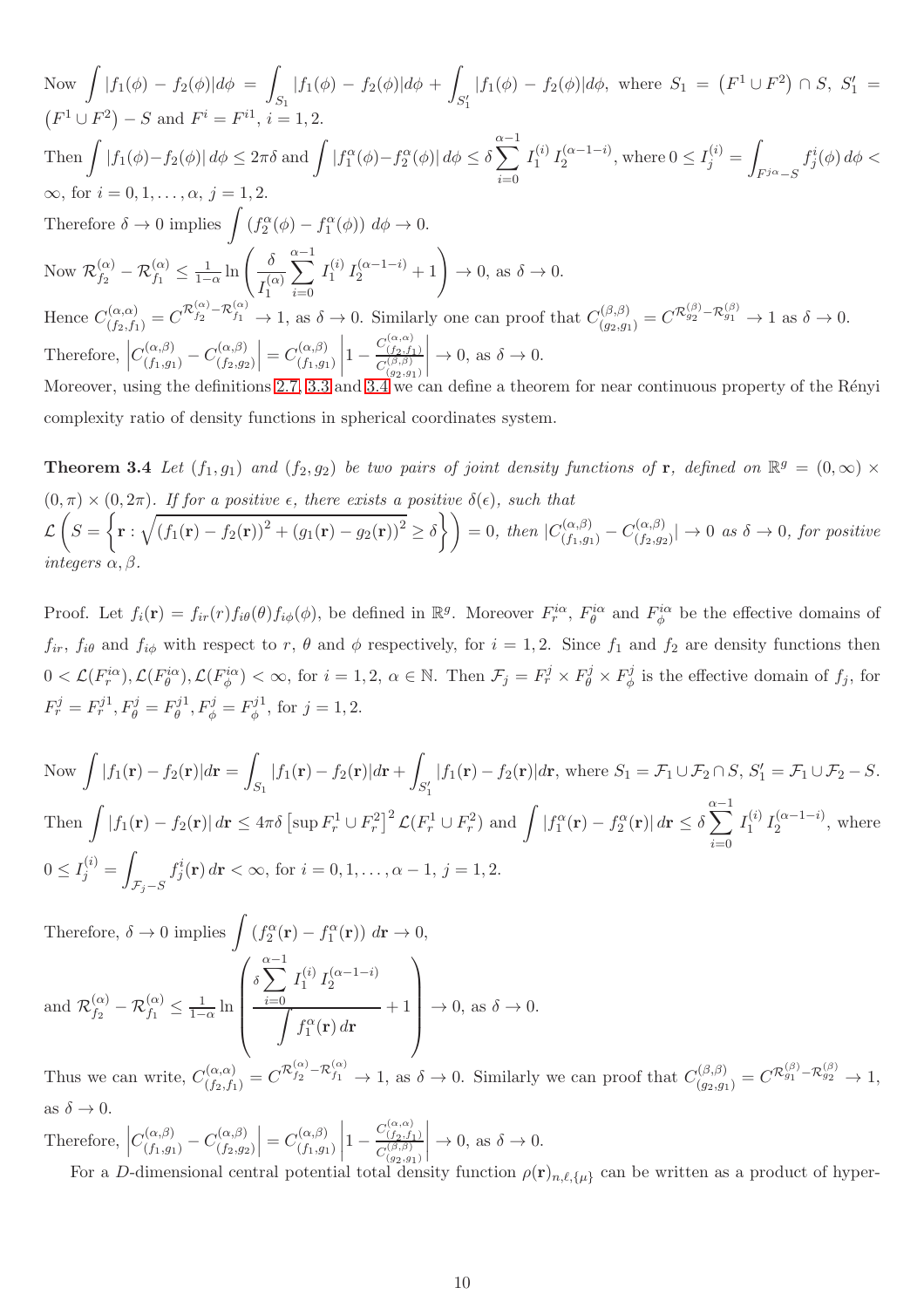radial density  $(d_{n,\ell}(r) = |R_{n,\ell}|^2)$  and hyper-spherical density function  $(|Y_{\ell,\{\mu\}}|^2)$ , where

$$
Y_{\ell,\{\mu\}} = N_{\ell,\{\mu\}} e^{im\theta_{D-1}} \prod_{j=1}^{D-2} C_{\mu_j - \mu_{j+1}}^{\alpha_j + \mu_j + 1} (\cos \theta_j) (\sin \theta_j)^{\mu_j + 1}, \tag{28}
$$

and  $R_{n,\ell}$  corresponds to wave function of hyper-radial Schrödinger equation,  $C_i^j$  $i$  is the Gegenbauer polynomial of degree *i* with parameter j,  $N_{\ell,\{\mu\}}$  provides the normalization constant and  $(\ell,\{\mu\}) = (\mu_1,\mu_2,...,\mu_{D-1}), \ell = \mu_1 \geq$  $\mu_2 \geq ... \geq \mu_{D-2} \geq |\mu_{D-1}| = |m|, \ell = 0, 1, 2, ..., m = 0, \pm 1, \pm 2, ..., \alpha_j = (D-j-1)/2.$  In this case the measure  $d\mathbf{r} = d^D r = r^{D-1} dr d\Omega_{D-1}$ , where  $d\Omega_{D-1} =$  $\int_{\Pi}^{D-2}$  $j=1$  $(\sin \theta_j)^{2\alpha_j} d\theta_j$  $\overline{\phantom{a}}$  $d\theta_{D-1}$ . For  $D=3$ , the hyperspherical density functions  $|Y_{\ell,\mu}|^2$  has a simple form which is defined in Eq. [\(52\)](#page-14-0) and  $d\mathbf{r} = r^2 \sin \theta \, dr \, d\theta \, d\phi$ . Therefore, for central potential total density function is separable and for non-central potential it may not be separable. If a total density function  $\rho(\mathbf{r})$  in a D-dimensional quantum system has effective domain  $\Omega$ , then Ω  $\rho(\mathbf{r})d\mathbf{r} = 1, \ \mathbf{r}$ Ω  $[\rho(\mathbf{r})]^{\alpha} d\mathbf{r} < \infty$ for  $\alpha = 0, 1, 2, \dots$ . Therefore, in a similar manner one can extend theorem [3.4](#page-9-0) for a D-dimensional quantum system in more general circumstances.

<span id="page-10-0"></span>**Theorem 3.5** Let  $(f_1, g_1)$  and  $(f_2, g_2)$  be two pairs of joint density functions defined on  $M^D$  have effective domains. If for a positive  $\epsilon$ , there exists a positive  $\delta(\epsilon)$ , such that  $\mathcal{L}\left(\left\{\mathbf{r}:\sqrt{\left(f_1(\mathbf{r})-f_2(\mathbf{r})\right)^2+\left(g_1(\mathbf{r})-g_2(\mathbf{r})\right)^2}\geq \delta\right\}\right)=$ 0, then  $|C_{(f_1,g_1)}^{(\alpha,\beta)} - C_{(f_2,g_2)}^{(\alpha,\beta)}|$  $\left|\frac{\partial f(x,\beta)}{\partial f(x,\beta g)}\right| \to 0$  as  $\delta \to 0$ , for positive integers  $\alpha, \beta$ .

Proof. Let  $\mathcal{F}_j$  be the D-dimensional effective domain of  $f_j(\mathbf{r})$  with respect to r for  $j = 1, 2$  defined in  $M^D$ . Since  $f_1$ ,  $f_2$  are density functions, we have  $0 <$ Z  $F_1 \cup F_2-S$  $d\mathbf{r} < \infty$ , and  $0 \leq I_j^{(i)} =$ Z  $\mathcal{F}_j-S$  $(f_j(\mathbf{r}))^i$   $d\mathbf{r} < \infty$ , for  $i = 0, 1, \ldots, \alpha - 1, j = 1, 2.$ Then  $\int |f_1(\mathbf{r}) - f_2(\mathbf{r})| d\mathbf{r} \leq \delta \mathcal{V}$  and  $\int |f_1^{\alpha}(\mathbf{r}) - f_2^{\alpha}(\mathbf{r})| d\mathbf{r} \leq \delta \sum_{\alpha=1}^{\infty}$ 

 $i=0$  $I_1^{(i)}$  $\binom{i}{1} I_2^{(\alpha-1-i)}$ , where  $\mathcal V$  is the volume of the effective domain.

Therefore 
$$
\delta \to 0
$$
 implies  $\int (f_2^{\alpha}(\mathbf{r}) - f_1^{\alpha}(\mathbf{r})) d\mathbf{r} \to 0$ ,  
and  $\mathcal{R}_{f_2}^{(\alpha)} - \mathcal{R}_{f_1}^{(\alpha)} \le \frac{1}{1-\alpha} \ln \left( \frac{\delta \sum_{i=0}^{\alpha-1} I_1^{(i)} I_2^{(\alpha-1-i)}}{\int f_1^{\alpha}(\mathbf{r}) d\mathbf{r}} + 1 \right) \to 0$ , as  $\delta \to 0$ .

Thus we can write,  $C_{(f_2,f_1)}^{(\alpha,\alpha)} = C^{\mathcal{R}_{f_2}^{(\alpha)}-\mathcal{R}_{f_1}^{(\alpha)}} \to 1$ , as  $\delta \to 0$ . Similarly, we can write that  $C_{(g_2,g_1)}^{(\beta,\beta)} = C^{\mathcal{R}_{g_1}^{(\beta)}-\mathcal{R}_{g_2}^{(\beta)}} \to 1$ , as  $\delta \to 0$ .

Therefore,  $\left| C_{(f_1,g_1)}^{(\alpha,\beta)} - C_{(f_2,g_2)}^{(\alpha,\beta)} \right|$  $(f_2,g_2)$  $\Big| = C_{(f_1, g_1)}^{(\alpha, \beta)}$  $(f_1,g_1)$  $\left|1-\frac{C_{\left(\begin{smallmatrix} \alpha & \alpha \\ f_2 & f_1 \end{smallmatrix}\right)}^{(\alpha,\alpha)}}{C_{\left(g_2, g_1\right)}^{(\beta,\beta)}}\right|$  $C_{\left( g_{2},g_{1}\right) }^{\left( \beta ,\beta \right) }$  $\Big\vert \to 0$ , as  $\delta \to 0$ .

If  $f_1$  and  $f_2$  are  $\delta$ -neighboring total density functions, then their corresponding reduced density functions are also  $\delta$ -neighboring. Similarly, if  $(f_1, g_1)$  and  $(f_2, g_2)$  are two pairs of total density functions satisfy near continuous property of RCR, then their corresponding reduced density functions will be satisfy the near continuous property of RCR. Therefore, if  $(f_1, g_1)$  and  $(f_2, g_2)$  are two pairs of density functions defined on a closed and bounded domain (compact set) satisfy δ-neighboring property then, they satisfy the near continuous property of RCR.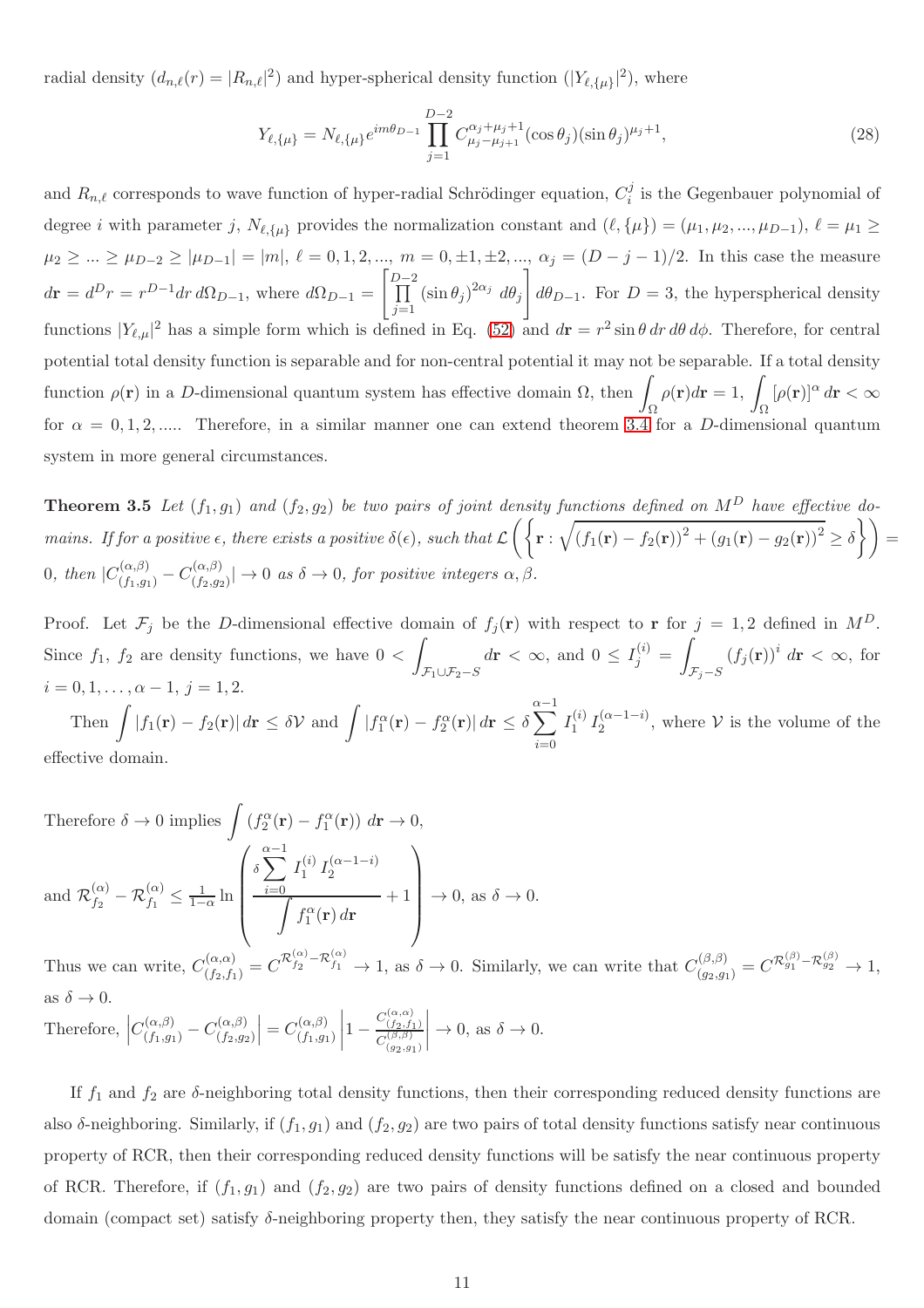#### 3.4 Example of near continuous property of RCR

Now one can say that, the Rényi complexity ratio satisfies the near continuous property, for  $\alpha, \beta \in \mathbb{N}$  with help of the definitions [2.1,](#page-2-2) [2.3,](#page-2-3) [2.5,](#page-3-1) [2.7,](#page-3-2) [3.3,](#page-7-1) [3.4](#page-7-2) and the theorems [3.1,](#page-7-3) [3.2,](#page-8-0) [3.3,](#page-8-1) [3.4](#page-9-0) and [3.5.](#page-10-0) It is difficult to proof above theorems for non integral values of  $\alpha$  and  $\beta$ . One can proves and verifies near continuous property of RCR for positive real values of  $\alpha$  and  $\beta$  by counter examples of density functions, such as step function and uniform density functions [\[32,](#page-27-2) [33,](#page-27-3) [34,](#page-27-4) [35,](#page-27-5) [38\]](#page-27-8) and so on.

Let us consider two pairs of  $(f_1, g_1)$  and  $(f_2, g_2)$  density functions defined on a D-dimensional space by

$$
f_1(\mathbf{r}) = \begin{cases} \frac{1-\delta_1}{C_D}, & |\mathbf{r}| < 1\\ \frac{\delta_1}{C_D(B^D - 1)}, & 1 < |\mathbf{r}| < B\\ 0, & \text{elsewhere,} \end{cases}
$$
(29)

$$
g_1(\mathbf{r}) = \begin{cases} \frac{1-\delta_1'}{C_D}, & |\mathbf{r}| < 1\\ \frac{\delta_1'}{C_D(B^D - 1)}, & 1 < |\mathbf{r}| < B\\ 0, & \text{elsewhere,} \end{cases}
$$
(30)

and

$$
f_2(\mathbf{r}) = g_2(\mathbf{r}) = \begin{cases} \frac{1}{C_D}, & |\mathbf{r}| < 1\\ 0, & \text{elsewhere,} \end{cases}
$$
 (31)

where  $C_D = \frac{2\pi \frac{D}{2}}{D\Gamma(\frac{D}{2})}$ ,  $B > 1$ ,  $0 < \delta_1$ ,  $\delta'_1 < 1$ . Then  $(f_1, f_2)$  and  $(g_1, g_2)$  are pairs of neighboring functions. Therefore, one can obtain

$$
\mathcal{R}_{f_1}^{(\alpha)} = \frac{1}{1-\alpha} \ln \left[ (1-\delta_1)^{\alpha} + \frac{\delta_1^{\alpha}}{(B^D - 1)^{\alpha - 1}} \right] + \ln C_D,
$$
\n(32)

$$
\mathcal{R}_{g_1}^{(\alpha)} = \frac{1}{1-\alpha} \ln \left[ (1-\delta_1')^{\alpha} + \frac{\delta_1'^{\alpha}}{(B^D-1)^{\alpha-1}} \right] + \ln C_D,
$$
\n(33)

and

$$
\mathcal{R}_{f_2}^{(\alpha)} = \mathcal{R}_{g_2}^{(\beta)} = \ln C_D. \tag{34}
$$

Hence, it follows that

$$
\lim_{\delta_1 \to 0} \mathcal{R}_{f_1}^{(\alpha)} = \mathcal{R}_{f_2}^{(\alpha)} = \ln C_D,
$$
\n(35)

and

$$
\lim_{\delta_1' \to 0} \mathcal{R}_{g_1}^{(\alpha)} = \mathcal{R}_{g_2}^{(\alpha)} = \ln C_D. \tag{36}
$$

Therefore,

$$
\lim_{\delta_1 \to 0} \lim_{\delta'_1 \to 0} C^{(\alpha,\beta)}_{(f_1,g_1)} = \lim_{\delta'_1 \to 0} \lim_{\delta_1 \to 0} C^{(\alpha,\beta)}_{(f_1,g_1)} = C^{(\alpha,\beta)}_{(f_2,g_2)} = 1. \tag{37}
$$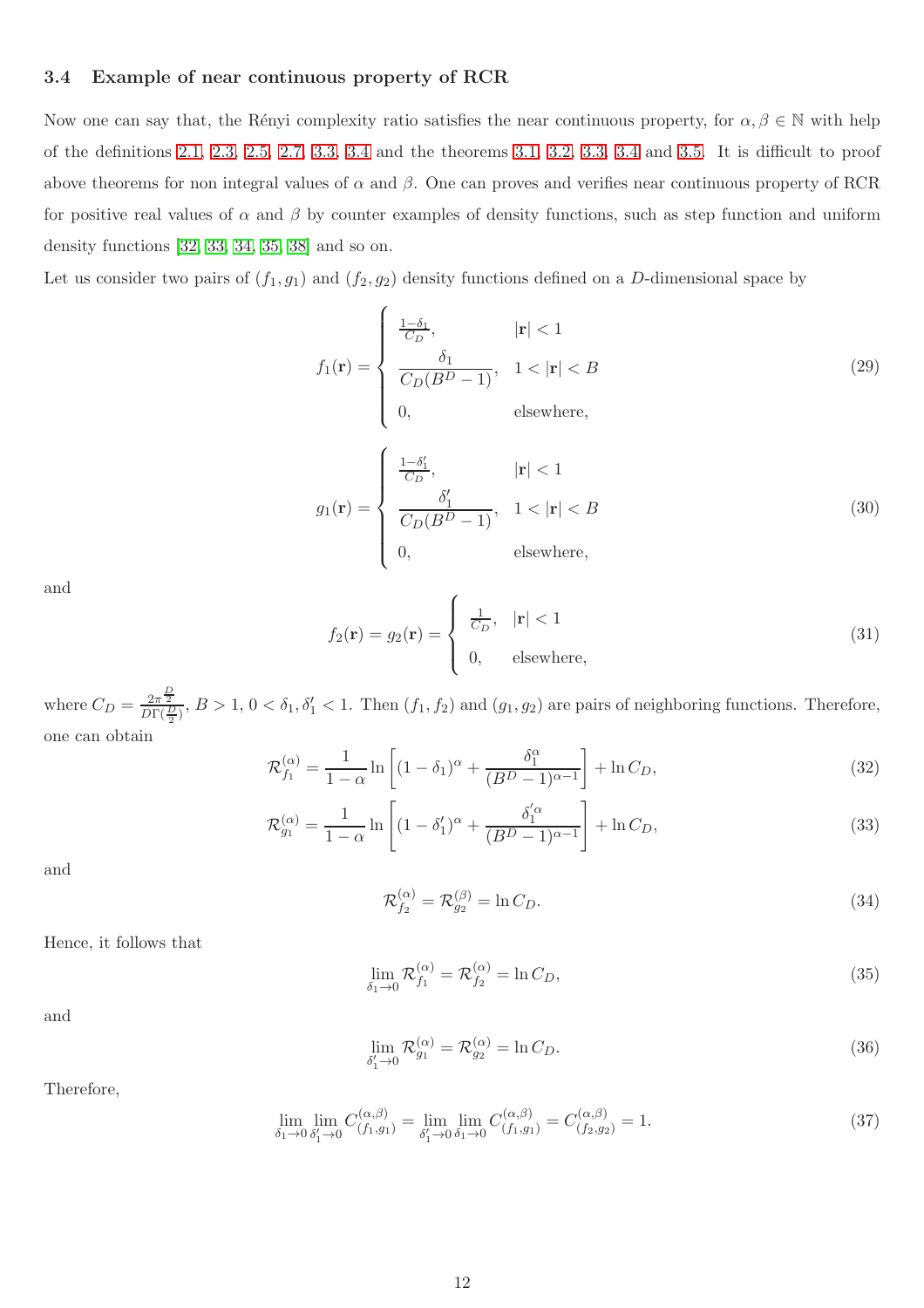#### 3.5 Extremal property of RCR

Let f and g be two density functions define on  $\Omega^D$ , such that

$$
f(\mathbf{r}) = \sum_{i} p_i \chi_{\Omega_i}, \ g(\mathbf{r}) = \sum_{i} p_i \chi_{\Omega_i},
$$
  

$$
\sum_{i} p_i m_i = 1, \sum_{i} q_i m_i = 1,
$$
 (38)

where  $m_i = \mathcal{L}(\Omega_i)$ ,  $i = 1, 2, ..., n$ . Then

$$
\int_{\Omega^D} f^{\alpha} d\mathbf{r} = \sum_i p_i^{\alpha} m_i, \int_{\Omega^D} g^{\beta} d\mathbf{r} = \sum_i q_i^{\beta} m_i.
$$
\n(39)

Let us assume that  $\widetilde{C}_{(f,g)}^{(\alpha,\beta)} = \ln C_{(f,g)}^{(\alpha,\beta)}$  $(f,g)$ . Then one can write

$$
\widetilde{C} = \frac{1}{1 - \alpha} \ln \left( \sum_{i} p_i^{\alpha} m_i \right) - \frac{1}{1 - \beta} \ln \left( \sum_{i} q_i^{\beta} m_i \right). \tag{40}
$$

Then from the variation of  $\tilde{C}$  with respect to  $m_i$ 

<span id="page-12-0"></span>
$$
\frac{p_i^{\alpha}}{q_i^{\beta}} = \frac{(1-\alpha)\sum_i p_i^{\alpha} m_i}{(1-\beta)\sum_i q_i^{\beta} m_i}.
$$
\n(41)

Similarly, from the variation of C with respect to  $p_i$  and  $q_i$ , one can obtain  $\alpha = 0$ , g uniform and  $\beta = 0$ , f uniform respectively. For non zero values of  $\alpha$  and  $\beta$ , the second order variation of  $\tilde{C}$  with respect to  $p_i$  and  $q_i$ are considered. Thus from the second order variation of  $\tilde{C}$ , one obtains

<span id="page-12-1"></span>
$$
p_i^{\alpha} m_i = \frac{\alpha - 1}{\alpha} \sum_i p_i^{\alpha} m_i,
$$
  
\n
$$
q_i^{\beta} m_i = \frac{\beta - 1}{\beta} \sum_i q_i^{\beta} m_i.
$$
\n(42)

From Eqs.[\(41\)](#page-12-0) and [\(42\)](#page-12-1), it is to be noted that  $\alpha, \beta > 1$ . Therefore,

- (i) uniform f, arbitrary density q, with  $\alpha > 0$  &  $\beta = 0$ ,
- (ii) uniform g, arbitrary density f, with  $\alpha = 0 \& \beta > 0$ , and (iii) uniform f, g with  $\alpha = \beta = \frac{\mathcal{L}(\Omega^D)}{\mathcal{L}(\Omega^D)}$  $\frac{\mathcal{L}(1)}{\mathcal{L}(\Omega^D - \Omega_i)}, i = 1, 2, ..., n$

are solutions of [\(41\)](#page-12-0) and [\(42\)](#page-12-1). Now if, f and g be two uniform distributions, then  $C_{(f, \alpha)}^{(\alpha, \beta)}$  $\alpha^{(\alpha,\beta)}_{(f,g)}$  does not depend on  $\alpha$ and  $\beta$ , but it violet the extremality conditions. Finally  $C_{(f,q)}^{(\alpha,\beta)}$  $(f,g)$  has extremal values.

### 3.6 Properties of RCR for isospectral quantum systems

If  $(\psi, E)$  and  $(\widehat{\psi}, \widehat{E})$  are two pairs of eigen functions and eigen values of the Hamiltonians  $H_A = A^{\dagger}A$  and  $H_B = B^{\dagger}B$  respectively, where  $A(B)$  and  $A^{\dagger}(B^{\dagger})$  are the annihilation and creation operators,  $AA^{\dagger} = BB^{\dagger}$  but  $A^{\dagger}A \neq B^{\dagger}B$ . Then for two isospectral [\[63\]](#page-28-8) density functions  $\rho = |\psi|^2$  of  $H_A$  and  $\hat{\rho}(\lambda) = |\hat{\psi}(\lambda)|^2$  of  $H_B$  one can write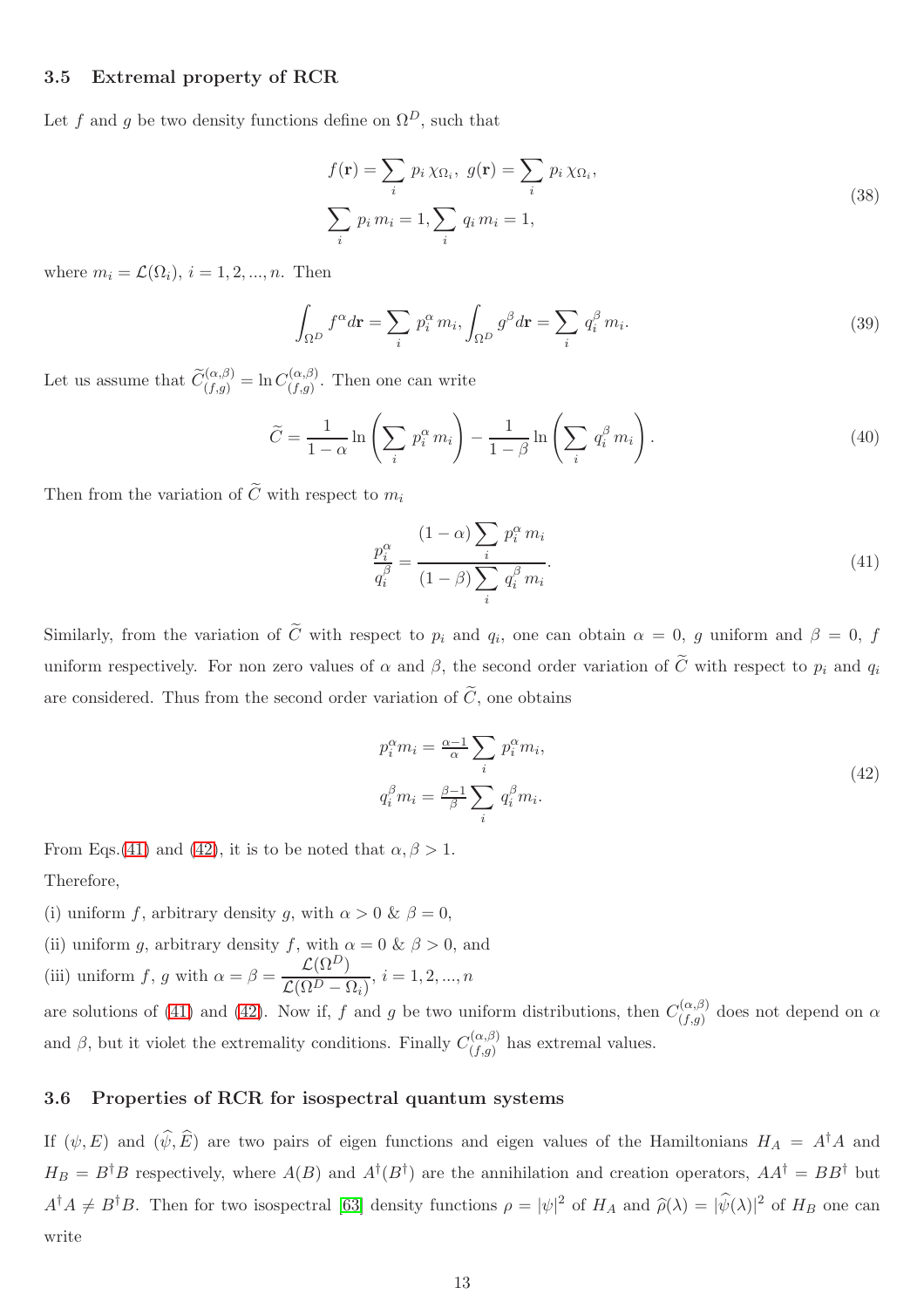(i)  $C^{(\alpha,\beta)}_{(\widehat{\alpha},\widehat{\alpha})}$  $C^{(\alpha,\beta)}_{(\widehat{\rho},\widehat{\rho})}(\lambda), C^{(\alpha,\beta)}_{(\widehat{\rho},\rho)}(\lambda), C^{(\alpha,\beta)}_{(\rho,\widehat{\rho})}(\lambda) \rightarrow C^{(\alpha,\beta)}_{(\rho,\rho)}$  $(\alpha,\beta)$  as  $|\lambda| \to \infty$ , and (ii)  $C^{(\alpha,\alpha)}_{(\widehat{\alpha},\alpha)}$  $C_{(\widehat{\rho},\rho)}^{(\alpha,\alpha)}(\lambda), C_{(\rho,\widehat{\rho})}^{(\alpha,\alpha)}(\lambda) \to 1 \text{ as } |\lambda| \to \infty.$ 

where  $\lambda$  is the isospectral parameter. In this paper,  $C_{\widehat{\alpha}}^{(\alpha,\beta)}$  $C_{(\widehat{\rho}, \widehat{\rho})}^{(\alpha,\beta)}(\lambda), C_{(\widehat{\rho}, \rho)}^{(\alpha,\beta)}(\lambda), C_{(\rho, \widehat{\rho})}^{(\alpha,\beta)}(\lambda) \& C_{(\rho,\rho)}^{(\alpha,\beta)}$  $(\alpha,\beta)$  will be found and discussed about these two properties.

### 3.7 Generalized Rényi complexity and shape Rényi complexity

The Rényi complexity ratio  $C_{(a, a)}^{(\alpha, \beta)}$  $(\alpha, \beta)$  is called generalized Rényi complexity of order  $(\alpha, \beta)$ . It is denoted by  $C^{(\alpha, \beta)}$ and defined by [\[32,](#page-27-2) [33,](#page-27-3) [34,](#page-27-4) [35,](#page-27-5) [36\]](#page-27-6)

$$
C^{(\alpha,\beta)} = C^{(\alpha,\beta)}_{(\rho,\rho)} = e^{\mathcal{R}^{(\alpha)}_{\rho} - \mathcal{R}^{(\beta)}_{\rho}}, \ \alpha,\beta > 0. \tag{43}
$$

The shape Rényi complexity [\[30,](#page-27-0) [31\]](#page-27-1) of order  $\alpha$  is defined by

$$
C^{(\alpha)} = C^{(\alpha,2)}_{(\rho,\rho)}.\tag{44}
$$

In the limiting case  $(\alpha \to 1)$ , Rényi entropy  $\mathcal{R}_{\rho}^{(\alpha)}$  reduces to Shannon entropy, therefore, the modified or shape LMC complexity [\[23,](#page-26-4) [26,](#page-26-7) [27\]](#page-26-8) is defined by  $C_{(q,q)}^{(1,2)}$  $\binom{(1,2)}{(\rho,\rho)}$ . Hence, one can write

$$
C_{(f,g)}^{(\alpha,\beta)} = \begin{cases} GRC, & \text{if } f = g, \\ SRC, & \text{if } f = g, \beta = 2, \\ C^{LMC}, & \text{if } f = g, \beta = 2, \alpha = 1. \end{cases}
$$
 (45)

<span id="page-13-0"></span>A special case is that,  $\ln \left[ C_{(f,f)}^{(1,2)} \right]$  $(f,f)$ represents the structural entropy of  $f$ .

## 4 Application

In this section Rényi entropy, Rényi complexity ratio, generalized Rényi complexity and shape Rényi complexity will be discussed. To do so pseudoharmonic oscillator and a family of isospectral potentials have been considered. Let us consider the pseudoharmonic oscillator potential  $[50, 51, 52, 53, 54, 55, 56, 57, 58, 59, 60, 47, 61, 62]$  $[50, 51, 52, 53, 54, 55, 56, 57, 58, 59, 60, 47, 61, 62]$  $[50, 51, 52, 53, 54, 55, 56, 57, 58, 59, 60, 47, 61, 62]$  $[50, 51, 52, 53, 54, 55, 56, 57, 58, 59, 60, 47, 61, 62]$  $[50, 51, 52, 53, 54, 55, 56, 57, 58, 59, 60, 47, 61, 62]$  $[50, 51, 52, 53, 54, 55, 56, 57, 58, 59, 60, 47, 61, 62]$  $[50, 51, 52, 53, 54, 55, 56, 57, 58, 59, 60, 47, 61, 62]$  $[50, 51, 52, 53, 54, 55, 56, 57, 58, 59, 60, 47, 61, 62]$  $[50, 51, 52, 53, 54, 55, 56, 57, 58, 59, 60, 47, 61, 62]$  $[50, 51, 52, 53, 54, 55, 56, 57, 58, 59, 60, 47, 61, 62]$  $[50, 51, 52, 53, 54, 55, 56, 57, 58, 59, 60, 47, 61, 62]$  $[50, 51, 52, 53, 54, 55, 56, 57, 58, 59, 60, 47, 61, 62]$  $[50, 51, 52, 53, 54, 55, 56, 57, 58, 59, 60, 47, 61, 62]$  $[50, 51, 52, 53, 54, 55, 56, 57, 58, 59, 60, 47, 61, 62]$  of the form

<span id="page-13-1"></span>
$$
V^{3D}(r) = D_e \left(\frac{r}{r_e} - \frac{r_e}{r}\right)^2,\tag{46}
$$

where  $D_e = D_0 + \frac{\hbar \omega_e}{2}$  $\frac{\partial^2 E}{\partial x^2}$ ,  $D_0$  is the chemical dissociation energy,  $\omega_e$  is called harmonic vibrational parameters, r is the internuclear distance between diatomic molecules. The pseudoharmonic oscillator potential is solvable for any angular momentum number  $\ell$ . It is minimum at point  $r = r_e$  and it behaves like harmonic oscillator. It is one of the most important molecular potential for diatomic molecules [\[74\]](#page-28-19). It is used to describe interaction of some diatomic molecules [\[56,](#page-28-1) [58\]](#page-28-3).

#### 4.1 Solutions of pseudoharmonic oscillator and a family of isospectral potentials.

Then a family of isospectral potentials of the pseudoharmonic oscillator in spherical coordinates is [\[49\]](#page-27-19)

<span id="page-13-2"></span>
$$
\widehat{V}^{3D}(r) = D_e \left(\frac{r}{r_e} - \frac{r_e}{r}\right)^2 - \frac{\hbar^2}{\mu} \frac{d^2}{dr^2} \left[\ln\left(\lambda + \mathcal{I}\right)\right],\tag{47}
$$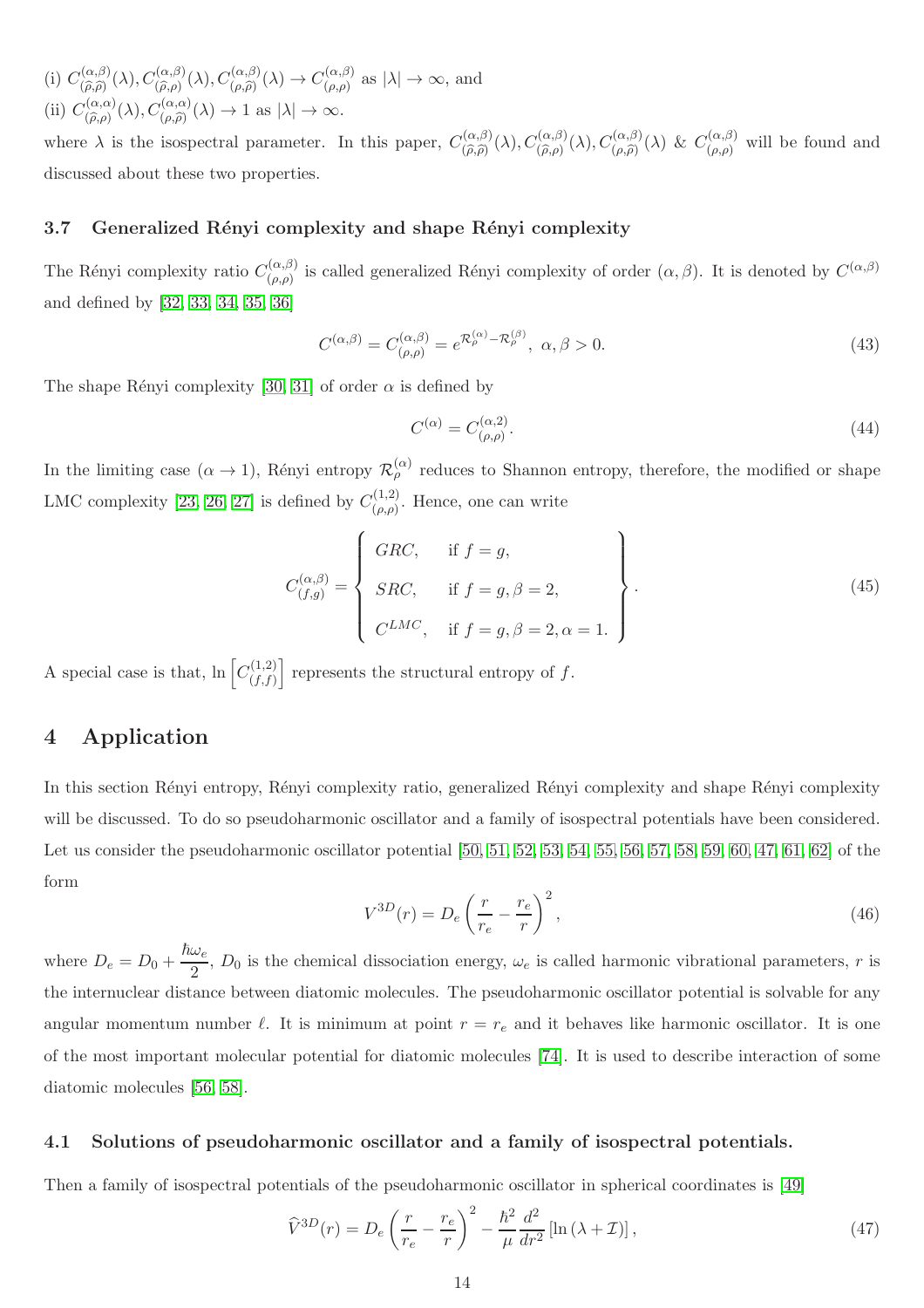where

$$
\mathcal{I} = \frac{z^{L+\frac{3}{2}}}{\Gamma(L+\frac{3}{2})} \sum_{j=0}^{\infty} \frac{(-z)^j}{j!(L+\frac{3}{2}+j)}, \ z = ar^2,
$$
\n
$$
L = -\frac{1}{2} + \sqrt{\ell(\ell+1) + \frac{1}{4} + a^2 r_e^4},
$$
\n
$$
a = \frac{\sqrt{2\mu D_e}}{\hbar r_e},
$$
\n(48)

 $\ell$  is the angular momentum number. Therefore, the wave solution and the ro-vibrational energy of the Schrödinger equation for pseudoharmonic oscillator potential [\(46\)](#page-13-1) are respectively [\[51,](#page-27-21) [62\]](#page-28-7)

<span id="page-14-1"></span>
$$
\psi_{n,\ell,m}(\mathbf{r}) = \sqrt{a} N_n e^{-\frac{1}{2}ar^2} \left(\sqrt{a}r\right)^L L_n^{L+\frac{1}{2}} \left(ar^2\right) Y_{\ell,m}(\theta,\phi),\tag{49}
$$

and

$$
E_{n,\ell,m}^{3D} = \hbar\omega_r(4n + 2L + 3) - 2D_e,
$$
\n(50)

where  $L_n^{L+\frac{1}{2}}(ar^2)$  is the associate Laguerre polynomial [\[75\]](#page-28-20) of degree n in  $ar^2$  with parameter  $L+\frac{1}{2}$  $\frac{1}{2}$ ,

$$
N_n = \sqrt{\frac{n! 2\sqrt{a}}{\Gamma(n+L+\frac{3}{2})}}
$$
\n(51)

is the normalization constants and  $\omega_r = \sqrt{\frac{D_e}{2\mu r}}$  $\frac{D_e}{2\mu r_e^2}$ . The harmonic spherical function is defined by [\[52\]](#page-27-22)

<span id="page-14-0"></span>
$$
Y_{\ell,m}(\theta,\phi) = \left[\frac{(2\ell+1)(\ell-|m|)!}{4\pi(\ell+|m|)!}\right]^{\frac{1}{2}} P_{\ell}^{|m|}(\cos\theta) e^{im\phi},\tag{52}
$$

where  $P_{\ell}^{[m]}(\cos\theta)$  is the associate Legendre polynomial [\[75\]](#page-28-20) of degree  $\ell$  in  $\cos\theta$  and parameter m. On the other hand the wave solution and the ro-vibrational energy of a family of isospectral potentials [\(47\)](#page-13-2) are respectively [\[37,](#page-27-7) [76,](#page-28-21) [77,](#page-28-22) [49\]](#page-27-19)

<span id="page-14-2"></span>
$$
\widehat{\psi}_{n,\ell,m}(\mathbf{r},\lambda) = \widehat{C}_n \sqrt{\Omega(r,\lambda)} \Phi_n(r) \, Y_{\ell,m}(\theta,\phi),\tag{53}
$$

and

$$
\widehat{E}_{n,\ell,m}^{3D} = \hbar\omega_r(4n + 2L + 3) - 2D_e,
$$
\n(54)

where

$$
\Omega(r,\lambda) = \frac{2a^{\frac{3}{2}}\Gamma(L+\frac{3}{2}) (ar^2)^L e^{-ar^2}}{(\lambda+1)\Gamma(L+\frac{3}{2}) - \Gamma(L+\frac{3}{2},ar^2))^2},
$$
\n(55)

and

$$
\begin{aligned}\n\Phi_n(r) &= 1, \ n = 0, \\
&= \left[ \lambda + 1 - \frac{\Gamma\left(L + \frac{3}{2}, ar^2\right)}{\Gamma\left(L + \frac{3}{2}\right)} \right] L_n^{L + \frac{1}{2}} \left(ar^2\right) \\
&- \frac{\left(\sqrt{a}r\right)^{2L + 3} e^{-ar^2}}{n\Gamma\left(L + \frac{3}{2}\right)} L_{n-1}^{L + \frac{3}{2}} \left(ar^2\right), \ n = 1, 2, \cdots,\n\end{aligned}\n\tag{56}
$$

are orthogonal functions with normalization constants

$$
\widehat{C}_0 = \sqrt{\lambda(\lambda+1)}, \quad \widehat{C}_n = \sqrt{\frac{n!\,\Gamma(L+\frac{3}{2})}{\Gamma(n+L+\frac{3}{2})}}, n = 1, 2, \dots \tag{57}
$$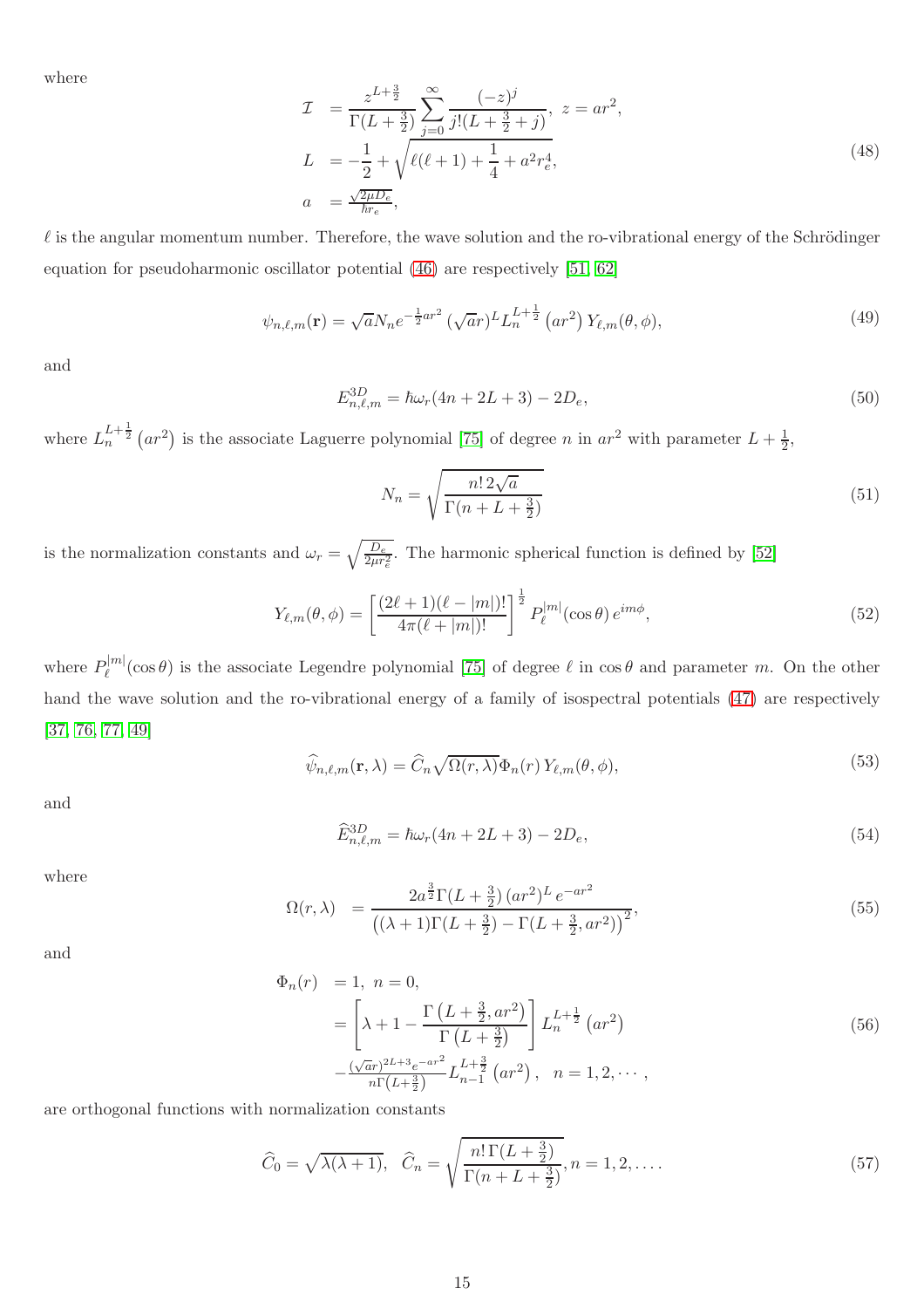#### 4.2 Rényi entropy

The nature of the density functions are important for finding the information theoretic measures. Now the normalized density functions of the states  $(49)$  and  $(53)$  are defined by

<span id="page-15-0"></span>
$$
\rho_{n,\ell,m}(\mathbf{r}) = a N_n^2 e^{-ar^2} (ar^2)^L \left[ L_n^{L+\frac{1}{2}} (ar^2) \right]^2 |Y_{\ell,m}(\theta,\phi)|^2, \tag{58}
$$

and

<span id="page-15-1"></span>
$$
\widehat{\rho}_{n,\ell,m}(\mathbf{r},\lambda) = \frac{2a^{\frac{3}{2}}\Gamma(L+\frac{3}{2})\widehat{C}_n^2 (ar^2)^L e^{-ar^2} \Phi_n^2(r)|Y_{\ell,m}(\theta,\phi)|^2}{\left\{(\lambda+1)\Gamma(L+\frac{3}{2}) - \Gamma(L+\frac{3}{2},ar^2)\right\}^2}.
$$
\n(59)

Therefore, the Rényi entropy of [\(58\)](#page-15-0) of positive integral order  $\alpha$  is defined by

$$
\mathcal{R}_{n,\ell,m}^{(\alpha)} = \frac{1}{1-\alpha} \ln \left[ C A_0 \left( \bar{\mu}_1, 0, 2\alpha, \{n\}, \left\{ L + \frac{1}{2} \right\}, \left\{ \frac{1}{\alpha} \right\} \right) J_{2,(\ell,m)}^{(\alpha)} \right], \ n = 0, 1, 2, \dots,
$$
\n(60)

where

$$
A_p(\mu, \beta, 2\alpha, \{m_i\}, \{a_i\}, \{t_i\}) = (\beta + 1)\mu {m_1 + a_1 \choose m_1} \dots {m_{2\alpha} + a_{2\alpha} \choose a_{2\alpha}} F_A^{(2\alpha+1)} \left( \begin{array}{c} \mu + \beta + 1; \overbrace{-m_1, \dots, -m_{2\alpha}, -p \choose a_1 + 1, \dots, a_{2\alpha} + 1, \beta + 1} \\ \frac{a_1 + 1, \dots, a_{2\alpha} + 1, \beta + 1}{2\alpha}; \overbrace{\iota_1, \dots, \iota_{2\alpha}, \iota_1}^{2\alpha} \end{array} \right),
$$
  

$$
(\beta + 1)\mu
$$
 is the Pochhammer symbol, 
$$
{m_1 + a_1 \choose m_1}
$$
 is the binomial term and  $\alpha \in \mathbb{N}$ .  $F_A^{(s)} \left( \begin{array}{c} a; \overbrace{a_1, \dots, a_s}^{s} \\ \overbrace{b_1, \dots, b_s}^{s} \\ \overbrace{s}^{i_1, \dots, i_s} \end{array} ; x_1, \dots, x_s \right)$ 

is the Lauricella hypergeometric function of s variables  $x_1, \ldots, x_s$  and  $2s + 1$  parameters  $a_1, \ldots, a_s, b_1, \ldots, b_s, a_s$ and it is defined by [\[78\]](#page-29-0)

$$
F_A^{(s)}\left(\begin{array}{c} a; \overbrace{a_1,\ldots,a_s}^s\\ \underbrace{b_1,\ldots,b_s}_{s} \end{array}; x_1,\ldots,x_s\right) = \sum_{j_1,\ldots,j_s=0}^{\infty} \frac{a_{j_1+\ldots+j_s}(a_1)_{j_1}\ldots(a_s)_{j_s}}{(b_1)_{j_1}\ldots(b_s)_{j_s}} \frac{x_1^{j_1}\ldots x_s^{j_s}}{j_1!\ldots j_s!},\tag{61}
$$

and  $J_{2\ell}^{(\alpha)}$  $2(\alpha)}_{2,(\ell,m)}$  is the entropic moment of the rotational wave function  $Y_{\ell,m}(\theta,\phi)$  and it is defined by [\[79\]](#page-29-1)

$$
J_{2,(\ell,m)}^{(\alpha)} = \int_{\theta=0}^{\pi} \int_{\phi=0}^{2\pi} |Y_{\ell,m}(\theta,\phi)|^{2\alpha} \sin\theta \,d\theta \,d\phi
$$

$$
=\frac{2^{2\alpha(2m-1)+2}(2\ell+1)^{\alpha}\Gamma(m\alpha+1)^{2}}{\pi^{(2\alpha-1)}\Gamma(2m\alpha+2)}\left[\frac{\Gamma(m+\frac{1}{2})^{2}\Gamma(m+1)^{2}\Gamma(\ell-m+1)\Gamma(\ell+m+1)}{\Gamma(2m+1)^{2}\Gamma(\ell+1)^{2}}\right]^{\alpha}B(\alpha,\ell,m),\tag{62}
$$

where

$$
B(\alpha, \ell, m) = {\ell \choose \ell-m}^{2\alpha} \sum_{j_1, \dots, j_{2\alpha}=0}^{\ell-m} \frac{(m\alpha+1)_{j_1+\dots+j_{2\alpha}}}{(2m\alpha+2)_{j_1+\dots+j_{2\alpha}}} \frac{(m-\ell)_{j_1}(m+\ell+1)_{j_1}\dots(m-\ell)_{j_{2\alpha}}(m+\ell+1)_{j_{2\alpha}}}{(m+1)_{j_1}\dots(m+1)_{j_{2\alpha}}j_1!\dots j_{2\alpha}!},
$$
 (63)

 $\bar{\mu}_1 = \alpha L + \frac{1}{2}$  $\frac{1}{2}$ , and  $C = \frac{a^{\frac{3\alpha-1}{2}} 2^{\alpha-1} (n!)^{\alpha}}{a^{\bar{\mu}_1+1} [\Gamma(L+\frac{3}{2})]^{\alpha}}$  $\frac{a}{a^{\bar{\mu}_1+1}[\Gamma(L+\frac{3}{2})]^{\alpha}}$ . Rényi entropy and information theoretic measure of Laguerre polynomial is addressed in refs.  $[47, 80, 81, 82]$  $[47, 80, 81, 82]$  $[47, 80, 81, 82]$  $[47, 80, 81, 82]$ . Similarly, Rényi entropy of  $(59)$  is defined by  $[47, 80, 81, 82]$ 

$$
\widehat{\mathcal{R}}_{n,\ell,m}^{(\alpha)}(\lambda) = \frac{1}{1-\alpha} \ln \left[ \frac{(2a\sqrt{a})^{\alpha-1}(\lambda+1)^{\alpha}}{\left[\lambda \Gamma(L+\frac{3}{2})\right]^{\alpha}} \sum_{\substack{j,p=0 \ k_1+\ldots+k_j=p}}^{\infty} \frac{(-1)^{j+p} \binom{2\alpha+j-1}{j} \left(\Gamma(\bar{\mu}_2+1) J_{2,(\ell,m)}^{(\alpha)}\right)}{\left[\lambda \Gamma(L+\frac{3}{2})\right]^j \alpha^{\bar{\mu}_2+1} k_1! \ldots k_j! (L+\frac{3}{2}+k_1) \ldots (L+\frac{3}{2}+k_j)} \right], n=0,
$$
\n(64)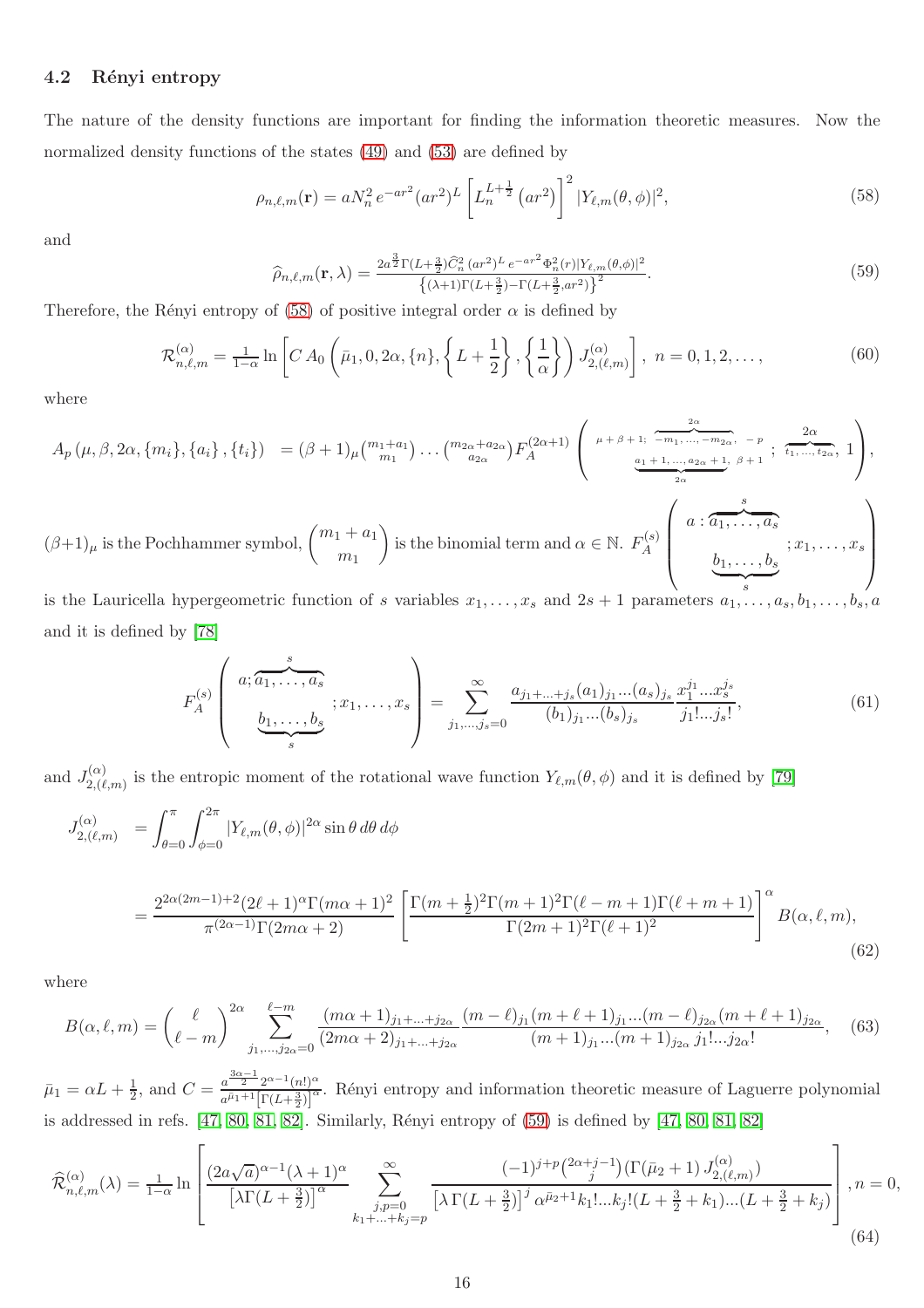

Figure 1: Plot of Rényi entropies of some diatomic molecules of state  $\psi_{0,0,0}(\mathbf{r},\lambda)$  with respect to  $\lambda$  for  $\alpha = 2.5$ .

<span id="page-16-0"></span>
$$
\hat{\mathcal{R}}_{n,\ell,m}^{(\alpha)}(\lambda) = \frac{1}{1-\alpha} \ln \left[ \frac{(2a\sqrt{a})^{\alpha-1}(n!)^{\alpha}}{\left[\Gamma(L+\frac{3}{2})\right]^{\alpha}} \sum_{i=0}^{2\alpha} \sum_{\substack{j,p=0 \ j,p \neq 0}}^{\infty} \frac{(-1)^{i+j+p} {2\alpha \choose i} {i+j-1 \choose j}}{n^{i} \left[\lambda \Gamma(L+\frac{3}{2})\right]^{i+j}}
$$
\n
$$
A_0 \left(\bar{\mu}_3, 0, 2\alpha, \left\{\overbrace{n-1}^{i} , \overbrace{n-1}^{2\alpha-i} , \overbrace{n}^{2\alpha-i} \right\}, \left\{\overbrace{L+\frac{3}{2}, L+\frac{1}{2}}^{i} , \left\{\overbrace{\frac{1}{\alpha} \atop \alpha+i} \right\}^{2\alpha} \right\}\right)_{\substack{j,\alpha \neq i}} J_{2,(\ell,m)}^{(\alpha)}, n = 1, 2, \dots, \tag{65}
$$

where

$$
A_p\left(\mu_3,\beta,2\alpha,\left\{\overbrace{n-1}^{i},\overbrace{n}^{2\alpha-i}\right\},\left\{\overbrace{L+\frac{3}{2}^{i}},\overbrace{L+\frac{1}{2}^{i}}^{2\alpha-i}\right\},\left\{\overbrace{\frac{1}{\alpha+i}}^{2\alpha}\right\}\right) = (\beta+1)\mu_3\left(\frac{n+L+\frac{1}{2}}{n-1}\right)^{i}\left(\frac{n+L+\frac{1}{2}}{n}\right)^{2\alpha-i}
$$

$$
\times F_A^{(2\alpha+1)}\left(\begin{array}{c} \mu_3+\beta+1;\overbrace{-n+1,\ldots,-n+1}^{i},\overbrace{-n,\ldots,-n}^{2\alpha-i},-p,\overbrace{-1,\ldots,-1}^{2\alpha},\\ \underbrace{L+\frac{5}{2},\ldots,L+\frac{5}{2}}_{i},\underline{L+\frac{3}{2},\ldots,L+\frac{3}{2}}_{2\alpha-i},\beta+1;\overbrace{\alpha+i}^{2\alpha},\ldots,\overbrace{\alpha+i}^{2\alpha},1\end{array}\right),\tag{66}
$$

and

$$
\bar{\mu}_2 = p + (L + \frac{3}{2})j + \alpha L + \frac{1}{2},
$$
  
\n
$$
\bar{\mu}_3 = p + (L + \frac{3}{2})(i + j) + \alpha L + \frac{1}{2},
$$
\n(67)

 $\alpha \in \mathbb{N}$  and  $\lambda \in (-\infty, -2) \cup (1, \infty)$ .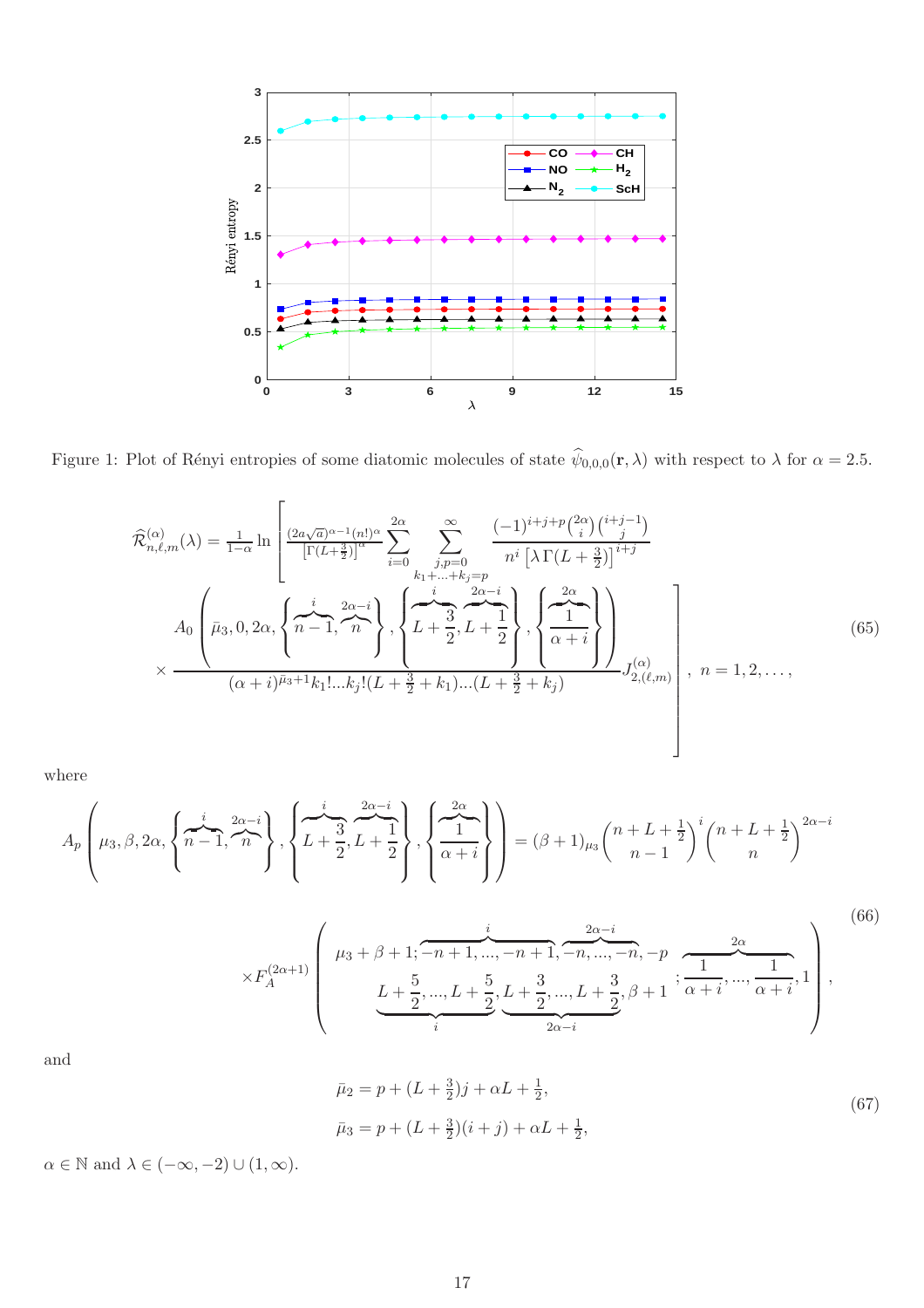

<span id="page-17-0"></span>Figure 2: Compare Rényi complexity ratios of some diatomic molecules between  $(\hat{\psi}_{n,0,0}(\mathbf{r},\lambda), \psi_{n,0,0}(\mathbf{r}))$  with respect to n of order  $(\alpha, \beta) = (2.25, 3.5)$  and  $\lambda = 2.5$ .

## 4.3 Rényi complexity ratio

The explicit form of exact value of the Rényi complexity ratio of  $\hat{\rho}_{n,\ell,m}$  and  $\rho_{n,\ell,m}$  for positive integral order is defined by

<span id="page-17-1"></span>
$$
C_{(\hat{\rho},\rho),n,\ell,m}^{(\alpha,\beta)} = \begin{cases} \left(\frac{\lambda+1}{\lambda}\right)^{\frac{\alpha}{1-\alpha} \left(\frac{2\sqrt{a}(2\ell+1)\Gamma(m+\frac{1}{2})^2\Gamma(m+1)^2\Gamma(\ell-m+1)\Gamma(\ell+m+1)}{\Gamma(L+\frac{3}{2})\Gamma(2m+1)^2\Gamma(\ell+1)^2}\right)^{\frac{\alpha}{1-\alpha} - \frac{2\beta}{1-\beta}} \\ \times \frac{2^{\frac{\alpha(4m-2)+1}{1-\alpha} - \frac{\beta(4m-2)+1}{1-\beta} \frac{\beta_1^{\ell}+1}{\beta^2-\beta}}}{\left[A_0\left(\bar{\mu}_1',0,2\beta,\{n\},\{L+\frac{1}{2}\},\{\frac{1}{\beta}\}\right)\right]^{\frac{1}{1-\beta} \frac{1}{\pi}} \frac{a^{\frac{2\alpha-3}{2-\alpha} - \frac{2\beta-1}{2-\beta}}}{\left[\Gamma(m\beta+1)\right]^{\frac{2\alpha}{1-\beta} \frac{1}{\beta}} \left[\Gamma(2m\beta+2)\right]^{\frac{1}{1-\alpha} \frac{1}{\beta}} \left[B(\alpha,\ell,m)\right]^{\frac{1}{1-\alpha}}}} \\ \times \begin{pmatrix} \sum_{j,p=0}^{\infty} \frac{(-1)^{j+p} \binom{2\alpha+j-1}{j}}{\left[\lambda\Gamma(L+\frac{3}{2})\right]^j} \frac{\Gamma(\bar{\mu}_2+1)}{\alpha^{\bar{\mu}_2+1}k_1!...k_j!(L+\frac{3}{2}+k_1)...(L+\frac{3}{2}+k_j)} \end{pmatrix}^{\frac{1}{1-\alpha}} \\ \times \begin{pmatrix} 0 & 0 \\ 0 & 0 \end{pmatrix} \end{cases}, n = 0, \tag{68}
$$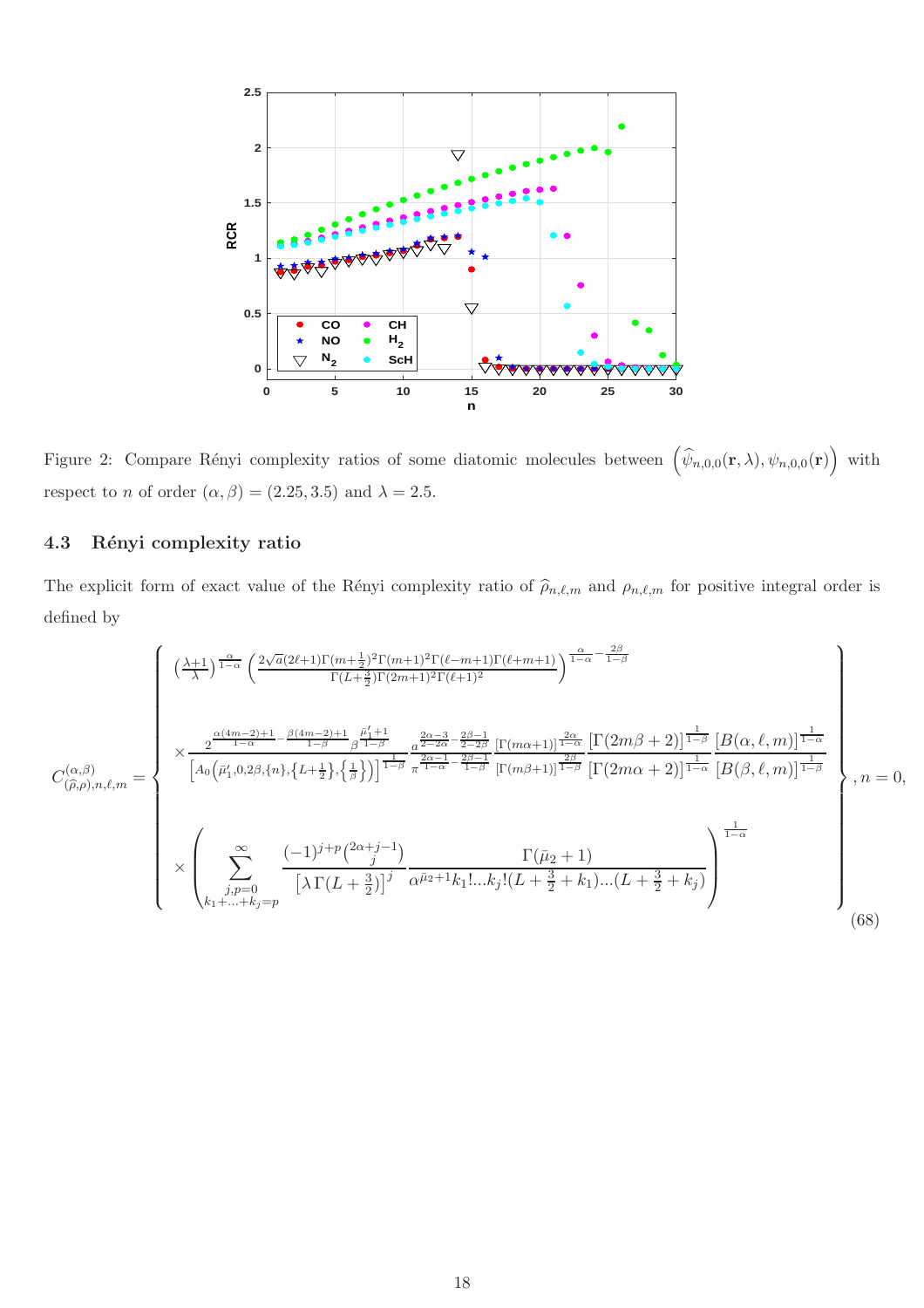

<span id="page-18-0"></span>Figure 3: Compare RCR with respect to (A),(D)  $D_e$  for  $r_e = m_\mu = 1$  (B),(E)  $r_e$  for  $D_e = m_\mu = 1$ , (C),(F)  $m_\mu$ for  $D_e = r_e = 1$ . The others parameters are  $\lambda = 1.5$ ,  $\hbar = 1$ , for first row  $(n, \ell, m) = (0, 0, 0)$  and for second row  $(n, \ell, m) = (3, 2, 1)$ . The red (dashed), black (dotted), blue (dashed) and magenta (dotted) curves represnt  $C^{(2.5,3)}_{(0.0)}$  $C^{(2.5,3)}_{(\rho,\widehat{\rho})}, C^{(2.5,3)}_{(\widehat{\rho},\rho)}$  $(\widehat{\rho}, \rho)$ ,  $C^{(3.5,2.75)}_{(\widehat{\rho}, \widehat{\rho})}$  $(\rho, \hat{\rho})$  and  $C^{(3.5,2.75)}_{(\hat{\rho}, \hat{\rho})}$  $(\widehat{\rho}, \rho)$  respectively.

<span id="page-18-1"></span>
$$
C_{(\hat{\rho},\rho),n,\ell,m}^{(\alpha,\beta)} = \begin{cases} \frac{a^{\frac{2\alpha-3}{2-2\beta}}}{\pi^{\frac{2\alpha-1}{2-2\beta}}}\left(\frac{2\sqrt{a}(n!)(2\ell+1)\Gamma(m+\frac{1}{2})^2\Gamma(m+1)^2\Gamma(\ell-m+1)\Gamma(\ell+m+1)}{\Gamma(n+L+\frac{3}{2})\Gamma(2m+1)^2\Gamma(\ell+1)^2}\right)^{\frac{\alpha}{1-\alpha}-\frac{\beta}{1-\beta}} \\ \\ \frac{2^{\frac{2\alpha(2m-1)+1}{1-\alpha}-\frac{2\beta(2m-1)+1}{1-\beta}}}{\left[\frac{1}{\beta^{\rho_1'}+1}A_0\left(\bar{\mu}_1',0,2\beta,\{n\},\{L+\frac{1}{2}\},\{\frac{1}{\beta}\}\right)\right]^{\frac{1}{1-\beta}}}\frac{\left[\Gamma(m\alpha+1)\right]^{\frac{2\alpha}{1-\alpha}}}{\left[\Gamma(m\beta+1)\right]^{\frac{2\beta}{1-\beta}}\left[\Gamma(2m\alpha+2)\right]^{\frac{1}{1-\alpha}}}\frac{\left[B(\alpha,\ell,m)\right]^{\frac{1}{1-\alpha}}}{\left[B(\beta,\ell,m)\right]^{\frac{1}{1-\beta}}}\right] \\ \\ \left(\sum_{i=0}^{2\alpha}\sum_{\substack{j,\rho=0\\k_1+\ldots+k_j=p}}^{\infty}\frac{(-1)^{i+j+\rho}\binom{2\alpha}{i}\binom{i+j-1}{i}}{\frac{\alpha\beta}{i}\Gamma(\ell+\frac{3}{2})^{\frac{1}{1+\beta}}}\frac{A_0\left(\bar{\mu}_3,0,2\alpha,\left\{\frac{i}{n-1},\frac{2\alpha-i}{n}\right\},\left\{\frac{i}{L+\frac{3}{2},L+\frac{1}{2}}\right\},\left\{\frac{2\alpha}{1-\alpha}\right\}\right)}{\left(\alpha+i)^{\beta_3+1}k_1!\ldots k_j!(L+\frac{3}{2}+k_1)\ldots(L+\frac{3}{2}+k_j)}\right)}\right)^{\frac{1}{1-\alpha}} \\ \\ n=1,2,3,\ldots \end{cases},
$$

(69) where  $\bar{\mu}'_1 = \beta L + \frac{1}{2}$  $\frac{1}{2}$ ,  $\alpha, \beta \in \mathbb{N}$  and  $\lambda \in (-\infty, -2) \cup (1, \infty)$ . Similarly, one can find the exact value of  $C_{(\rho, \hat{\rho}),n,\ell,m}^{(\alpha,\beta)}$ .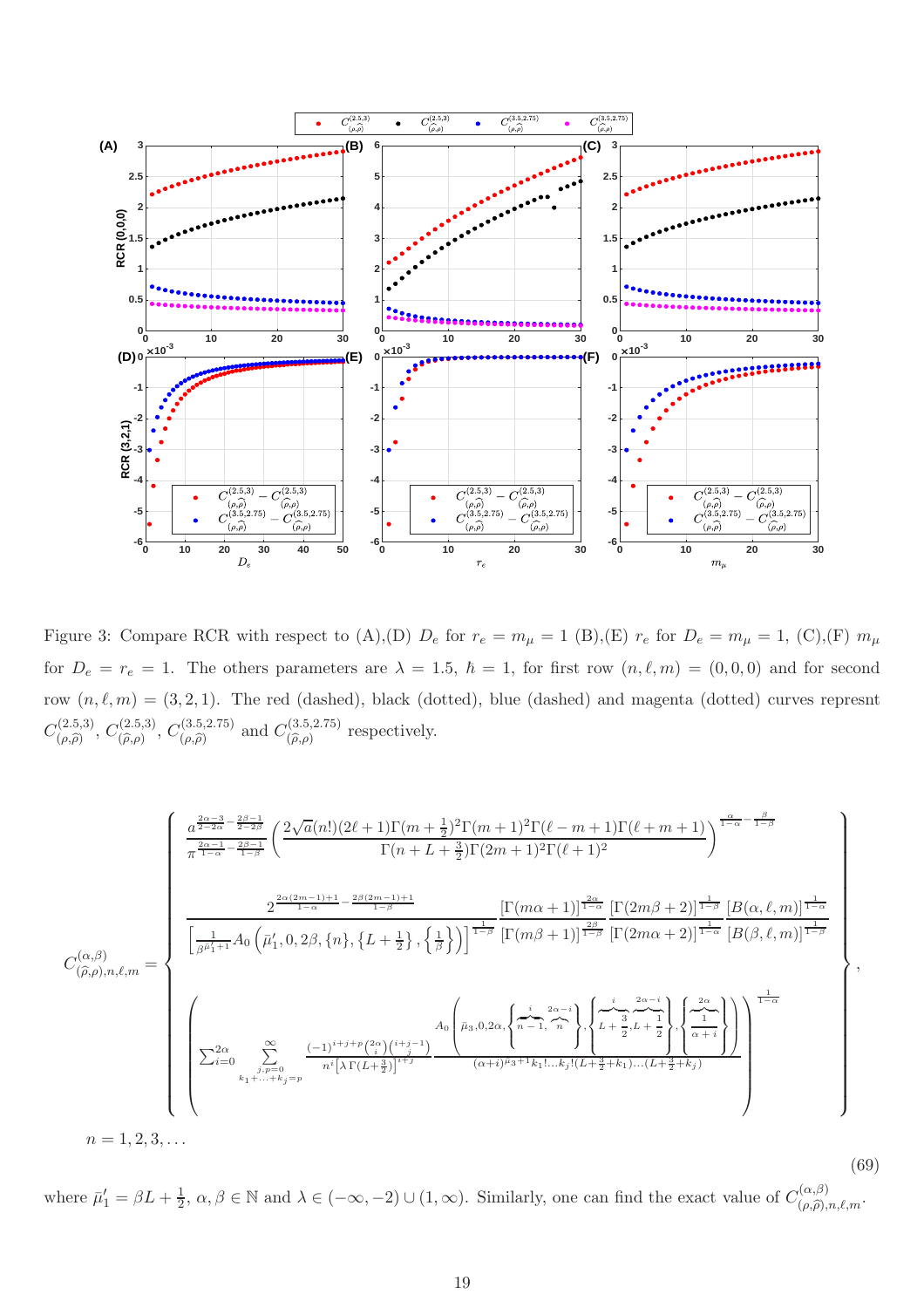

<span id="page-19-2"></span>Figure 4: Plot of RCR with respect to  $\lambda$  for  $D_e = \frac{7}{2}$  $\frac{7}{2}, r_e = \frac{1}{2}$  $\frac{1}{2}, m_{\mu} = 1, \hbar = 1, (A)$ -(B)  $(n, \ell, m) = (0, 1, 1)$  and (C)-(D)  $(n, \ell, m) = (1, 1, 1).$ 

### 4.4 Generalized Rényi complexity and shape Rényi complexity

The explicit form of generalized Rényi complexity of  $\psi_{n,\ell,m}(\mathbf{r})$  and  $\psi_{n,\ell,m}(\mathbf{r},\lambda)$  are respectively defined by

<span id="page-19-0"></span>
$$
C_{n,\ell,m}^{(\alpha,\beta)} = \left(\frac{2\sqrt{a}(n!)}{\Gamma(L+\frac{3}{2})}\right)^{\frac{\alpha}{1-\alpha} - \frac{\beta}{1-\beta}} \frac{\beta^{\frac{\tilde{\mu}_1^{\prime}+1}{1-\beta}}}{\alpha^{\frac{\tilde{\mu}_1+1}{1-\alpha}}} \frac{\left[\frac{\sqrt{a}}{2}A_0\left(\bar{\mu}_1, 0, 2\alpha, \{n\}, \{L+\frac{1}{2}\}, \{\frac{1}{\alpha}\}\right)J_{2,(\ell,m)}^{(a)}\right]^{\frac{1}{1-\alpha}}}{\left[\frac{\sqrt{a}}{2}A_0\left(\bar{\mu}_1^{\prime}, 0, 2\beta, \{n\}, \{L+\frac{1}{2}\}, \{\frac{1}{\beta}\}\right)J_{2,(\ell,m)}^{(\beta)}\right]^{\frac{1}{1-\beta}}}, \quad n = 0, 1, 2, \ldots,
$$
\n(70)

and

<span id="page-19-1"></span>
$$
\hat{C}_{n,\ell,m}^{(\alpha,\beta)}(\lambda) = \frac{\left(\frac{2\sqrt{a}(\lambda+1)}{\lambda\Gamma(L+\frac{3}{2})}\right)^{\frac{\alpha}{1-\alpha}-\frac{\beta}{1-\beta}}\left(\sum_{\substack{j,p=0\\k_1+\ldots+k_j=p}}^{\infty}\frac{(-1)^{j+p}\binom{2\alpha+j-1}{j}\Gamma(\bar{\mu}_2+1)J_{2,(\ell,m)}^{(\alpha)}}{[\lambda\Gamma(L+\frac{3}{2})]^j\alpha^{\bar{\mu}_2+1}k_1!\ldots k_j!(L+\frac{3}{2}+k_1)\ldots(L+\frac{3}{2}+k_j)}\right)^{\frac{1}{1-\alpha}}}{\left(\frac{1}{2\sqrt{a}}\right)^{\frac{1}{1-\beta}-\frac{1}{1-\alpha}}\left(\sum_{\substack{j,p=0\\k_1+\ldots+k_j=p}}^{\infty}\frac{(-1)^{j+p}\binom{2\beta+j-1}{j}\Gamma(\bar{\mu}_2'+1)J_{2,(\ell,m)}^{(\beta)}}{[\lambda\Gamma(L+\frac{3}{2})]^j\beta^{\bar{\mu}_2'+1}k_1!\ldots k_j!(L+\frac{3}{2}+k_1)\ldots(L+\frac{3}{2}+k_j)}\right)^{\frac{1}{1-\beta}}},n=0,
$$
\n(71)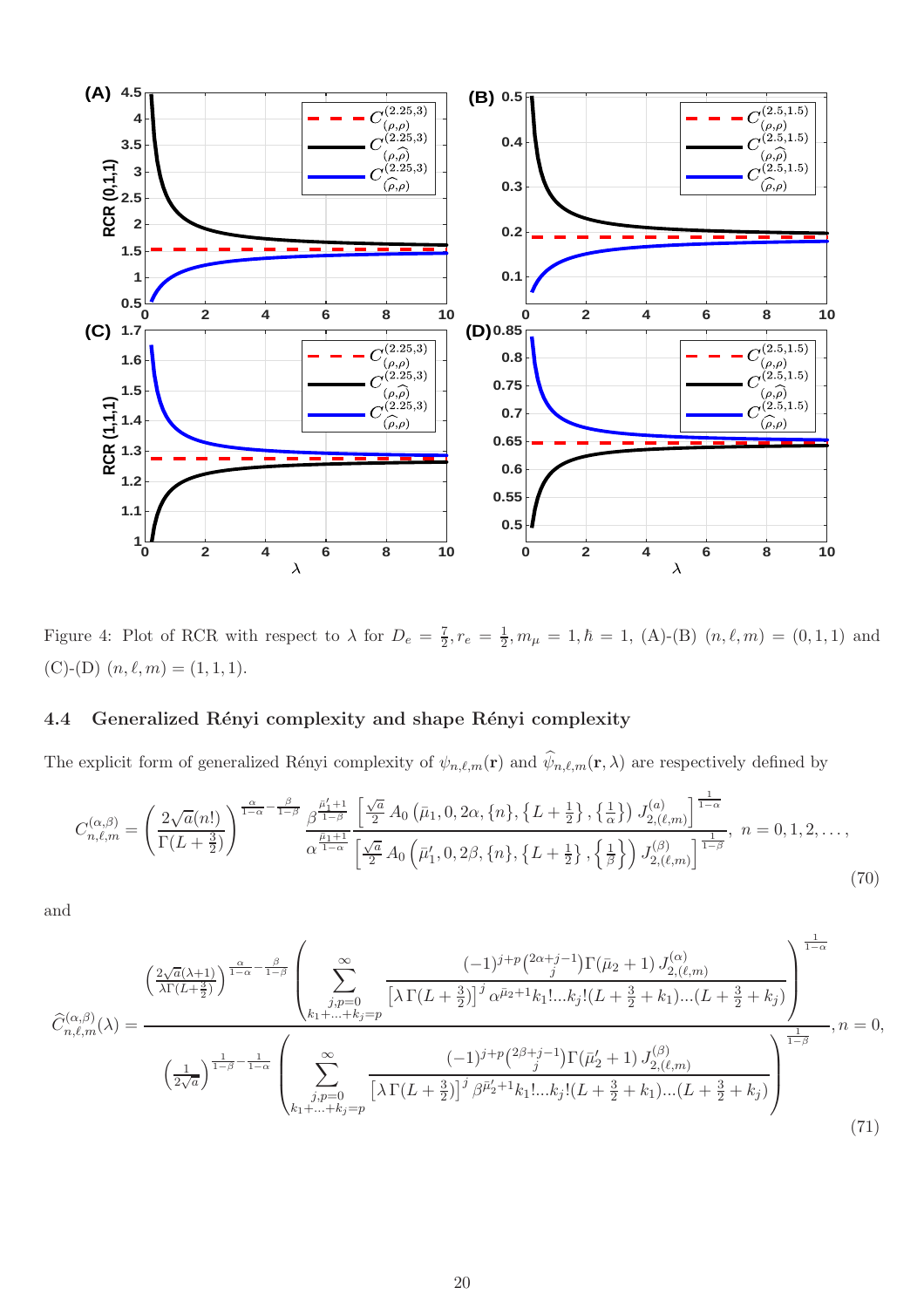

<span id="page-20-1"></span>Figure 5: Plot of GRC with respect to  $\lambda$  for  $D_e = \frac{7}{2}$  $\frac{7}{2}, r_e = \frac{1}{2}$  $\frac{1}{2}, m_{\mu} = 1, \hbar = 1, (A)$ -(B)  $(n, \ell, m) = (0, 1, 1)$  and (C)-(D)  $(n, \ell, m) = (1, 1, 1).$ 

<span id="page-20-0"></span>
$$
\hat{C}_{n,\ell,m}^{(\alpha,\beta)}(\lambda) = \left(\frac{2\sqrt{a}(n!)}{\Gamma(L+\frac{3}{2})}\right)^{\frac{\alpha}{1-\alpha} - \frac{\beta}{1-\beta}} \frac{J_{2,(\ell,m)}^{(\alpha)}}{J_{2,(\ell,m)}^{(\alpha)}}
$$
\n
$$
\sum_{i,p=0}^{\infty} \sum_{\substack{j,p=0 \ j,p=0}}^{\infty} \frac{(-1)^{i+j+p} \binom{2\alpha}{i} \binom{i+j-1}{j}}{2\sqrt{a} n^{i} \left[\lambda \Gamma(L+\frac{3}{2})\right]^{i+j}} \frac{A_0 \left(\bar{\mu}_3, 0, 2\alpha, \left\{\pi-1, \frac{2\alpha-i}{n}\right\}, \left\{\frac{i}{L+\frac{3}{2}}, \frac{2\alpha-i}{L+\frac{1}{2}}\right\}, \left\{\frac{2\alpha}{\alpha+i}\right\}\right)}{\left(\alpha+i\right)^{\bar{\mu}_3+1} k_1! \dots k_j! (L+\frac{3}{2}+k_1) \dots (L+\frac{3}{2}+k_j)}\right)}
$$
\n
$$
\times \frac{\lambda}{\left(\sum_{i=0}^{2\beta} \sum_{\substack{j,p=0 \ j,p=0 \ j,p=0}}^{\infty} \frac{(-1)^{i+j+p} \binom{2\beta}{i} \binom{i+j-1}{j}}{2\sqrt{a} n^{i} \left[\lambda \Gamma(L+\frac{3}{2})\right]^{i+j}} \frac{A_0 \left(\bar{\mu}_3^{\prime}, 0, 2\beta, \left\{\pi-1, \frac{2\alpha-i}{n}\right\}, \left\{\frac{i}{L+\frac{3}{2}}, \frac{2\alpha-i}{L+\frac{1}{2}}\right\}, \left\{\frac{2\alpha}{\alpha+i}\right\}\right)}{\left(\beta+i\right)^{\bar{\mu}_3+1} k_1! \dots k_j! (L+\frac{3}{2}+k_1) \dots (L+\frac{3}{2}+k_j)}\right)^{\frac{1}{1-\beta}}}, \quad n = 1, 2, 3, \dots
$$
\n
$$
(72)
$$

where

$$
\bar{\mu}'_2 = p + (L + \frac{3}{2})j + \beta L + \frac{1}{2}
$$
  
\n
$$
\bar{\mu}'_3 = p + (L + \frac{3}{2})(i + j) + \beta L + \frac{1}{2}
$$
\n(73)

Similarly, one can find the exact values of SRC of  $\psi_{n,\ell,m}(\mathbf{r})$  and  $\psi_{n,\ell,m}(\mathbf{r},\lambda)$  from Eqs. [\(70\)](#page-19-0), [\(71\)](#page-19-1) and [\(72\)](#page-20-0), replacing  $\beta$  by two.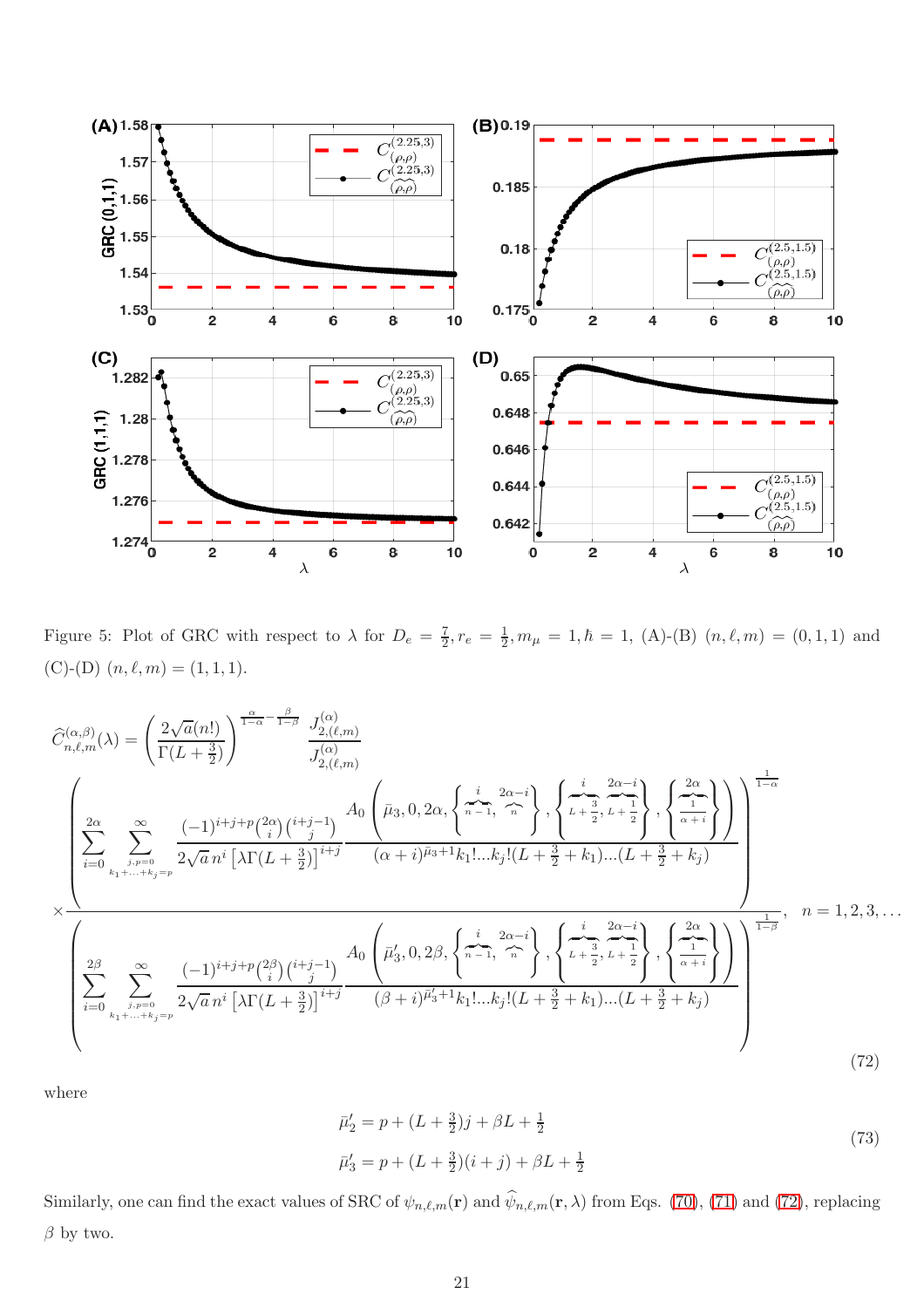

<span id="page-21-1"></span>Figure 6: Plot of generalized Rényi complexities of some diatomic molecules of the state  $\psi_{0,0,0}(\mathbf{r},\lambda)$  with respect to  $\lambda$  for  $(\alpha, \beta) = (8.5, 3.5)$ .

## <span id="page-21-0"></span>5 Results and discussions

The total density function of a state with quantum numbers  $(n, \ell, m)$  is separable for the pseudoharmonic oscillator potential for  $n = 0, 1, 2, \dots$ ;  $\ell = 0, 1, 2, \dots$ ; and  $m = 0, \pm 1, \pm 2, \dots, \pm \ell$ . Under this circumstances the pseudoharmonic potential and a family of its isospectral potentials describe exact forms of R´enyi entropy, RCR, GRC and SRC. The harmonic spherical function  $Y_{\ell,m}$  is defined in a closed and bounded domain  $[0, \pi] \times [0, 2\pi]$  and the radial wave functions  $\sqrt{a}N_ne^{-\frac{1}{2}ar^2}(\sqrt{ar})^L L_n^{L+\frac{1}{2}}(ar^2)$  and  $\widehat{C}_n\sqrt{\Omega(r,\lambda)}\Phi_n(r)$  are bounded in  $[0,\infty)$ . Then the corresponding total density functions have effective domains in  $[0, \infty) \times [0, \pi] \times [0, 2\pi]$ . The energy level spacing of pseudoharmonic and its isospectral potentials are same and it describes internuclear potential-energy function of diatomic molecules [\[74\]](#page-28-19) but wave functions for isospectral potentials do not match with diatomic molecules. In this section, we will find the numerical values of Rényi entropy, RCR, GRC and SRC of solutions [\(49\)](#page-14-1) and [\(53\)](#page-14-2).

The numerical values of Rényi entropies of  $\psi_{0,0,0}(\mathbf{r},\lambda)$  of order  $\alpha = 2.5$  for CO, NO, N<sub>2</sub>, CH, H<sub>2</sub>, and ScH diatomic molecules are plotted in Fig. [1](#page-16-0) with respect to  $\lambda$ . The molecular parameter values of  $D_e, r_e, \mu$  are taken from refs. [\[83,](#page-29-5) [58,](#page-28-3) [37\]](#page-27-7) and we have considered 1  $amu = 931.494028 \; MeV/c^2$ , 1  $cm^{-1} = 1.239841875 \times 10^{-4} \; eV$ , &  $c\hbar = 1973.29 \text{ eV} \AA$ , where c is the speed of light. Note that Rényi entropies increase and go to some fixed numbers as  $\lambda$  increases.

Figs. [2](#page-17-0) shows RCR of  $(\hat{\psi}_{n,0,0}(\mathbf{r},\lambda), \psi_{n,0,0}(\mathbf{r}))$  of rational order  $(\alpha,\beta) = (2.25,3.5)$  for same molecules with respect to n for  $\lambda = 2.5$ . From this figure, one can see that, RCR goes to zero as n increases for these selected molecules. Similarly, numerical values of RCR's of rational pair orders such as  $C_{(a)}^{(2.5,3)}$  $C^{(2.5,3)}_{(\rho,\widehat{\rho})},\ C^{(2.5,3)}_{(\widehat{\rho},\rho)}$  $C^{(2.5,3)}_{(\hat{\rho},\rho)}, C^{(3.5,2.75)}_{(\rho,\hat{\rho})}$  $\big(\rho,\widehat{\rho}\big)$  and  $C^{(3.5,2.75)}_{\hat{c}\hat{a}\hat{b}}$  $(\hat{\rho}, \hat{\rho})$  are plotted with respect to  $D_e, r_e, m_\mu$  in Fig. [3,](#page-18-0) for first row  $(n, \ell, m) = (0, 0, 0)$  and for second row  $(n, \ell, m) = (3, 2, 1)$ . Similarly, RCR's  $C_{(0, \widehat{\alpha})}^{(2.25, 3)}$  $C^{(2.25,3)}_{(\rho,\widehat{\rho})},\ C^{(2.25,3)}_{(\widehat{\rho},\rho)}$  $(C_{(\hat{\rho}, \rho)}^{(2.25,3)}, C_{(\rho, \hat{\rho})}^{(2.5,1.5)}$  $(\rho, \hat{\rho})$  and  $C^{(2.5,1.5)}_{(\hat{\rho}, \hat{\rho})}$  $(\hat{\rho}, \rho)$  are plotted with respect to  $\lambda$  in Fig. [4](#page-19-2) for first row  $(n, \ell, m) = (0, 1, 1)$  and for the second row  $(n, \ell, m) = (1, 1, 1)$ . All curves of Figs. [3](#page-18-0) and [4](#page-19-2) are plotted for some atomic values of parameters. From Figs. [3](#page-18-0) and [4](#page-19-2) it is clear that RCR's are monotone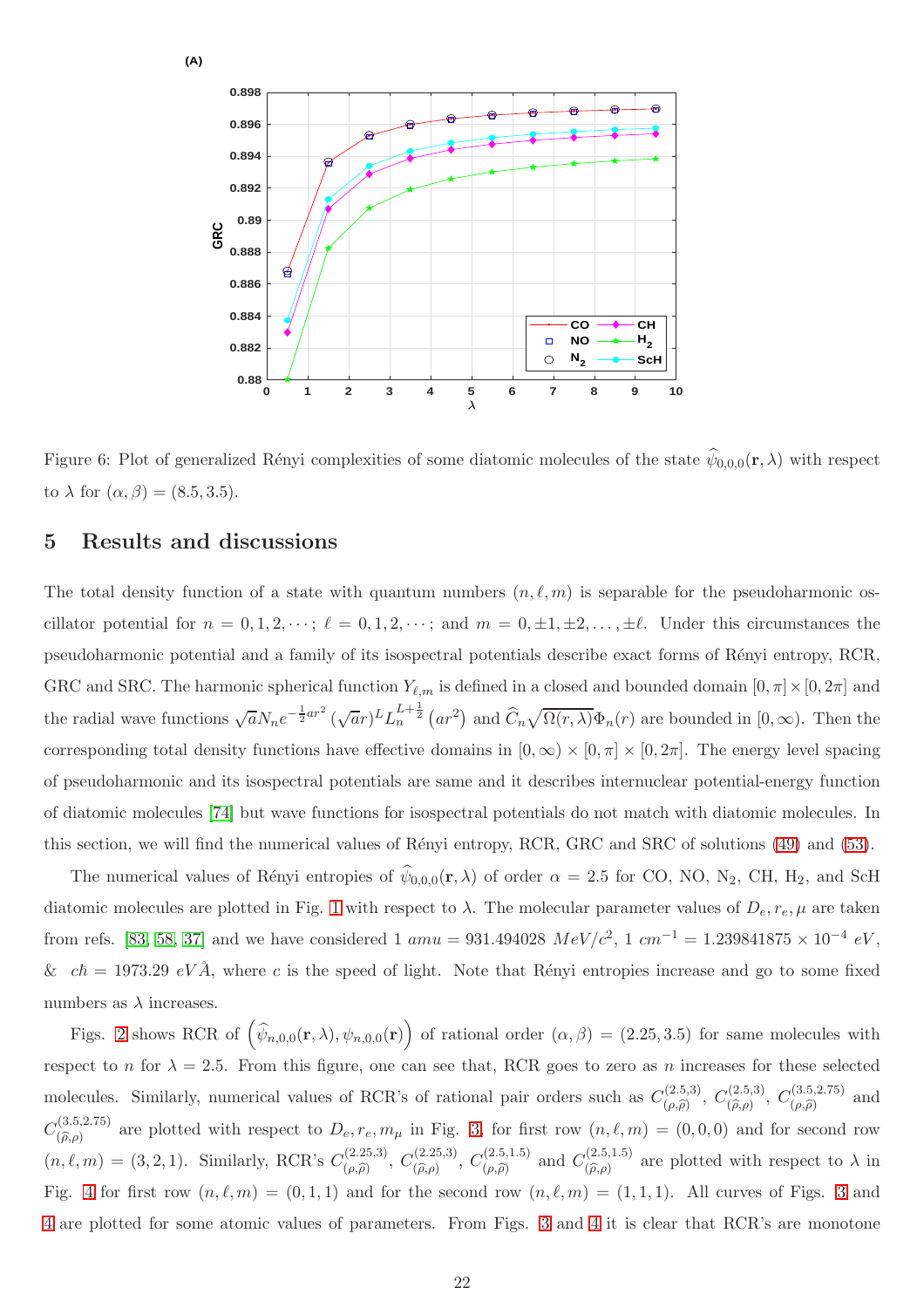

<span id="page-22-0"></span>Figure 7: Plot of generalized Rényi complexities of some diatomic molecules of the state  $\psi_{0,0,0}(\mathbf{r},\lambda)$  with respect to  $\lambda$  for  $(\alpha, \beta) = (2.25, 3.5)$ .

functions of  $D_e, r_e, m_\mu, |\lambda|$ . Moreover, from Fig. [4](#page-19-2) we observe that RCR's  $C_{(\rho,\widehat{\rho})}^{(2.25,3)}$  $(C_{(\rho,\widehat{\rho})}^{(2.25,3)}, C_{(\widehat{\rho},\rho)}^{(2.25,3)} \rightarrow C_{(\rho,\rho)}^{(2.25,3)}$  $\big( \begin{matrix} (2.25,3) \\ (\rho,\rho) \end{matrix} \big)$  and  $C^{(2.5,1.5)}_{(0.2)}$  $(C_{(\rho,\widehat{\rho})}^{(2.5,1.5)}, C_{(\widehat{\rho},\rho)}^{(2.5,1.5)} \to C_{(\rho,\rho)}^{(2.5,1.5)}$  $(\rho,\rho)$ , which are GRC of  $\rho$  or order  $(2.25,3)$  and  $(2.5,1.5)$  respectively.

Now, GRC's  $C_{\rho,\rho}^{(\alpha,\beta)}$  and  $C_{\widehat{\alpha},\widehat{\rho}}^{(\alpha,\beta)}$ (α,  $\beta$ ) of order  $(\alpha, \beta) = (2.25, 3)$  and  $(2.5, 1.5)$  are shown in Fig. [5,](#page-20-1) for first row  $\rho_{(0,1,1)}, \hat{\rho}_{(0,1,1)}$  and for second row  $\rho_{(1,1,1)}, \hat{\rho}_{(1,1,1)}$  and  $D_e = \frac{7}{2}$ ,  $r_e = \frac{1}{2}$ ,  $m_\mu = 1$ ,  $\hbar = 1$ . From this figure one can observe that  $C_{\widehat{\sigma}\widehat{\sigma}}^{(\alpha,\beta)}$  $\hat{\rho}_{\hat{\rho},\hat{\rho}}^{(\alpha,\beta)}$  is monotone and approaches to  $C_{\rho,\rho}^{(\alpha,\beta)}$ . Similarly, GRC of  $\hat{\psi}_{0,0,0}(\mathbf{r},\lambda)$  with respect to  $\lambda$  of order  $(\alpha, \beta) = (8.5, 3.5)$  is shown in Fig. [6](#page-21-1) and of order  $(\alpha, \beta) = (2.25, 3.5)$  is shown in Fig. [7](#page-22-0) of CO, NO, N<sub>2</sub>, CH, H<sub>2</sub>, and ScH. On the other hand, SRC of diatomic molecules (CO, NO, N<sub>2</sub>, CH, H<sub>2</sub>, and ScH) of the state  $\psi_{0,0,0}(\mathbf{r},\lambda)$ with respect to  $\lambda$  is shown in Fig. [8](#page-23-1) for  $\alpha = 2.5$  and shown in Fig. [9](#page-24-11) for  $\alpha = 1.75$ .

Now, one can say that, GRC and SRC are monotone and bounded functions of |λ| for all admissible values of  $D_e, r_e, m_\mu, (n, \ell, m)$ . Moreover, the Rényi entropy becomes negative after some values of n due to irrational value of L. It is found that, if  $C_{(\rho,\hat{\rho}),n,\ell,m}^{(\alpha,\beta)}$  increases, then  $C_{(\hat{\rho},\rho),n,\ell,m}^{(\alpha,\beta)}$  decreases and vice-versa but  $C_{(\rho,\hat{\rho}),n,\ell,m}^{(\alpha,\beta)} \neq$  $\sqrt{ }$  $C^{(\alpha,\beta)}_{(\widehat{\rho},\rho),n,\ell,m}$ <sup>-1</sup>. The RCR in Eqs. [\(68\)](#page-17-1) and [\(69\)](#page-18-1) reduce to GRC in Eq. [\(70\)](#page-19-0); GRC in Eqs. [\(71\)](#page-19-1) and [\(72\)](#page-20-0) reduce to GRC in Eq. [\(70\)](#page-19-0) (see Fig. [5\)](#page-20-1) for large  $|\lambda|$ .

Therefore, in the limiting case  $|\lambda| \to \infty$ , the family isospectral potentials match with pseudoharomic oscillator in respect of Rényi entropy, RCR, GRC, SRC but the energy spacing same for all  $\lambda$ . Therefore, we can say that, pseudoharomic oscillator and its isospectral potentials describe motion of diatomic molecules for large  $|\lambda|$ . Energy difference bewteen of two states of pairs  $(\rho_{n+1,\ell,m}, \rho_{n,\ell,m})$ ,  $(\rho_{n+1,\ell,m}, \widehat{\rho}_{n,\ell,m})$ ,  $(\widehat{\rho}_{n+1,\ell,m}, \rho_{n,\ell,m})$  and  $(\widehat{\rho}_{n+1,\ell,m}, \widehat{\rho}_{n,\ell,m})$ are same  $2\hbar \sqrt{\frac{2D_e}{\mu r_e^2}}$  for all n, which does not match for diatomic molecule [\[74,](#page-28-19) [84\]](#page-29-6). For any pair one can define RCR using definition [\(15\)](#page-5-2) but cannot define GRC, SRC and LMC. Therefore, RCR is important to compare structure of objects which have same energy spacing. The energy spacing of these pairs for CO, NO, N<sub>2</sub>, CH, H<sub>2</sub> and ScH diatomic molecules are [\[58,](#page-28-3) [62\]](#page-28-7) 0.203796  $eV$ , 0.164915  $eV$ , 0.218245  $eV$ , 0.336462  $eV$ , 0.756658  $eV$  and  $0.155542 \, eV$  respectively. For non-central pseudoharmonic oscillator potential the energy spacing is not a constant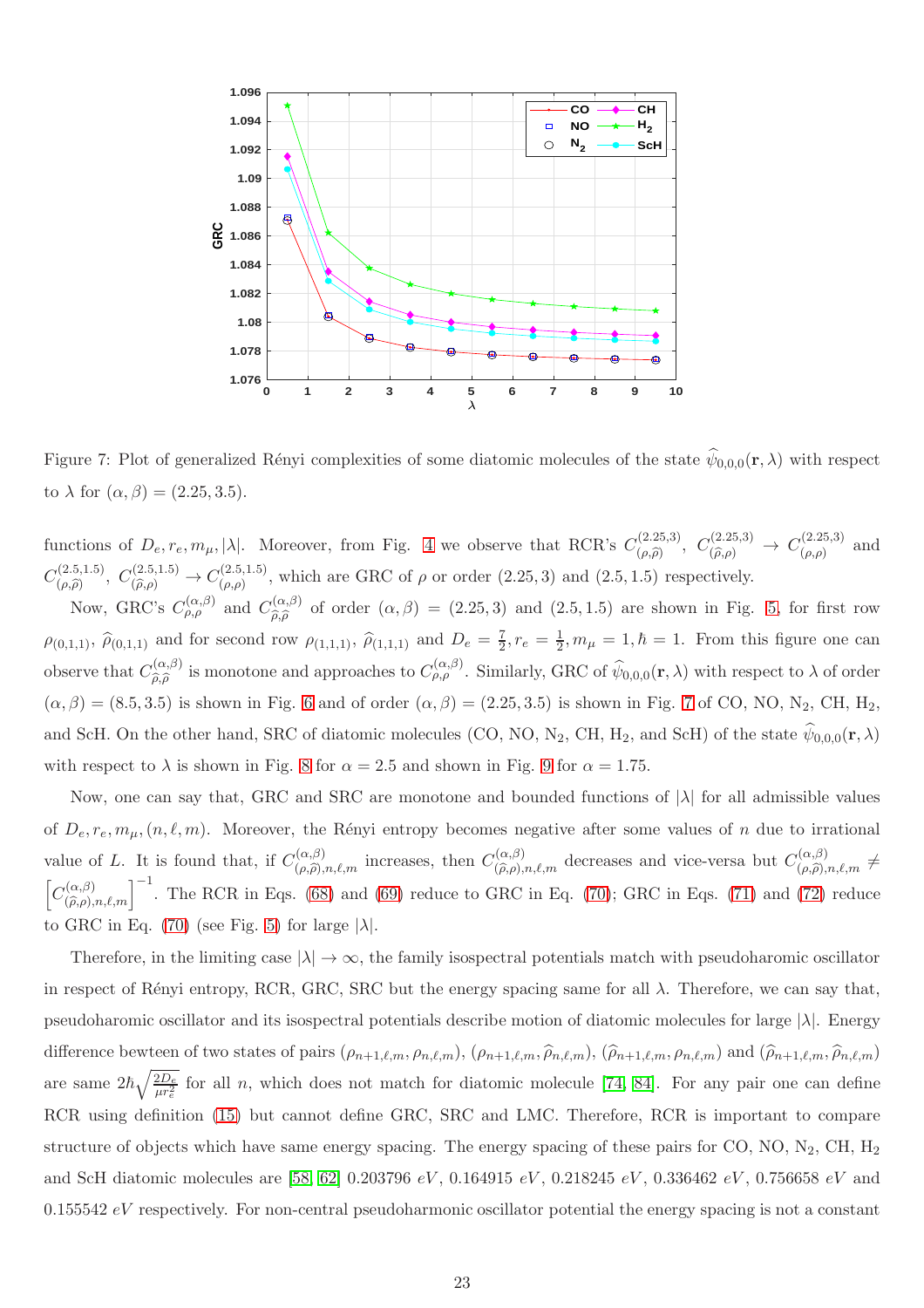

<span id="page-23-1"></span>Figure 8: Plot of shape Rényi complexities of some diatomic molecules of the state  $\psi_{0,0,0}(\mathbf{r},\lambda)$  with respect to  $\lambda$ for  $\alpha = 2.5$ .

[\[62\]](#page-28-7). In this paper potential is central, therefore, RCR's of these pairs are independent of m, if  $\alpha = \beta$ . Now, we define RCR of them of order  $(\alpha, \beta) = (2.5, 2.5)$  for  $\lambda = 2.5$ ,  $\ell = 0$  and they are shown in Figs. [10](#page-25-7) and [11](#page-26-11) for different n. From these figures we see that RCR's are oscillate for n and for large n oscillation lengths decrease.

## <span id="page-23-0"></span>6 Conclusion

In conclusion, the connection between generalized Rényi complexity and Rényi complexity ratio has been established. RCR is the extension of GRC and it might be explored statistical complexities (SRC and LMC) as a particular case of RCR, depends on its order. The GRC is a product of two global information of a density function which are used in entropic uncertainty relations based on Rényi entropy. The GRC, SRC and LMC are interesting field of quantum chemistry for atomic structure. The RCR has been defined as a product of two global information of two density functions. Detailed mathematical characterizations of the properties of RCR have been presented. Localization property of several density functions and five theorems of near continuous property of RCR have been proved by Lebesgue measure. All these theorems would be helpful for understanding the Rényi continuity bound. As an example, all properties of RCR are verified for solutions of pseudoharmonic oscillator and a family of isospectral potentials. The energy levels and energy spacing in these quantum systems are same but the corresponding wave functions are different. The exact forms of Rényi entropy, RCR and GRC have been obtained for positive integral order and for some non-integral orders, all such measurable quantities have been calculated numerically for CO, NO,  $N_2$ , CH,  $H_2$  and ScH. The Rényi entropy became negative for excited states with irrational value of  $L$  for these molecules. Due to negative Rényi entropy, the RCR became zero for excited states with quantum number *n*. In addition, it has been found that, if  $C_{(a)}^{(\alpha,\beta)}$  $\eta_{(\rho,\beta)}^{(\alpha,\beta)}$  increases, then  $C_{(\rho,\rho)}^{(\alpha,\beta)}$  $(\widehat{\rho}, \rho)$  decreases and vice-versa, but  $C_{(a)}^{(\alpha,\beta)}$  $\binom{\alpha,\beta}{\beta} \neq \left[C^{(\alpha,\beta)}_{(\widehat{\rho},\rho)}\right]$  $(\widehat{\rho}, \rho)$  $\left[\begin{matrix} -1 \\ 1 \end{matrix}\right]$ . In the limiting case (| $\lambda$ | → ∞), the Rényi complexity ratios  $(C_{(\widehat{\rho}, \widehat{\rho})}^{(\alpha,\beta)}$  $(\alpha,\beta), C^{(\alpha,\beta)}_{(\rho,\widehat{\rho})} \& C^{(\alpha,\beta)}_{(\widehat{\rho},\rho)}$  $(\widehat{\rho}, \rho)$  $\setminus$ reduce to the generalized Rényi complexity  $\left(C_{(a)}^{(\alpha,\beta)}\right)$  $(\rho,\rho)$ . The motion of diatomic molecules can be describe a family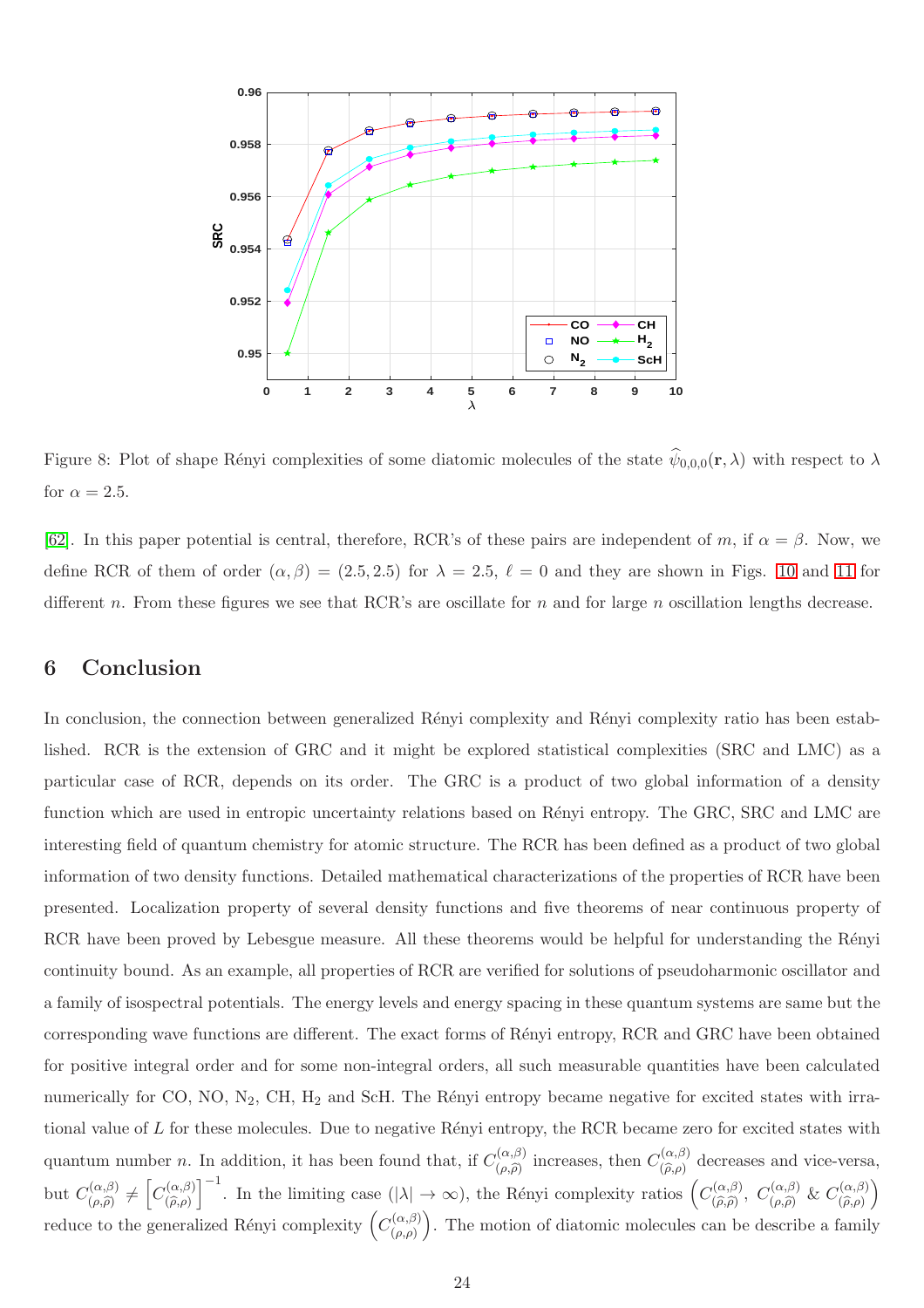

<span id="page-24-11"></span>Figure 9: Plot of shape Rényi complexities of some diatomic molecules of the state  $\psi_{0,0,0}(\mathbf{r},\lambda)$  with respect to  $\lambda$ for  $\alpha = 1.75$ .

of isospectral potentials for large  $|\lambda|$ , which agree with pseudoharomic oscillator potential. Using the definition of RCR one can compare structure of objects which have same enegy spacing. The RCR comparison for structure of objects will be very easier for central potential. Moreover, majorization effect on RCR is defined in Eq. [\(18\)](#page-6-0), which is a very important property of RCR.

## <span id="page-24-0"></span>References

- <span id="page-24-1"></span>[1] a) Shannon, C.E., Bell Syst. Tech. J. 27, 379, 1948. b) Shannon C.E., Bell Syst. Tech. J. 27, 623, 1948.
- <span id="page-24-2"></span>[2] Rényi A., *Probability Theory*, North Holland, Amsterdam, 1970.
- <span id="page-24-3"></span>[3] Portesi M., Plastino A., Physica A 225, 412, 1996.
- <span id="page-24-4"></span>[4] Bialynicki-Birula I., Phys. Rev. A **74**, 052101, 2006.
- <span id="page-24-5"></span>[5] a) Beck C., Schlögl F., *Thermodynamics of Chaotic Systems*, Cambridge University, Press, Cambridge, 1995. b) Zyczkowski K., Open Sys. & Information Dyn. 10, 297, 2003.
- <span id="page-24-6"></span>[6] a) Parvan A.S., Biró T.S., Phys. Lett. A 374, 1951, 2010. b) Baez J.C., [arXiv:1102.2098](http://arxiv.org/abs/1102.2098) v3.
- <span id="page-24-7"></span>[7] Sen K.D., Statistical Complexities: Application to Electronic Structure, (Berlin: Springer 2012).
- <span id="page-24-8"></span>[8] Puertas-Centeno D., Toranzo I.V., Dehesa J.S., Eur. Phys. J. Special Topics 227, 345, 2018.
- <span id="page-24-9"></span>[9] Gühne O., Lewenstein M., Phys. Rev. A **70**, 022316, 2004.
- <span id="page-24-10"></span>[10] Lenzi E.K., Mendes R.S., Silva L.R. da, Physica A 280, 337, 2000.
- [11] Shitong W., Chung F.L., Patt. Recognition Lett. 26, 2309, 2005.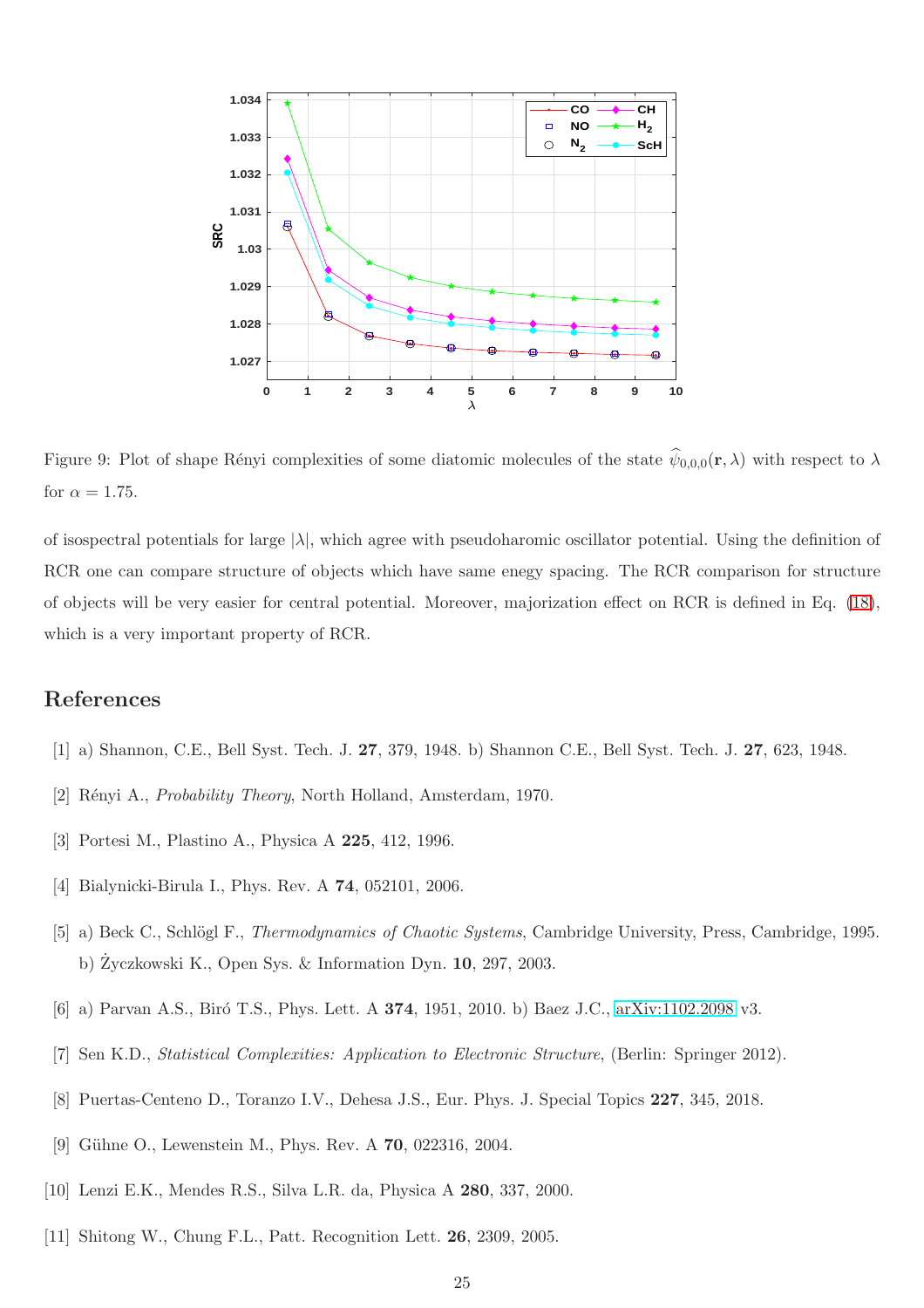

<span id="page-25-7"></span>Figure 10: Plot of Rényi complexity ratios of some diatomic molecules between two succesive energy levels  $(n+1,0,m)$  and  $(n,0,m)$  for  $\lambda = 2.5$ ,  $(\alpha, \beta) = (2.5, 2.5)$ .

- <span id="page-25-1"></span><span id="page-25-0"></span>[12] Renner R., Wolf S., International Symposium on Information Theory, ISIT 2004. Proceedings, Chicago, IL, 2004, pp. 233, doi: 10.1109/ISIT.2004.1365269.
- <span id="page-25-5"></span>[13] Varga I., Pipek J., Phys. Rev. E 68, 026202, 2003.
- [14] a) Liu S., Parr R.G., Phys. Rev. A 55, 1792, 1997. b) Liu S., Nagy Á., Parr R.G., Phys. Rev. A 59, 1131, 1999. c) Angulo J.C., Romera E., Dehesa J.S., J. Math. Phys. 41, 7906, 2000. d) Romera E., Angulo J.C., Dehesa J.S., J. Math. Phys. 42, 2309, 2001.
- <span id="page-25-6"></span><span id="page-25-3"></span>[15] Parr R.G., Yang W., Density-Functional Theory of Atoms and Molecules (Oxford University Press, New York, 1989).
- [16] a) Jizba P., Arimitsu T., Ann. Phys. 312, 17, 2004. b) Leonenko N., Pronzato L., Savani V., Ann. Stat. 36, 2153, 2008. c) Jizba P., Dunningham J.A., Joo J., Ann. Phys. 355, 87, 2015. d) Toranzo I.V., Puertas-Centeno D., Dehesa J.S., Physica A 462, 1197, 2016. e) Aptekarev A.I., Tulyakov D.N., Toranzo I.V., Dehesa J.S., Eur. Phys. J. B 89, 85, 2016.
- <span id="page-25-4"></span><span id="page-25-2"></span>[17] Nagy  $\acute{A}$ ., Romera E., Phys. Lett A **373**, 844, 2009.
- [18] Bengtsson I., Życzkowski K., Geometry of Quantum States: An Introduction to Quantum Entanglement, (Cambridge University Press, Cambridge, 2006).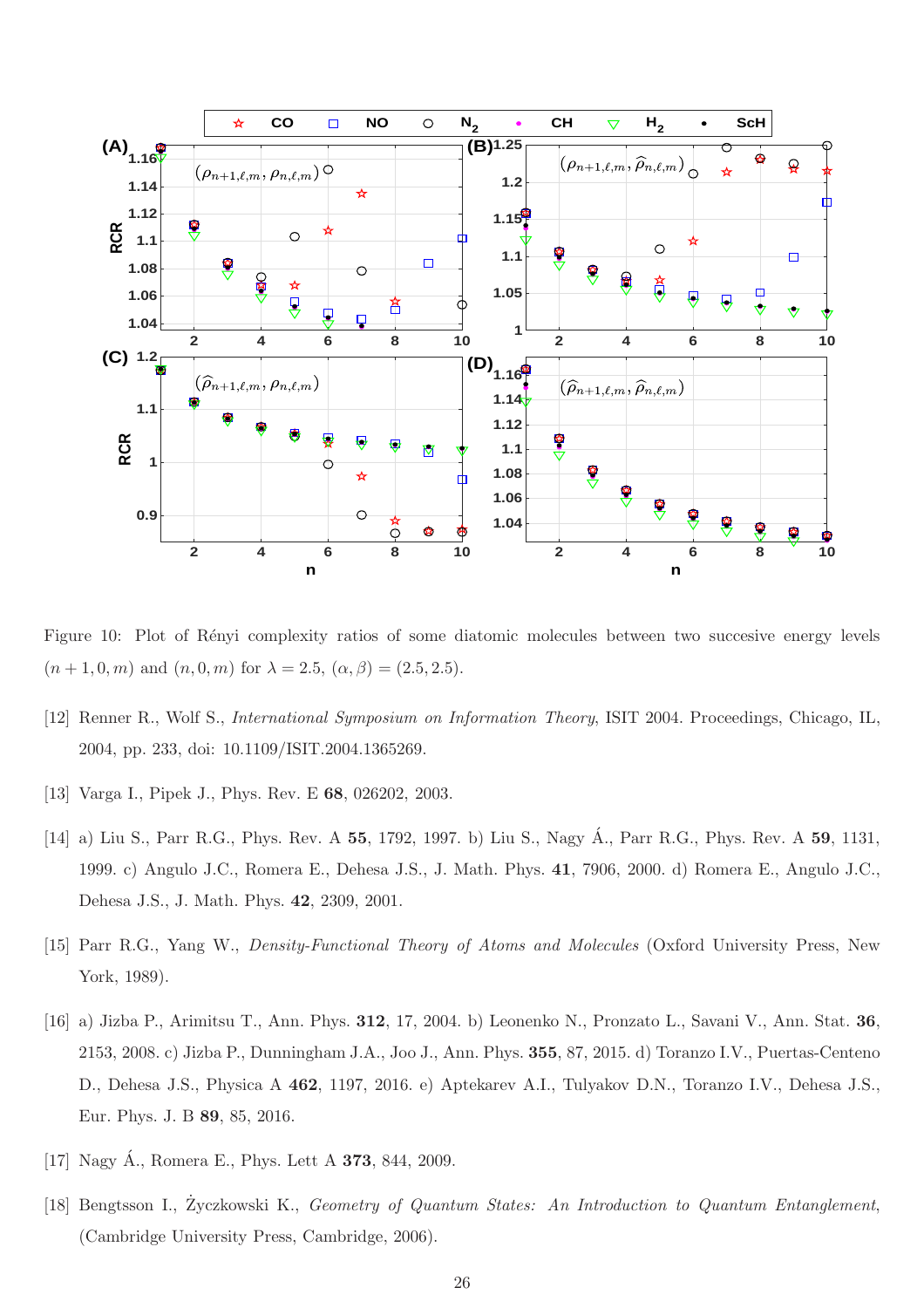

<span id="page-26-11"></span>Figure 11: Plot of Rényi complexity ratios of some diatomic molecules between two succesive energy levels  $(n+1,0,m)$  and  $(n,0,m)$  for  $\lambda = 2.5$ ,  $(\alpha, \beta) = (2.5, 2.5)$ .

- <span id="page-26-2"></span><span id="page-26-0"></span>[19] Romera E., Nagy Á., Phys. Lett. A **372**, 4918, 2008.
- <span id="page-26-3"></span>[20] López-Ruiz R., Mancini H.L., Calbet X., Phys. Lett. A **209**, 321, 1995.
- <span id="page-26-1"></span>[21] Anteneodo C., Plastino A.R., Phys. Lett. A 223, 348, 1996.
- <span id="page-26-4"></span>[22] Calbet X., López-Ruiz R., *Phys. Rev. E* 63, 066116, 2001.
- <span id="page-26-5"></span>[23] Catalán R.G., Garay J., López-Ruiz R., Phys. Rev. E 66, 011102, 2002.
- <span id="page-26-6"></span>[24] Hall M.J.W., Phys. Rev. A **59**, 2602, 1999.
- <span id="page-26-7"></span>[25] Shiner J.S., Davison M., Landsberg P.T., Phys. Rev. E 59, 1459, 1999.
- <span id="page-26-8"></span>[26] Yamano T., J. Math. Phys. 45, 1974, 2004.
- <span id="page-26-9"></span>[27] López-Ruiz R., Biophys. Chem. 115, 215, 2005.
- <span id="page-26-10"></span>[28] López-Rosa S., Angulo J.C., Antolín J., Physica A 388, 2081, 2009.
- [29] a) Yamano T., Physica A 340, 131, 2004. b) Rosso O.A., Martin M.T., Plastino A., Physica A 347, 444, 2005. c) Sánchez J.R., López-Ruiz R., Physica A 355, 633, 2005. d) Micco L.D., Gonzalez C.M., Larrondo H.A, Martin M.T., Plastino A., Rosso O.A., Physica A 387, 3373, 2008.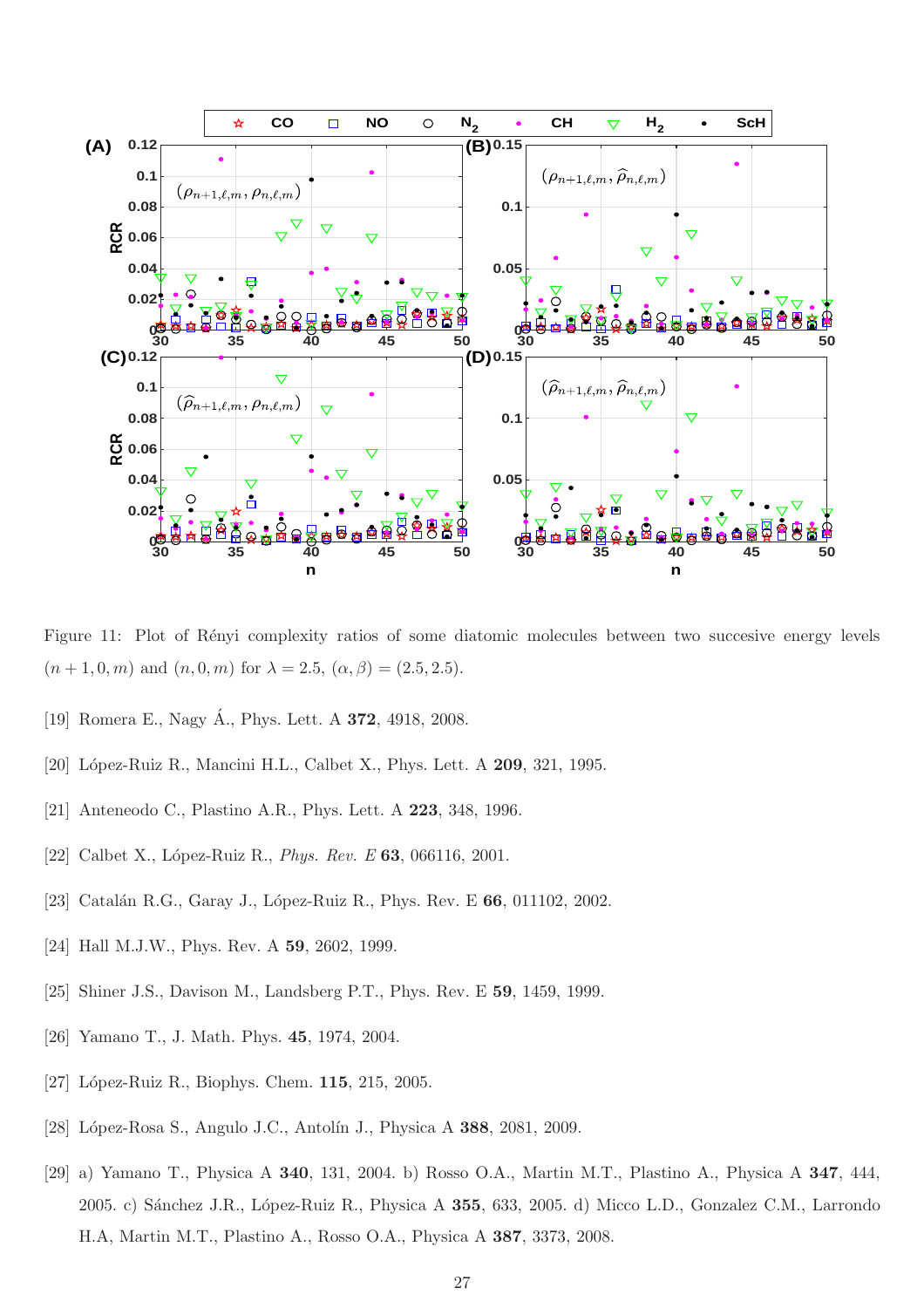- <span id="page-27-1"></span><span id="page-27-0"></span>[30] Antolín J., López-Rosa S., Angulo J.C., Chem. Phys. Lett. 474, 233, 2009.
- <span id="page-27-2"></span>[31] Romera E., López-Ruiz R., Sañudo S., Nagy Á., Int. Rev. Phys. 3, 207, 2009. [arXiv:0901.1752v](http://arxiv.org/abs/0901.1752)1
- <span id="page-27-3"></span>[32] López-Ruiz R., Nagy A., Romera E., Sañudo J., J. Math. Phys. **50**, 123528, 2009.
- <span id="page-27-4"></span>[33] Godó B., Nagy Á., Chaos  $22$ , 023118, 2012.
- <span id="page-27-5"></span>[34] Sánchez-Moreno P., Angulo J.C., Dehesa J.S., Eur. Phys. J. D 68, 212, 2014.
- <span id="page-27-6"></span>[35] Rudnicki L., Toranzo I.V., Sánchez-Moreno P., Dehesa J.S., Phys. Lett. A 380, 377, 2016.
- <span id="page-27-7"></span>[36] Nath D., Ghosh P., Int. J. Mod. Phys. A 34, 1950105, 2019.
- <span id="page-27-8"></span>[37] Ghosh P., Nath D., Int. J. Quantum Chem. 121, e26461, 2021.
- <span id="page-27-9"></span>[38] Romera E., Sen K.D., Nagy Á., J. Stat. Mech: Theo. Exp. P09016, 2011.
- <span id="page-27-10"></span>[39] Sen K.D., Antolín J., Angulo J.C., Phys. Rev. A **76**, 032502, 2007.
- <span id="page-27-11"></span>[40] Romera E., Nagy Á., Phys. Lett. A **372**, 6823, 2008.
- <span id="page-27-12"></span>[41] Sagar R.B., Guevara N.L., J. Mol. Struct.: THEOCHEM 857, 72, 2008.
- <span id="page-27-13"></span>[42] Mukherjee N., Roy A.K., Ann. Phys. **398**, 190, 2018.
- <span id="page-27-14"></span>[43] Nagy A., Romera E., Int. J. Quantum Chem. **109**, 2490, 2009.
- <span id="page-27-15"></span>[44] Furuichi S., IEEE Transact. Inform. Theor. **51**, 3638, 2005.
- <span id="page-27-16"></span>[45] Borgoo A., Geerlings P., Sen K.D., Phys. Lett. A **375**, 3829, 2011.
- <span id="page-27-17"></span>[46] Bouvrie P.A., Angulo J.C., Antolín J., Chem. Phys. Lett. **539**, 191, 2012.
- <span id="page-27-18"></span>[47] Yahya W.A., Oyewumi K.J., Sen K.D., Int. J. Quantum Chem. 115, 1543, 2015.
- <span id="page-27-19"></span>[48] Carbó R., Leyda L., Arnau M., Int. J. Quan. Chem. **17**, 1185, 1980.
- <span id="page-27-20"></span>[49] Ghosh P., Nath D., Int. J. Quantum Chem. 121, e26517, 2021.
- [50] a) Weissman Y., Jotner J., Phys. Lett. A 70, 177, 1979. b) Sage M., Chem. Phys. 87, 431, 1984. c) Sage M., Goodisman J., Am. J. Phys. 53, 350, 1985. d) Ballahausen C.J., Chem. Phys. Lett. 151, 428, 1988. e) Erkoç S., Sever R., Phys. Rev. A 37, 2687, 1988. f) Büyükkiliç F., Demírhan D., Chem. Phys. Lett. 166, 272, 1990.
- <span id="page-27-22"></span><span id="page-27-21"></span>[51] Kasap E., Gönül B., Simsek M., Chem. Phys. Lett. **172**, 499, 1990.
- <span id="page-27-23"></span>[52] Flügge S., *Practical Quantum Mechanics*, (Springer-Verlag, Berlin, 1994).
- <span id="page-27-24"></span>[53] a) Popov D., Int. J. Quantum Chem. 69, 159, 1999. b) Popov D., J. Phys. A: Math. Gen. 34, 5283, 2001.
- [54] Ikhdair S., Sever R., J. Mol. Struct.: Theo. Chem. 806, 155, 2007.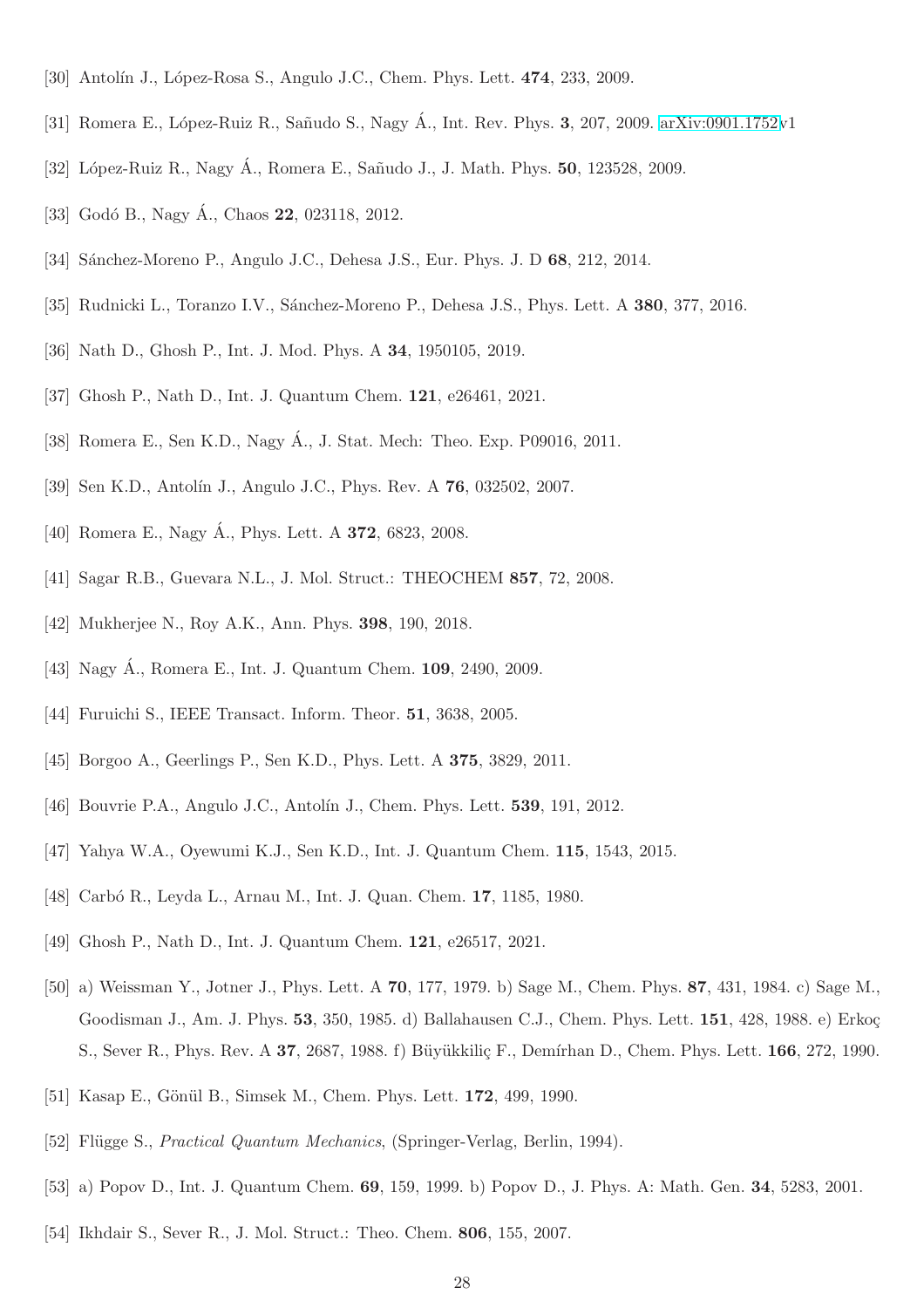- <span id="page-28-1"></span><span id="page-28-0"></span>[55] Sever R., Tezcan C., Aktas M., Yesiltas Ö., J. Math. Chem.  $43, 845, 2007$ .
- [56] a) Patil S.H., Sen K.D., Phys. Lett. A 362, 109, 2007. b) Ikhdair S., Sever R., Cent. Eur. J. Phys. 5, 516, 2007. c) Oyewumi K.J., Akinpelu F.O., Agboola A.D., Int. J. Theo. Phys. 47, 1039, 2008. d) Ikhdair S.M., Hamzavi M., Physica B 407, 4198, 2012.
- <span id="page-28-3"></span><span id="page-28-2"></span>[57] Arda A., Sever R., J. Math. Chem. 50, 971, 2012.
- <span id="page-28-4"></span>[58] Oyewumi K.J., Sen K.D., J. Math. Chem. 50, 1039, 2012.
- <span id="page-28-5"></span>[59] Akcay H., Sever R., J. Math. Chem. 50, 1973, 2012.
- <span id="page-28-6"></span>[60] Liu G., Guo K., Hassanabadi H., Lu L., Yazarloo B.H., Physica B 415, 92, 2013.
- <span id="page-28-7"></span>[61] Rani R., Bhardwaj S.B., Chand F., Pramana J. Phys. 91, 46, 2018.
- <span id="page-28-8"></span>[62] Ghosh P., Nath D., Int. J. Quantum Chem. 120, e26153, 2020.
- <span id="page-28-9"></span>[63] Cooper F., Khare A., Sukhatme U.P., Supersymmetry in Quantum Mechanics (World Scientific, Singapore, 2001).
- <span id="page-28-10"></span>[64] Tsallis C., J. Stat. Phys. **52**, 479, 1988.
- <span id="page-28-11"></span>[65] Katriel J., Sen K.D., J. Comput. Appl. Math. 233, 1399, 2010.
- <span id="page-28-12"></span>[66] Onicescu O. C., R. Acad. Sci. Paris A 263, 25, 1966.
- <span id="page-28-13"></span>[67] Debnath L., Mikusinski P., Introduction to Hilbert Spaces with Applications (Elsevier, New York, 2005).
- <span id="page-28-14"></span>[68] R.A. Horn, C.R. Johnson, Matrix Analysis, (Cambridge University Press), 2013, New York.
- <span id="page-28-15"></span>[69] H. Joe, The Annals of Probability 15, 1217, (1987).
- <span id="page-28-16"></span>[70] K. Zyczkowski, Open Sys. Information Dyn. 10, 297, (2003).
- <span id="page-28-17"></span>[71] A.W. Marshall, I. Olkin, B.C. Arnold, Inequalities: Theory of Majorizations and Its Applications, Springer, New York, USA 2010.
- <span id="page-28-18"></span>[72] Z. Puchala, L. Rudnicki, K. Zyczkowski, J. Phys. A: Math. Theor. 46, 272002, (2013).
- <span id="page-28-19"></span>[73] Sánchez-Moreno P., Zoror S., Dehesa J.S., J. Math. Phys. **52**, 022105, 2011.
- <span id="page-28-20"></span>[74] Herzberg G., Molecular Spectra and Molecular Structure. I. Spectra of Diatomic Molecules (New York: Van Nostrand Reinhold) 1950.
- <span id="page-28-21"></span>[75] Gradshteyn I.S., Ryzhik I.M., Table of Integrals, Series and Products, (Academic, New York, 1994).
- <span id="page-28-22"></span>[76] Nath D., J. Math. Chem. 51, 1446, 2013.
- [77] Ghosh P., Nath D., Int. J. Quantum Chem. 119, e25964, 2019.